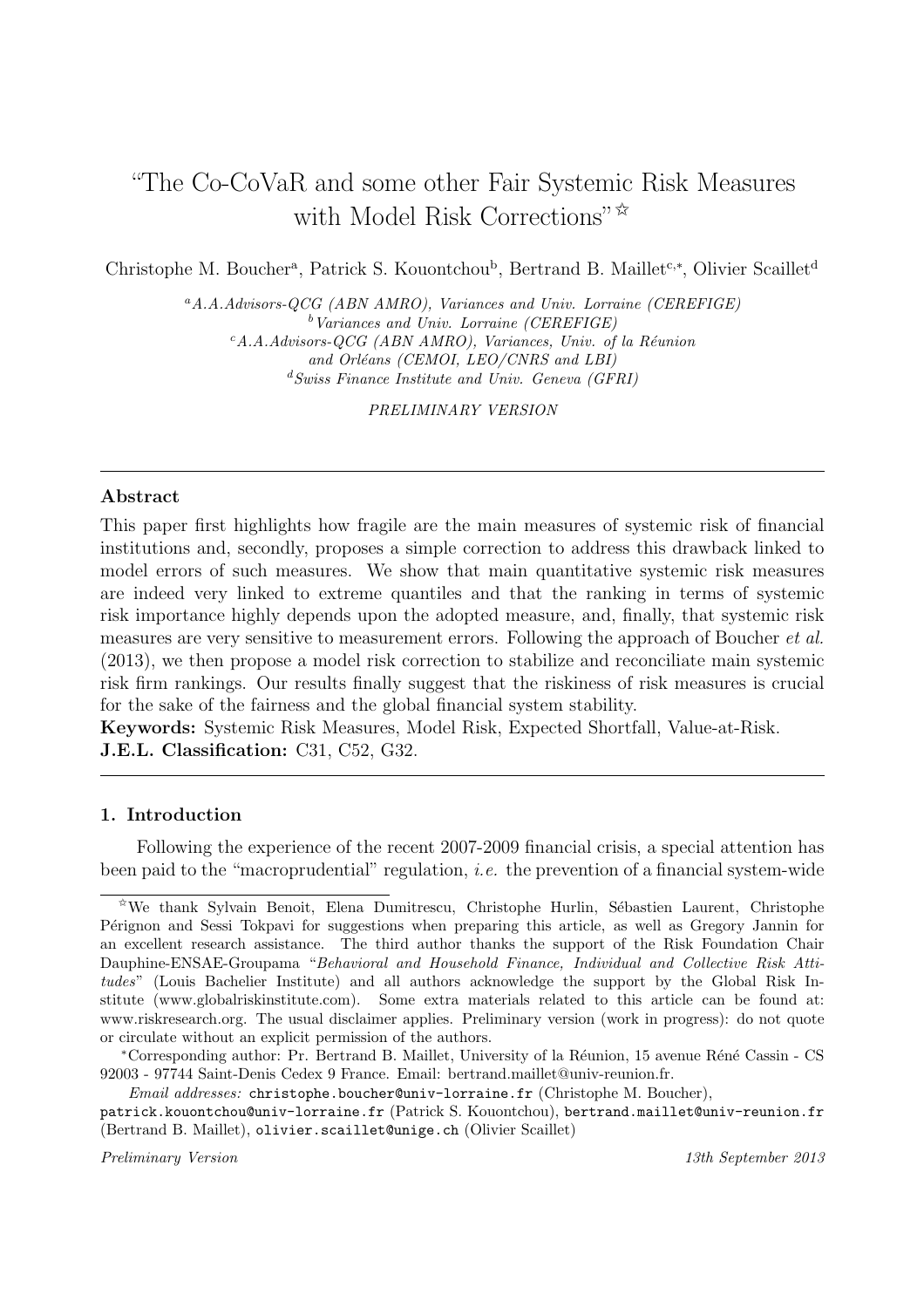distress that can adversely impacts the real economy. Identifying Systemically Important Financial Institutions (SIFI) constitutes a major concern for both academics and regulators. While historically, "systemic importance" has been associated with institution's size through the too-big-to-fail issue, recent events suggest a more complex picture. The interconnectedness of a SIFI is also determined by its interbank market linkages, and its effects are amplified by high leverage. The Financial Stability Board (2011) thus defines SIFI as "financial institutions whose distress or disorderly failure, because of their size, complexity and systemic interconnectedness, would cause a significant disruption to the wider financial system and economic activity". Regulators and policy makers called for a tighter supervision, extra capital requirements, and some liquidity buffers for SIFI (Financial Stability Board, 2011).

Measuring the financial systemic importance of financial institutions is thus crucial to identify SIFI but also since a Pigouvian tax calibrated on this systemic importance of institutions has been proposed to address the externalities of these too-big-to-fail or toointerconnected-to-fail institutions. Indeed, while all firms share the benefits of financial stability, market mechanisms do not exist to enforce firms to internalize the full cost of threats to stability created by their own activity.

As a consequence, several empirical measures have been proposed to give a consolidated view of a firm's systemic importance (see Bisias *et al.*, 2012; Castro and Ferrari, 2012)<sup>1</sup>. The main one relies on publicly available market data on the studied firms, which are by nature forward-looking, such as size, leverage, liquidity, but also complexity, and substitutability of a specific institution. It leads to the use of systemic risk measures such as, for the main ones, the Delta Conditional Value-at-Risk (∆CoVaR) of Adrian and Brunnermeier (2011), the Multi-Conditional-VaR (MCoVaR) by Cao (2012), the Marginal Expected Shortfall (MES) of Acharya et al. (2010) and Brownlees and Engle (2012), the Component Expected Shortfall (CES) of Banulescu and Dumitrescu (2012) and the Systemic RISK measure (SRISK) of Acharya et al. (2012) and Brownlees and Engle (2012).

As the first historical measure, the CoVaR corresponds to the Value-at-Risk (VaR) of the financial system condition on a specific event affecting a given firm. The contribution of a firm to systemic risk  $(\Delta \text{CoVaR})$  may be intuitively explained as the difference between its CoVaR when the firm is in financial distress and the one when it is not. Second, the MES corresponds to a firm's expected equity loss when market falls below a certain threshold over a given horizon, namely a 2% market drop over 1 day for the Short-Run MES, and a 40% market drop over six months for the Long-Run MES (LRMES). The basic idea is that the banks with the highest MES contribute the most to market declines; thus, these banks may be considered as the greatest drivers of systemic risk. Third, the CES quantifies each firm's contribution to the overall risk adding the capital weight into the analysis and considering the system's risk is measured by Expected Shortfall (ES) of the market return. Finally, the SRISK measures the expected capital shortfall of an institution conditional on a crisis, using both the size of the firm but also its leverage. The intuition is that a firm with

<sup>1</sup>Bisias *et al.* (2012) for instance survey 31 measures of systemic risk in the economic and financial literature.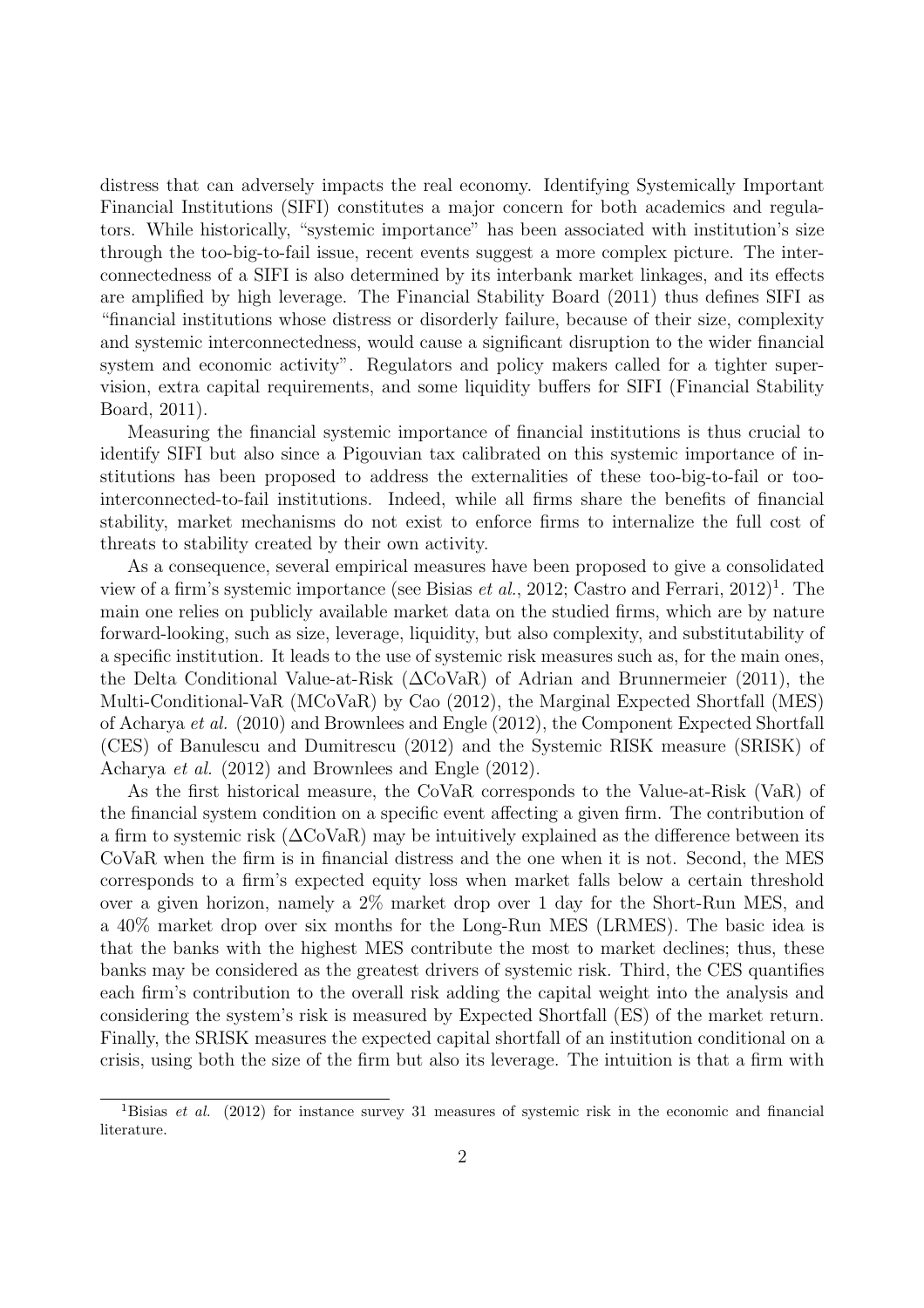a largest potential capital loss, that may precisely occur during the system crisis, should be considered in the list of the most systemically risky institutions.

Over the recent years, numerous research papers have discussed these systemic risk measures<sup>2</sup>, which, for some them, are now available on line<sup>3</sup>. These several recent contributions show that: 1) main systemic risk measures may be misleading in some cases (Löffler and Raupach, 2011; Daníelsson et al., 2011); 2) definitions of risk measures are not neutral when measuring the impact of an institution on the global system (Gouriéroux and Monfort, 2013; Benoit *et al.*, 2013; Banulescu and Dumitrescu, 2012); 3) some systemic risk measures are very close to traditional quantile, quantile-related and co-volatility measures (Daníelsson et al., 2011; Benoit et al., 2013); 4) main systemic risk measures essentially rely on the accuracy of special extreme quantiles of the future return distribution (Daníelsson et al., 2011; Benoit et al., 2013). These stylized facts are also to be put in relation with a fifth one: the magnitude of model risk is largely under-estimated when computing VaR and other quantile-related quantities (Boucher et al., 2013) and a fair system of systemic risk ranking is barely grounded (Hurlin et al., 2012).

In the vein of Daníelsson *et al.* (2011) and Löffler and Raupach (2011), the goal of our article is to provide an assessment of the robustness and informativeness of main systemic risk measures in presence of model errors. As in Daníelsson *et al.* (2011) and Benoit *et al.* (2013), we thus first propose a comparison of the major systemic risk measures (CoVaR,  $\Delta$ CoVaR, MES, CES, SRISK). Then we show, extending some of the results by Benoit *et* al. (2013) in a realistic setting that main systemic risk measures (namely ∆CoVaR and MES) are essentially linked to some quantile measures. After recalling the main qualities we can expect from model of quantiles, we then proposed model-risk corrected versions of main systemic risk measures. We hereafter confirm that 1) main risk measures essentially rely on our capacities to properly estimate direct quantile of firm and market return; 2) in terms of systemic risk impact of financial institutions is highly dependent of the adopted measure; and 3) we show that they are very sensitive of errors in the measure of extreme quantiles. We then use the approach of Boucher et al. (2013) in order to propose a correction that stabilizes systemic rankings, avoiding them to be merely arbitrary and random (as we claim they are at this stage). We thus start studying the case of the CoVaR (Adrian and Brunnermeier, 2011), and its corrected version (called Co-CoVaR), before generalizing to other main systemic risk measures such as MES, CES and SRISK. We finally show that suggested corrections are of importance and that the highlighted SIFI are different from those identified when using the standard non-corrected risk measures. In other words, we conclude that model risk in the computation of risk measures should be considered for the sake of the fairness and global financial system stability.

<sup>2</sup>Other related papers include Elsinger *et al.* (2006), Huang *et al.* (2009), Manganelli *et al.* (2010), Drehmann and Tarashev (2011), Kritzman *et al.* (2011), Billio *et al.* (2012), Giglio (2012), Acharya and Steffen (2013), Gauthier *et al.* (2012) and Gouriéroux and Monfort (2013).

<sup>3</sup> See http://vlab.stern.nyu.edu/welcome/risk/ (New York University), http://www.rmi.nus.edu.sg/ (Singapore) and http://www.crml.ch (Lausanne University) for online computations of systemic risk measures. See also Bisias *et al.* (2012) for some available systemic risk measure MatLab codes.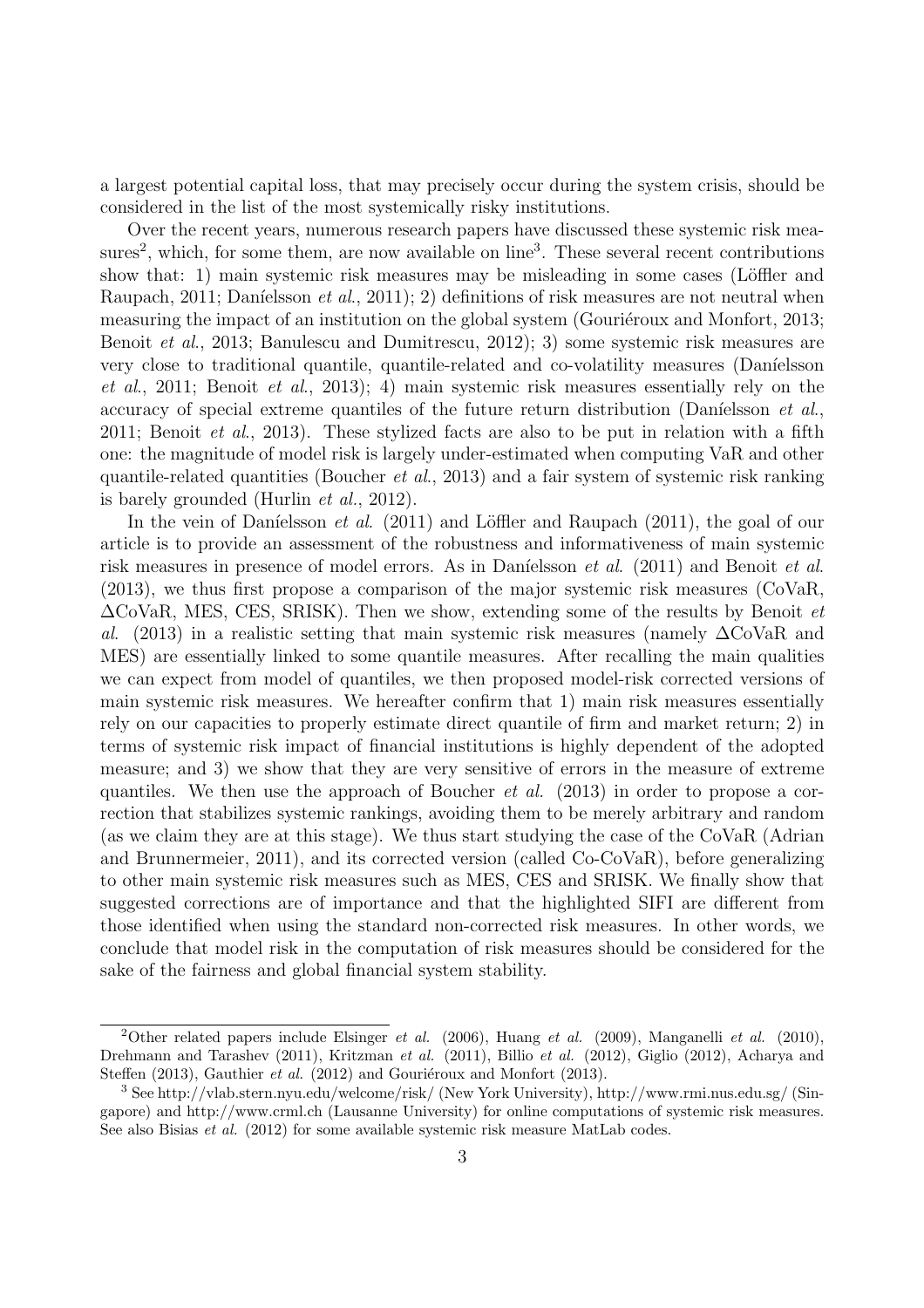This article is organized as follows. We briefly introduce in the first section the main systemic risk measures. Secondly, we show in a traditional setting that main systemic risk measures can be expressed as function of quantiles. Thirdly, we present some of the most used tests realized on quantile. We suggest a model risk correction in the fourth section and illustrate the underlying idea on some VaR computations. The fifth section is devoted to an empirical application on several systemic risk measures in order to highlight the added value of such a correction. Last section finally concludes, whilst the appendix is dedicated to some definitions and extra results.

## **2. A Brief Description of the Main Systemic Risk Measures**

In this section, we thus provide a brief formal definition for the main systemic risk measures. We consider I firms (with  $i = [1, ... I]$ ), and denote  $r_{it}$  the (log-)return of a firm i at time t. Similarly, the market (log-)return  $r_{mt}$  is (approximately) the value-weighted average of all studied firm (log-)returns.<sup>4</sup>

The VaR measure corresponds to the worst potential loss of an asset  $i$ , at a given date, for some defined frequency and horizon, written for a probability threshold  $\alpha$  such as:

$$
Prob[r_{it} \le VaR_{it} (1 - \alpha)] = \alpha,
$$
\n(1)

where  $Prob(.)$  is the unconditional probability (in the general case),  $r_{it}$  is the asset return at time t,  $\alpha$  is a probability threshold such as  $\alpha = F^{-1}[F(\alpha)]$  where  $F^{-1}(.)$  is the inverse of the Cumulated Distribution Function.

The larger the value of VaR, the worse might be the loss.

A first related measure is the CoVaR (Adrian and Brunnermeier, 2011) that represents the quantile of market returns conditionally on some event observed for a unique financial institution i such as<sup>5</sup>:

$$
Prob[r_{mt} \leq CoVaR_{mt}(1-\alpha) | r_{it} \leq VaR_{it}(1-\alpha')] = \alpha,
$$
\n(2)

where  $\alpha'$  is another given (lower) probability level reflecting a major event on the firm i.

<sup>&</sup>lt;sup>4</sup>We use here the original definition of the main measures, event if, because of the Jensen Inequality, the market log-return is generally higher that the value-weighted firm log-return, especially when we deal with extreme returns (*i.e.* far away from zero).

<sup>&</sup>lt;sup>5</sup>In fact, there are two alternative definitions of CoVaR in the current literature. The original definition is in Adrian and Brunnermeier (2011) and a modified one is used, for instance, by Bernard *et al*. (2013), Girardi and Ergün (2012) and Mainik and Schaanning (2012). This modification was proposed by Girardi and Ergün (2012) to improve the compatibility of CoVaR with non-parametric estimation methods. In this study, we use this second generalized definition of CoVaR, assuming that the conditioning financial distress event refers to the return of institution j being at most at its VaR as opposed to being exactly at its VaR as in the original version. This change considers more severe distress events of institution  $j$  that are farther in the tail, does not produce some counter-intuitive effects and also improves the consistency of CoVaR with respect to the dependence parameter since, in this case, as shown by Mainik and Schaanning (2012), the CoVaR has a monotonic relation with the dependence parameter.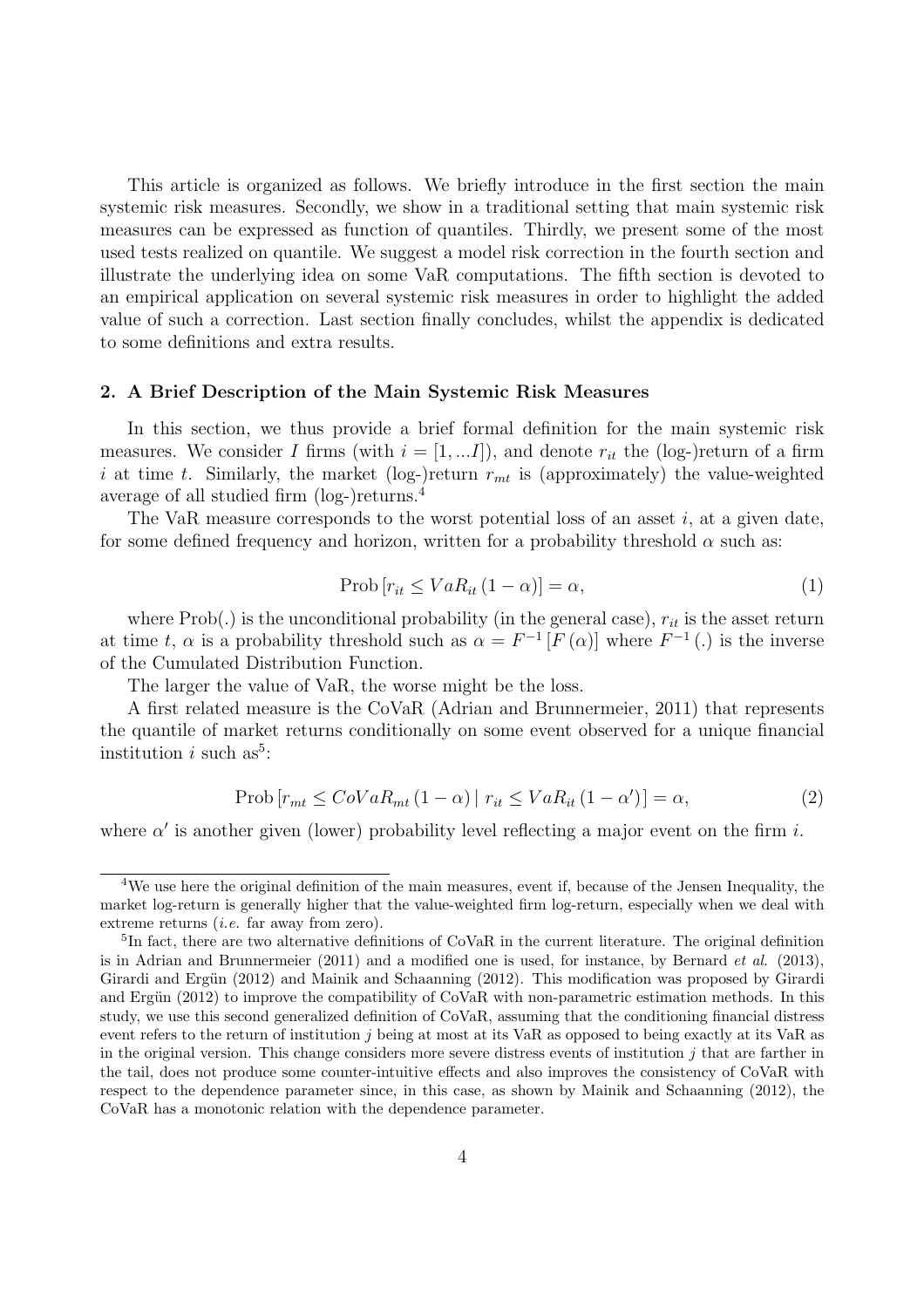A direct extension presented Cao (2012), called Multi-CoVaR, propose to compute a CoVaR measure by considering simultaneously  $I$  financial institutions instead of only one, such as  $(i = [1, ..., I])$ :

$$
Prob[r_{mt} \leq MCoVaR_{mt} (1 - \alpha) | r_{1t} \leq VaR_{1t} (1 - \alpha'), ..., r_{It} \leq VaR_{It} (1 - \alpha')] = \alpha.
$$
 (3)

This extension allows us to evaluate the quantile of market returns conditionally on some event observed for several institutions at the same time.

A close derived systemic risk measure of the CoVaR is the ∆CoVaR also proposed by Adrian and Brunnermeier (2011). The  $\Delta \text{CoVaR}$  of a firm i is defined as the difference between the VaR of the financial system conditional on this particular firm, being in financial distress (extreme quantile), and the VaR of the financial system conditional on a firm  $i$ , being in its median state (median quantile). To define the distress of a financial institution, various definitions can be considered. Because they use a quantile regression approach, Adrian and Brunnermeier (2011) consider a situation in which the loss is precisely equal to its VaR:

$$
\Delta CoVaR_{mt}(1-\alpha) = CoVaR_{mt}(1-\alpha) - CoVaR_{mt}(50\%). \tag{4}
$$

The accuracy of estimations of the ∆CoVaR also directly depends on those of the different conditional quantiles used in the computation.

The Marginal Expected Shortfall (MES) of Acharya et al. (2010) and its conditional version in Brownless and Engle  $(2012)$ , is the marginal contribution of a firm i to systemic risk, as measured by the Expected Shortfall (ES) of the system.<sup>6</sup> By definition, the ES at the  $(1-\alpha\%)$  level is the expected return in the worst  $\alpha\%$  of the cases, but it can be extended to the general case, in which the returns exceed a given threshold. Formally, the conditional ES of the system is defined as:

$$
ES_{mt}(1-\alpha) = E\left[r_{mt} | r_{mt} \le VaR_{mt}(1-\alpha)\right].\tag{5}
$$

The MES thus corresponds to the partial derivative of the system ES with respect to the weight of a firm  $i$  in the economy such as:

$$
MES_{it}(1-\alpha) = E[r_{it}|r_{mt} \le VaR_{mt}(1-\alpha)].
$$
\n(6)

The MES can be viewed as a natural extension of the concept of marginal VaR proposed by Jorion (2007) to the ES, which is a coherent risk measure (see Artzner et al., 1999). It measures the increase in the risk of the system (measured by the ES) induced by a marginal increase in the weight of firm  $i$  in the system. The higher the firm MES, the higher the individual contribution of the firm to the risk of the financial system.

 ${}^{6}$ Please note that the MES definition was already present in Jorion (2000, revised in 2007) and Scaillet (2004), and applied to systemic risk in Lehar (2005) for instance.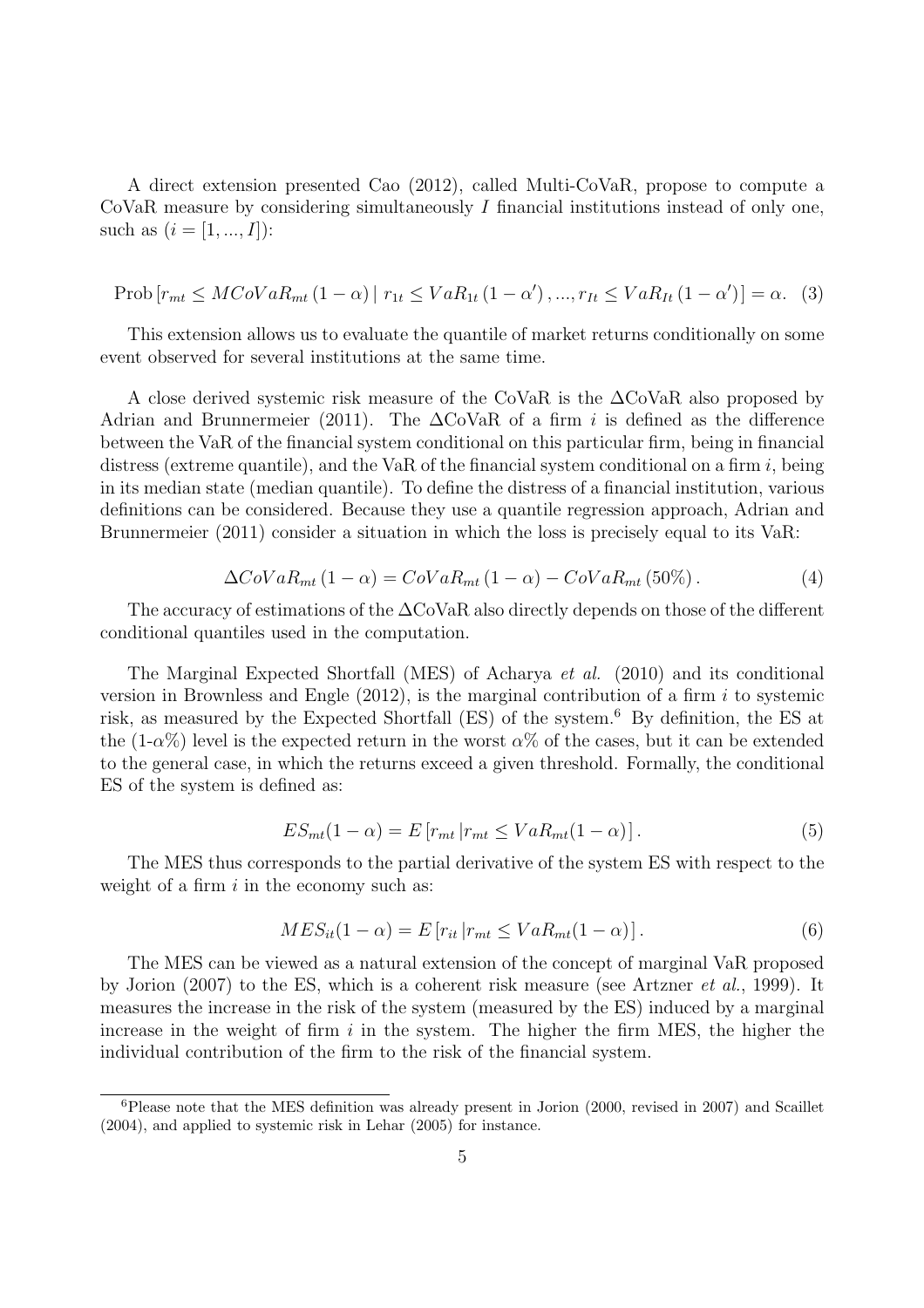When we now compare the MES measure of Acharya *et al.* (2010) and Brownlees and Engle (2012), with the CoVaR by Adrian and Brunnermeier (2011), there is a difference in terms of the conditioning event and the direction; while MES looks at the returns of an institution when the financial system is in distress and experiencing losses, CoVaR does the opposite and looks at the returns of the financial system when an institution is in financial distress. This difference does not come from some intrinsic properties of the two measures, but is more linked to the usage that has been done for each. In fact, it is possible and straightforward to reverse the analysis for both measures. In that case CoVaR would correspond to the VaR of an institution conditional on the financial system being in distress, i.e., with a loss being below its VaR. This reverse CoVaR would be more in the spirit of MES as it would be measuring the exposure of an institution to the distress of the financial system. For the sake of simplicity, we will hereafter keep definitions of both measures as they were at origin.

A second derived systemic risk measure based on the ES of the market is the Component Expected Shortfall (CES) of Banulescu and Dumitrescu (2012) that measures the absolute contribution of a firm to the risk of the financial system (as opposed to the marginal contribution). It is obtained by calibrating the first derivative of the ES using weights  $w_{it}$  defined for each financial institution, such as:

$$
CES_{it}[VaR_{it}(1-\alpha)] = w_{it}E[r_{it}|r_{mt} \le VaR_{mt}(1-\alpha)].
$$
\n(7)

We hence assess the systemically riskiness of financial institutions at a given date  $t$ by measuring each firm's contribution to the financial system's expected loss measured by ES. The larger the contribution, the more systemically important the market return. In the literature on portfolio risk management, marginal and component risk measures are traditionally distinguished. While the Marginal VaR measures the effect of one unit change in the position of a given component on portfolio risk (measured by VaR), the Component VaR indicates how the portfolio VaR would change approximately if the component was deleted from the portfolio. The CES systemic risk measure is thus defined as a natural extension to the ES of the Component Value-at-Risk introduced by Jorion (2007).

Lastly, the Systemic RISK measure (SRISK), proposed by Acharya *et al.* (2012) and Brownlees and Engle (2012), extends the MES in order to take into account both the liability and the size of financial institutions (see also Engle et al., 2012). This measure corresponds to the expected capital shortfall of a given financial institution, conditional on a crisis affecting the whole financial system. In this perspective, the firms with the largest capital shortfall are assumed to be the greatest contributors to the crisis and are the institutions considered as the systemically riskiest. This systemic risk measure is defined such as:

$$
SRISK_{it}(1-\alpha) = \max\left\{0, \gamma D_{it} - (1-\gamma) w_{it} [1 - LRMES_{it}(1-\alpha)]\right\},\tag{8}
$$

where  $\gamma$  is the prudential capital ratio,  $D_{it}$  is the quarterly book value of total liabilities for the firm i,  $w_{it}$  is the daily market capitalization or market value of equity of the firm i, and  $LRMES_{it}(1-\alpha)$  corresponds to the Long-Run Marginal Expected Shortfall, which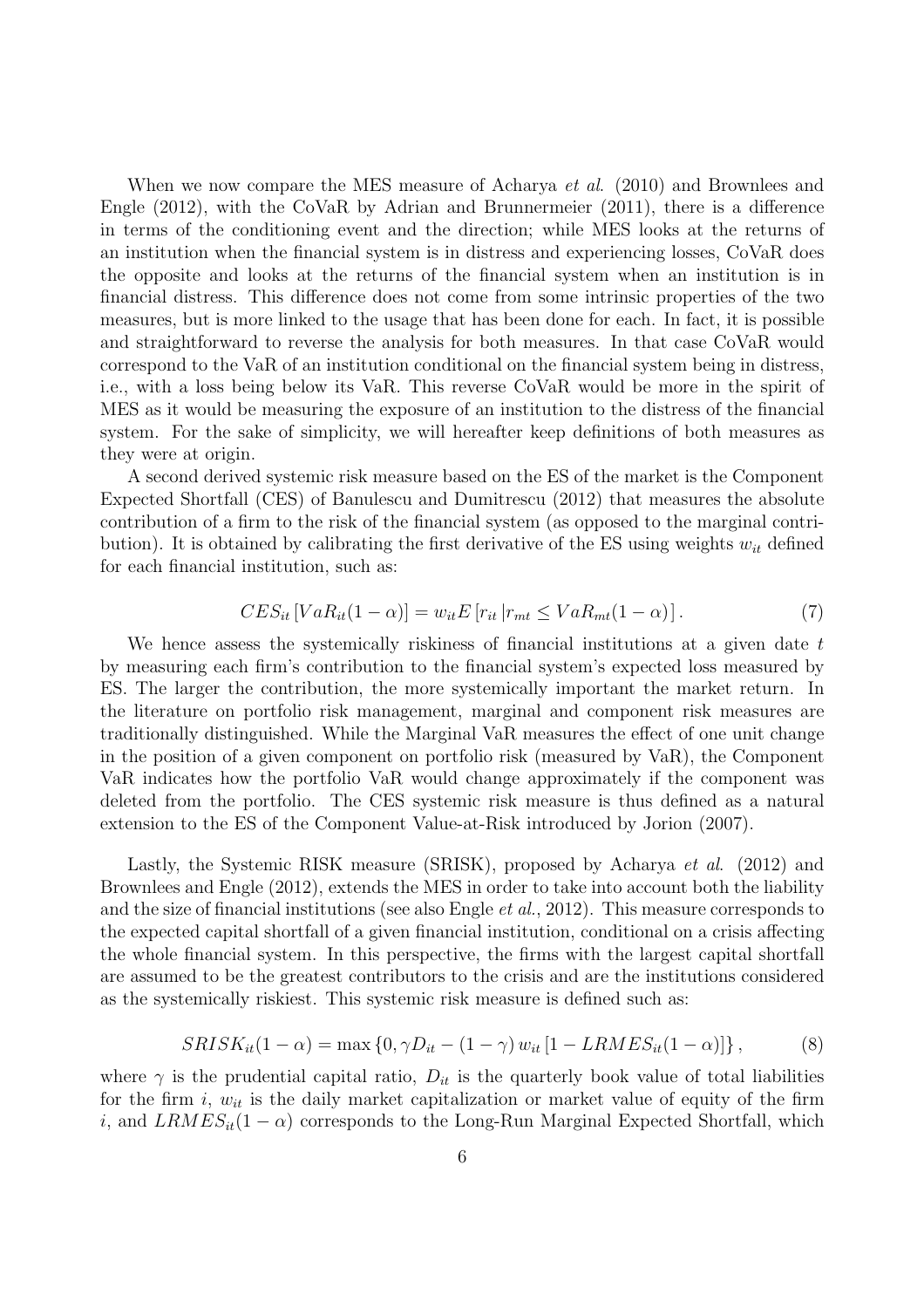is the expected equity loss of the firm i when market falls below  $40\%$  over six months (corresponding to some undefined quantile - see Acharya et al., 2012, for details).

Note that the SRISK measure, which is positive by convention, is an increasing function of the liabilities and a decreasing function of the market capitalization. Then, the SRISK can be viewed as an implicit increasing function of the quasi-leverage defined by the ratio of the book value of total liabilities to the market capitalization. The SRISK also considers the interconnection of a firm with the rest of the system through the Long-Run MES. The latter corresponds to the expected drop in equity value the firm would experiment should the market falls by more than a given threshold within the next six months. Acharya et al. (2012) propose to approximate it using the daily MES (defined for a threshold equal to 2%) as  $LRMES_{it}(1-\alpha) \simeq 1-\exp[18 \times MES_{it}(1-\alpha)]$ . This approximation represents the firm expected loss over a six-month horizon, obtained conditionally on the market falling by more than 40% within the next six months.

Figure 1: VaR, CoVaR, MES, CES and SRISK Systemic Risk Measures for Bank of America



Source: *COMPUSTAT* and *CRSP*, daily data in USD from the 3<sup>rd</sup> January, 2000 to the 31<sup>st</sup> December, 2010; computations by the authors. The figure shows the dynamic systemic risk measures (VaR, CoVaR, MES, CES and SRISK) at 95% confidence level for Bank of America.

For the sake of comparison, we will next use in our applications the exact same sample used in Acharya et al. (2010), Brownlees and Engle (2012), Benoit et al. (2013), and Banulescu and Dumitrescu (2012). It contains all the US financial institutions with a market capitalization superior to \$5 billions as of July 2007 (with a total of 94 firms). For our period of interest (from the  $3^{rd}$  January, 2000 to the  $31^{st}$  December, 2010), we compute daily (log-) returns on each asset of all the studied firms, and (log-) returns on the index of all firms weighted by their capitalization. Capitalization and daily closure prices are provided by CRSP, whilst quarter book values of the overall liability come from COMPUSTAT. The Appendix lists all the firms considered in our sample.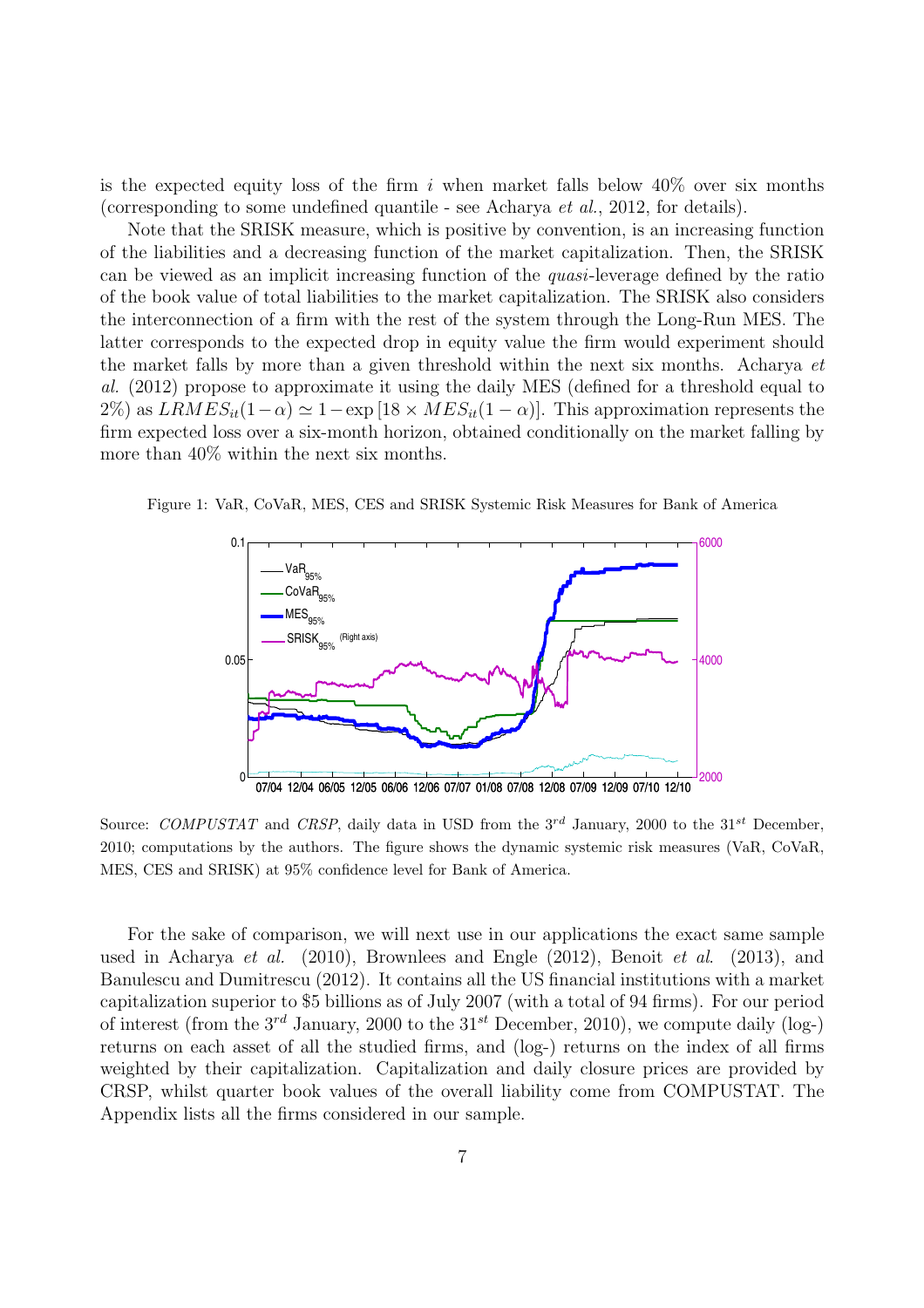Figure 1 presents the various systemic risk measures on Bank of America (denoted BAC). As mentioned by Daníelsson *et al.* (2011), we clearly see that these various definitions essentially rely on some quantile-related weighted quantities as we will show more formally in the following section.

#### **3. On Quantile Expressions of main Systemic Risk Measures**

The systemic risk measures analyzed in this paper have been developed within different frameworks. For instance, Adrian and Brunnermeier (2011) and Engle et al. (2012) take into account tail dependences. Brownlees and Engle (2012) model time-varying linear dependencies and use a multivariate GARCH-DCC model to compute the MES, whilst Benoit et al. (2013) studies main systemic risk measures within an unified theoretical framework of the linear market model of Brownlees and Engle (2012).

Taking main elements of these previous seminal approaches (see also Löffler and Raupach, 2011), our system will be defined such as:

$$
\begin{cases}\n r_{it} = r_f + \beta_{it} \times (r_{mt} - r_f) + \varepsilon_{it} \\
 \qquad = \sigma_{it} \rho_{it} \varepsilon_{mt} + \sigma_{it} \sqrt{1 - \rho_{it}^2} \varepsilon_{it} \\
 r_{mt} = \sum w_{it} r_{it} \\
 \epsilon_t \sim \text{st} (0, \sigma, \nu),\n\end{cases}
$$
\n(9)

where  $r_{it}, r_{mt}, r_f, \beta_{it}, \sigma_{it}, \sigma_{mt}, \rho_{it}, \varepsilon_{it}, \varepsilon_{mt}, w_{it}, \epsilon_t$ , are, respectively, the return on firm i, the market return, the risk-free rate, the *beta* of firm i, the volatility of returns on firm i, the volatility of the market return, the linear Pearson correlation between return on firm i and the market return, the idiosyncratic return residual, the market return residual, the capital of firm i, the matrix of return residual (stacked by columns); **st**(.) represents a multi-variate Student's t-distribution with null means, volatilities of returns on firms and  $\nu$  the vector of degrees of freedom for all assets.

First, in this setting, the return of firm i depends on the market return  $r_{mt}$  (through the CAPM relation between individual and the market return) and on an orthogonal firmspecific component  $\varepsilon_{it}$ . Secondly, the conditional standard deviations  $\sigma_{it}$  and  $\sigma_{mt}$ , and the conditional correlation  $\rho_{it}$  are time-varying. Thirdly, it is assumed here that processes governing the  $\epsilon_t$  are *i.i.d.* over time and satisfies  $E(\epsilon_t) = \mathbf{0}$  and  $E(\epsilon_t \epsilon_t') = \mathbf{I}_2$ , the  $(2 \times 2)$  Identity matrix. Fourthly, we here suppose that the multivariate distribution of the standardized return residuals is a Student, both for taking into account of fat-tail phenomenon and for the sake of being able to express analytically the link between VaR and ES. In this framework, the time-varying conditional correlations  $\rho_{it}$  fully captures the dependence between firm and market returns, which implies the (*a priori* unrealistic) assumption that standardized idiosyncratic return residual in  $\epsilon_t$  are identically and independently distributed.

We presented hereafter some propositions derived in this general setting, as well as some direct illustrations of proposition statements estimated within the database presented above.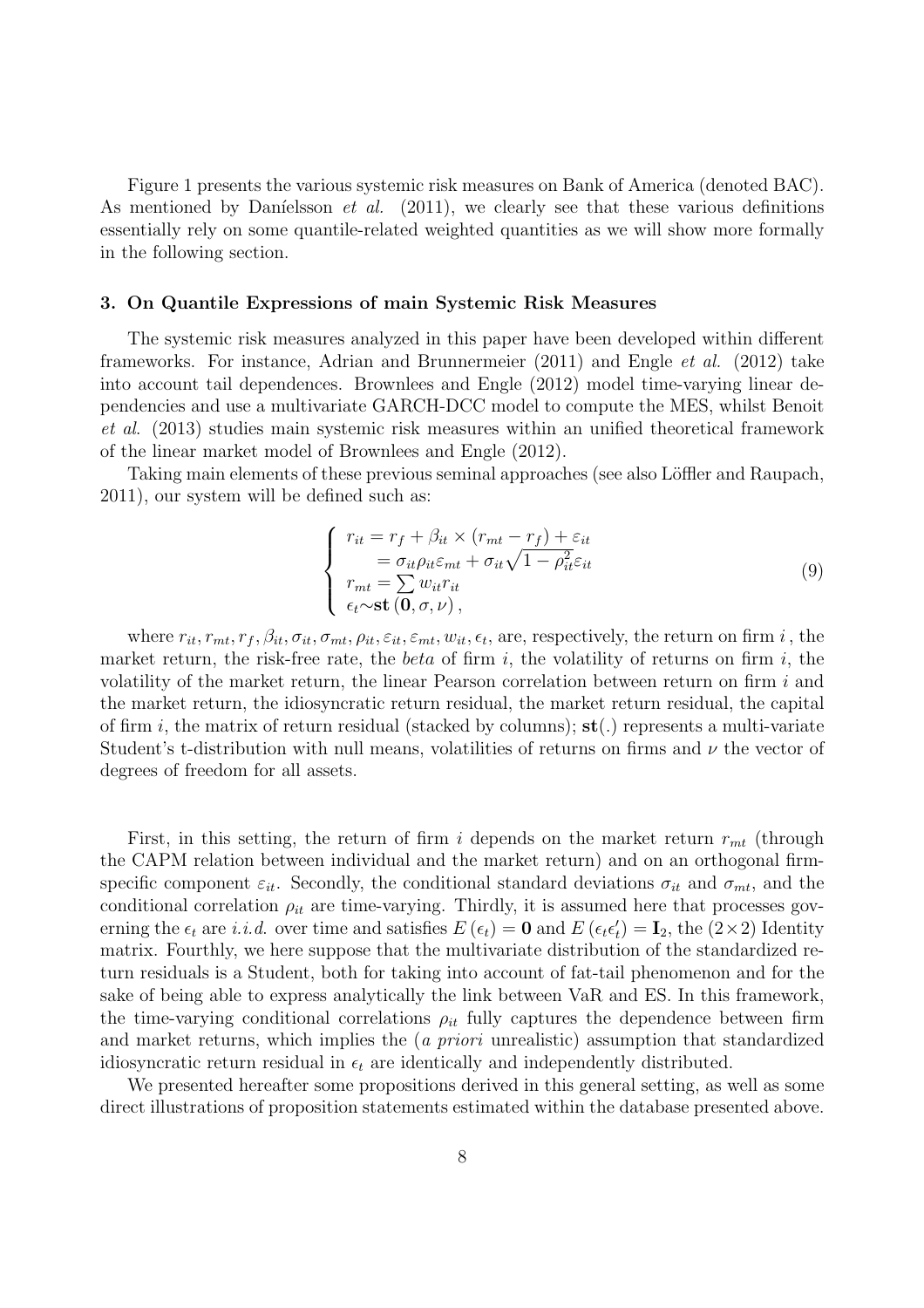**Proposition 1.** The MES of a given financial institution i is proportional to the ES of the market return, as well as an increasing function of the market VaR, and is equal to its own VaR at some other confidence level, such as:

$$
MES_{it} (\alpha) = \beta_{it} \delta \left[ VaR_{mt} (\alpha) \right]
$$
  
=  $VaR_{it} (\tilde{\alpha}_{it}^*)$  (10)

where the proportionality coefficient  $\beta_{it}$  and function  $\delta(.)$  are:  $\sqrt{ }$  $\frac{1}{2}$  $\mathcal{L}$  $\beta_{it} = cov(r_{it}, r_{mt})/var(r_{mt})$  $=\rho_{it}\sigma_{it}/\sigma_{mt}$  $\delta (VaR_{mt}) = \frac{\nu + (VaR_{mt})^2}{\nu - 1}$  $\nu-1$  $\frac{st(VaR_{mt})}{1-\alpha},$ 

with  $\beta_{it}$  the time-varying beta of firm i, to  $\delta(.)$  the intensification function linking the expected shortfall of the market, denoted  $ES_{mt}(\alpha)$ , and the Value-at-Risk of the market, denoted  $VaR_{mt}(\alpha)$ , with  $\alpha$  and  $\tilde{\alpha}_{it}^{*}$  some arbitrary confidence levels and st(.) the Student t-density function with  $\nu$  degrees of freedom.

**Proof.** See Benoit *et al.* (2013), Andreev *et al.* (2005), Boucher *et al.* (2013) and Appendix.

In other words, we find here a similar result to the traditional CAPM (Sharpe, 1964) that says that the expected return is as a linear relation of the market premium, expressed here in terms of quantiles such as a specific quantile of a firm  $i$  can be expressed as the quantile of the market return (at the same confidence level) times the beta.

We here confirm the results by Benoit *et al.*  $(2013)$  that found this relation in the Brownless and Engle (2012) system framework (see Figure 2, top), as well as the result by Daníelsson et al.  $(2011)$  showing that main information in systemic risk measure is already contained in the VaR (see Figure 2, bottom).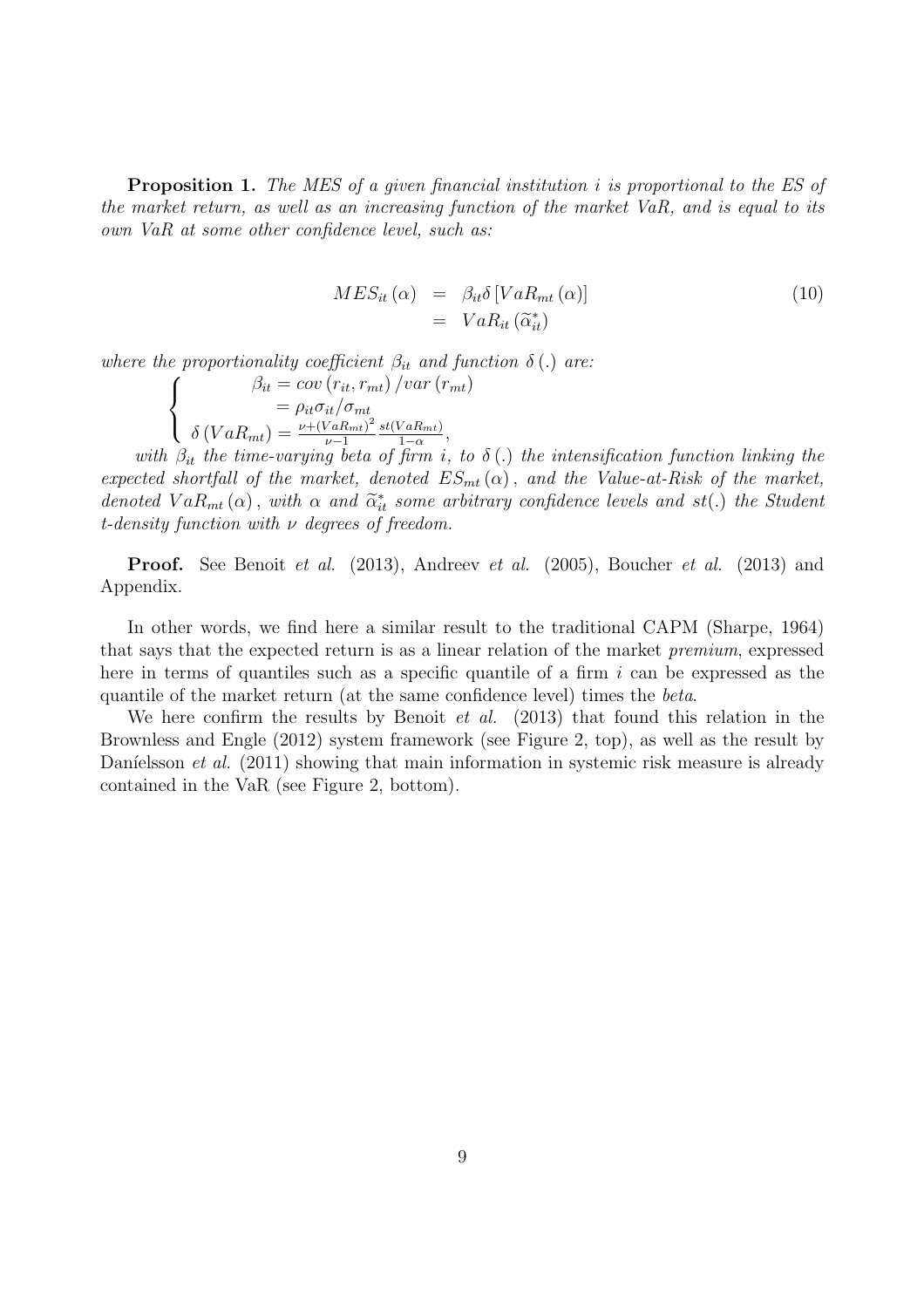

Figure 2: Scatter Plot of MES95% *versus betas* and *versus* VaR99.5% of Financial Institutions

Source: *COMPUSTAT* and *CRSP*, daily data in USD from the 3<sup>rd</sup> January, 2000 to the 31<sup>st</sup> December, 2010; computations by the authors. The figure shows link between the MES95% estimated for each institution (y-axis) and its *beta* (x-axis, top) and its VaR99.5% (x-axis, bottom). Panel (a) and (c) refer to the the cross-sectional mean relation, and Panel (b) and (d) to the times series relation for each instituion. In the figure, circle represents a financial institution and the solid line is the OLS regression line.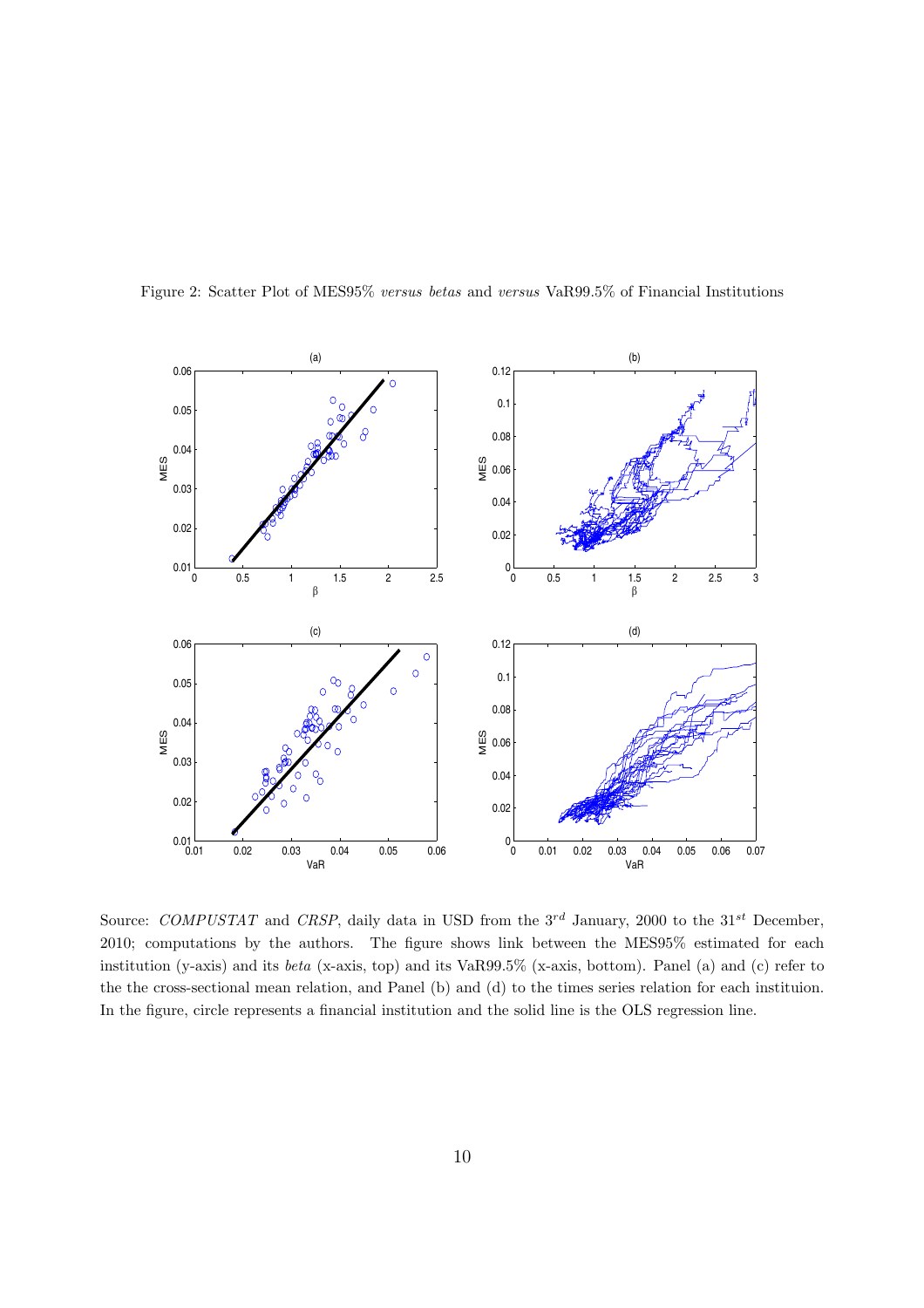



Source: *COMPUSTAT* and *CRSP*, daily data in USD from the 3*rd* January, 2000 to the 31*st* December, 2010; computations by the authors. The figure shows link between the ES (y-axis), and VaR (x-axis) for BAC estimated for each confidence level.

**Proposition 2.** The  $\Delta CoVaR$  of a given financial institution i is proportional to a measure of the dispersion of its return distribution (measured by a difference in VaR for different thresholds), as well as proportional to its own VaR at a different level, such as:

$$
\Delta CoVaR_{it}(\alpha) = \gamma_{it}VaR_{it}(\tilde{\alpha}_{it}^{**}) = VaR_{it}(\tilde{\alpha}_{it}^{***}), \qquad (11)
$$

where the proportionality coefficient is:

 $\int \gamma_{it} = (\rho_{it})^2 \beta_{it}$  $=\rho_{it}\sigma_{mt}/\sigma_{it},$ with  $\gamma_{it}$  the linear projection coefficient of the market return on the firm return.

**Proof.** See Benoit *et al.* (2013), Boucher *et al.* (2013) and Appendix.

We see here a linear relation between the  $\Delta CoVaR$  and the VaR of a firm, with a timevarying coefficient of the (cross-)relation that is linked to the correlation of return of the firm with the market return and the volatility of its return (see Figure 4).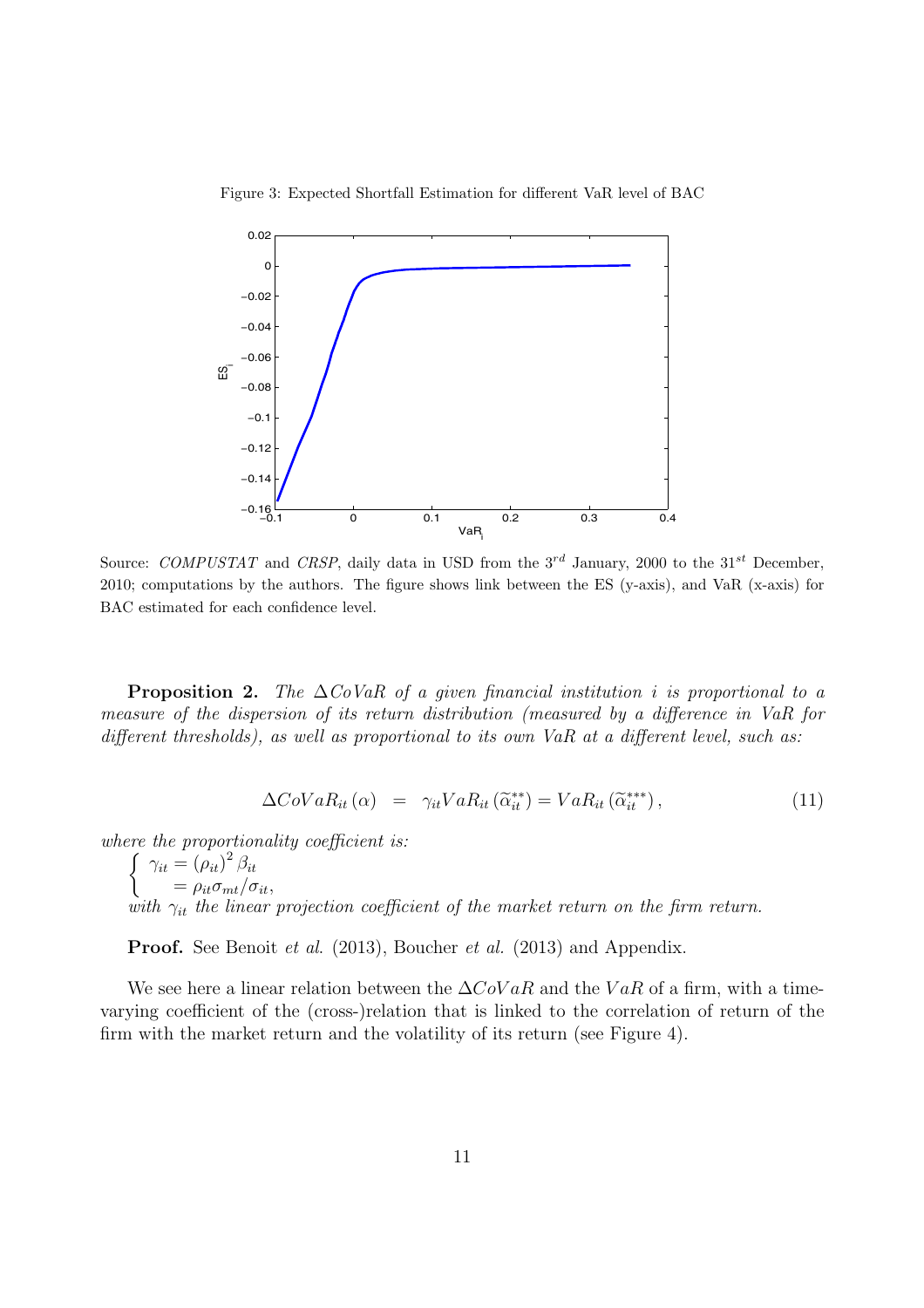

Figure 4: Scatter Plot of  $\Delta COVaR95\%$  *versus*  $\gamma$  and *versus*  $VaR_{it}(\widetilde{\alpha}_{it}^{***})$  of Financial Institutions

Source: *COMPUSTAT* and *CRSP*, daily data in USD from the 3<sup>rd</sup> January 2000, to the 31<sup>st</sup> December, 2010; computations by the authors. The figure shows the cross-sectional link between the the  $\Delta CoVaR95\%$  estimated for each institution (y-axis) and its  $\gamma$  (x-axis, top) and its  $VaR_{it}(\tilde{\alpha}_{it}^{***})$ , with  $\tilde{\alpha}_{it}^{***} \in [\tilde{\alpha}_{it}^{***} - 5\%; \tilde{\alpha}_{it}^{***} + 5\%]$  (x-axis, bottom). Each circle represents a financial institution and the solid line is the OLS regression line.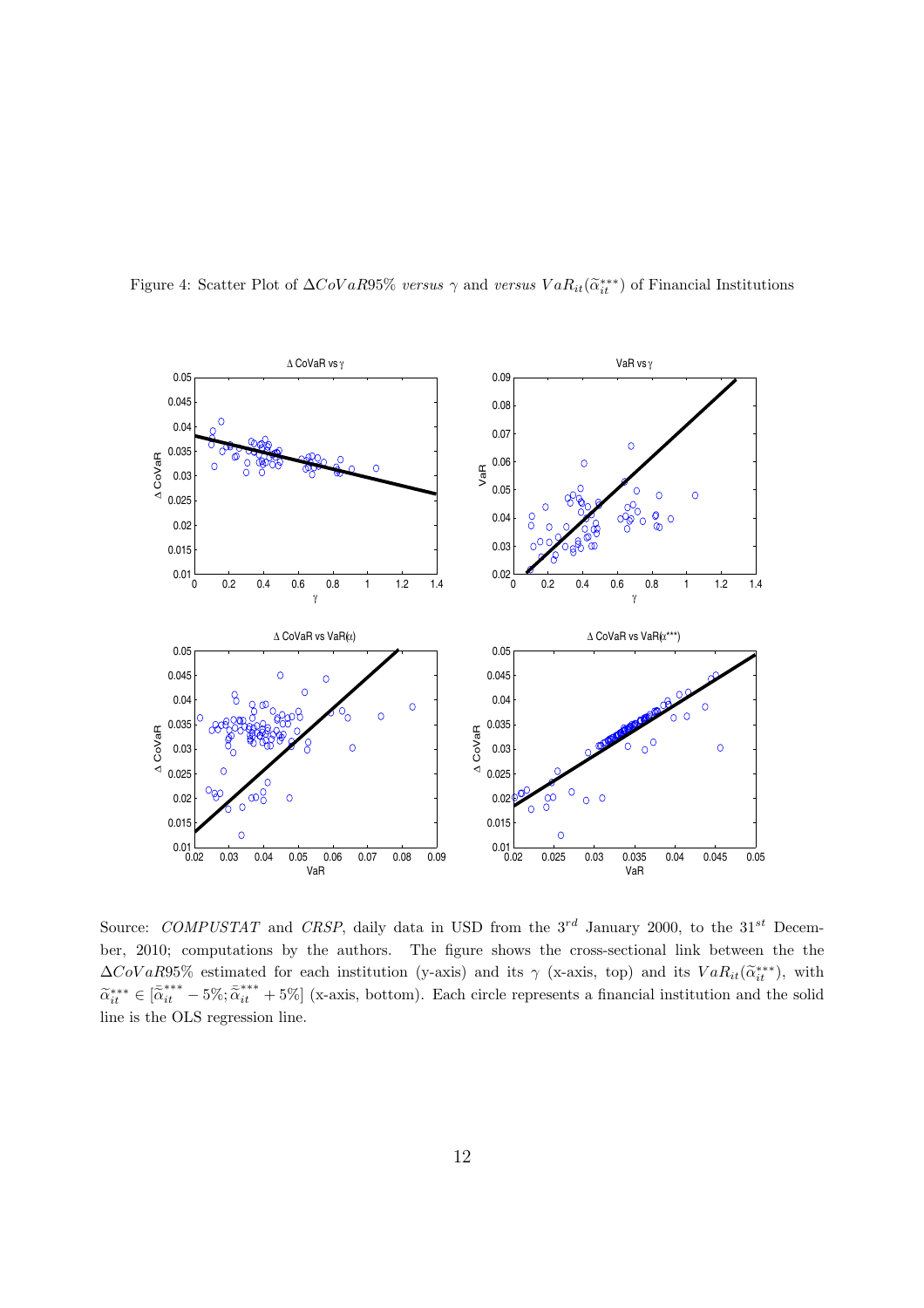Figure 5: CoVaR 95% Estimation for different VaR level of BAC



Source: *COMPUSTAT* and *CRSP*, daily data in USD from the 3*rd* January, 2000 to the 31*st* December, 2010; computations by the authors. The figure shows link between the CoVaR (y-axis), and VaR (x-axis) for BAC estimated for each confidence level.

**Proposition 3.** For a given financial institution i at time t, the ratio between its  $\Delta$ CoVaR and its MES writes:

$$
\frac{\Delta CoVaR_{it}(\alpha)}{MES_{it}(\alpha)} = \frac{(\rho_{it})^2 \left[ VaR_{it}(\alpha) - VaR_{it}(.5) \right]}{\delta \left[ VaR_{mt}(\alpha) \right]}
$$
\n
$$
= \frac{VaR_{it}(\widetilde{\alpha}_{it}^{***})}{VaR_{mt}(\widetilde{\alpha}_{it}^{***})}.
$$
\n(12)

**Proof.** See Benoit *et al.* (2013), Boucher *et al.* (2013) and Appendix.

Figure 6 shows the cross-sectional link between the  $\Delta CoVaR95\% / MES95\%$  ratios, estimated for each institution (y-axis) and theirs  $\gamma/\delta$  ratios (x-axis, top) and theirs corresponding  $VaR_{it}(\bar{\alpha}_{it}^{***})/VaR_{mt}(\bar{\alpha}_{it}^{***})$  ratios (x-axis, bottom).

As a result, the relation between  $\Delta C_0 VaR$  and  $MES$  depends on a ratio of firm and market respective  $VaR$ .

As a preliminary conclusion, we may conclude that main systemic risk measures (namely  $CoVaR$  and  $MES$ ) essentially rely on the qualities of some VaR, whose accuracies are crucial for assessing the firm specific systemic risk component. We propose in the following section a short review of the main VaR tests, generally used in validation tests realized on quantile risk measures.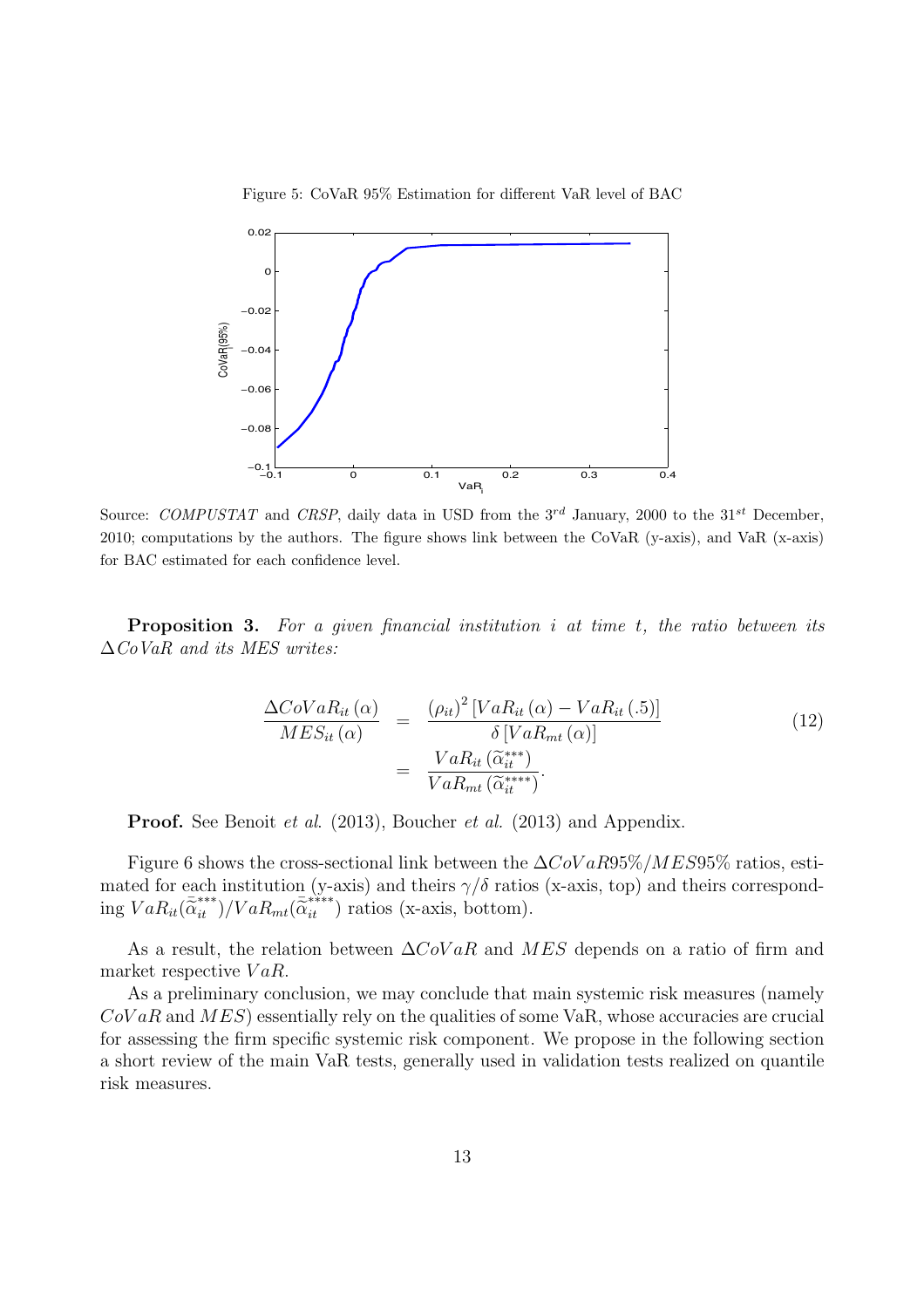Figure 6: Scatter Plot of  $\Delta CoVaR95\% / MES95\%$  *versus*  $\gamma/\beta$  and *versus*  $VaR_{it}(\widetilde{\alpha}_{it}^{***})/VaR_{mt}(\widetilde{\alpha}_{it}^{***})$  of Financial Institutions



Source: *COMPUSTAT* and *CRSP*, daily data in USD from the 3<sup>rd</sup> January, 2000 to the 31<sup>st</sup> December, 2010; computations by the authors. The figure shows the cross-sectional link between the  $\Delta$ CoVaR95%/MES95% ratios, estimated for each institution (y-axis) and theirs  $\gamma/\delta$  ratios (xaxis, top) and theirs  $VaR_{it}(\bar{\alpha}_{it}^{***})/VaR_{mt}(\bar{\alpha}_{it}^{***})$  ratios, with  $\tilde{\alpha}_{it}^{***} \in [\bar{\alpha}_{it}^{***} - 5\%; \bar{\alpha}_{it}^{***} + 5\%]$  and  $\tilde{\alpha}_{it}^{***} \in [\tilde{\alpha}_{it}^{***-} - 5\%, \tilde{\alpha}_{it}^{***+} + 5\%]$  (x-axis, bottom). Each circle represents a financial institution.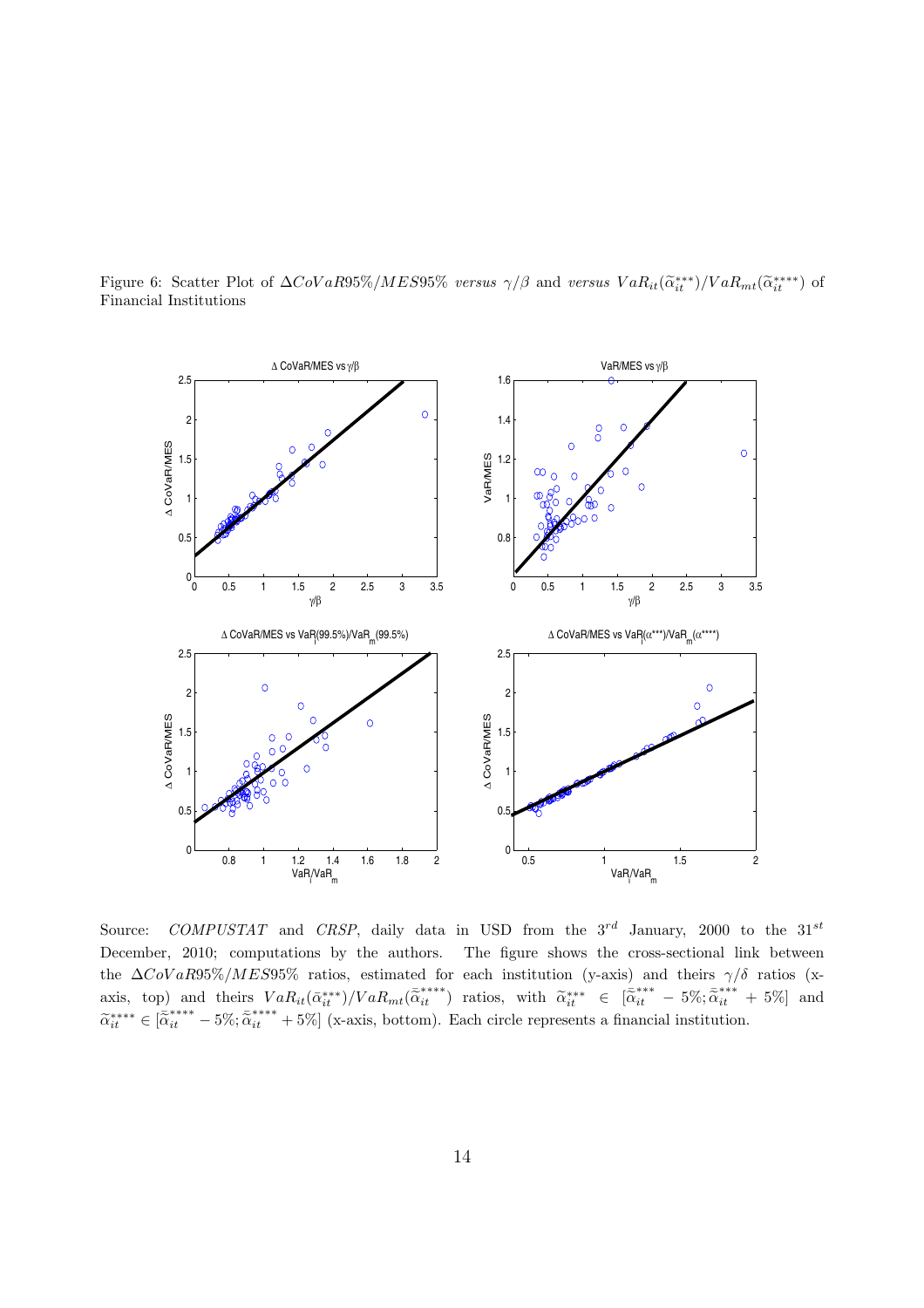## **4. Some Common Value-at-Risk Tests**

Since Basel II regulation, Value-at-Risk (VaR) of financial institutions are used to define the requirements in terms of capital, fixed in order to limit the effects of market risks. However, we have recently seen with the last financial crisis episodes that risk forecast methods proposed in the previous decades were rather inappropriate. In July 2009, the Basel Committee on Banking Supervision issued a directive (BCBS, 2009) finally requiring that financial institutions quantify model risk relying on some good properties of a VaR model.

A vast variety of tests are now proposed in the literature to gauge the accuracy of VaR estimates, mainly based on the three good properties that we should expect from risk models, such as the right frequency of violations, the independence of hits, and the reasonable magnitude of exceptions. The first test for a good VaR is the so-called "traffic light" approach used nowadays in the regulatory framework, which is related to the proportion of failure test. The Unconditional Coverage test (Kupiec, 1995) indeed attempts to determine whether the observed frequency of exceptions is consistent with the expected frequency of exceptions according to both a chosen VaR model and a confidence interval (an exception occurs when the ex post return is below of the ex ante VaR). The so-called "hit variable" associated to the ex post observation of violations of an estimated VaR (denoted EVaR(·)) at the threshold  $\alpha$ and time t (denoted  $I_t^{\text{EVaR}}(\alpha)$ ), is defined as (with the previous notations):

$$
I_t^{\text{EVaR}(\cdot)}(\alpha) = \begin{cases} 1 \text{ if } r_t < -\text{EVaR}(\hat{\theta}, \alpha)_{t-1} \\ 0 \text{ otherwise,} \end{cases}
$$
(13)

where  $r_t$  is the return on portfolio P at time t, with  $t = [1, 2, \ldots, T]$ .

If we assume that the  $I_t^{\text{EVaR}}(\cdot)$  variables are Independently and Identically Distributed, then, under the Unconditional Coverage hypothesis (Kupiec, 1995), the total number of VaR exceptions (Cumulated hits) follows a Binomial distribution (Christoffersen, 1998), denoted  $B(T, \alpha)$ , such as:

$$
\text{Hit}^{\text{EVaR}(\cdot)}_t(\alpha) = \sum_{t=1}^T I_t^{\text{EVaR}(\cdot)}(\alpha) \sim B(T, \alpha),\tag{14}
$$

where the symbol ∼ refers to the convergence in distribution.

Under the null hypotesis of good VaR, the Likelihood Ratio LRuc has an asymptotic distribution such as:

$$
LRuc^{I_t^{\text{VaR}(\cdot)}(\alpha)} = 2\{\log[\widehat{\alpha}^{T_I}(1-\widehat{\alpha}^{T-T_I})] - \log[\alpha^{T_I}(1-\alpha^{T-T_I})]\} \stackrel{d}{\rightarrow} \chi^2(1),\tag{15}
$$

where the symbol  $\stackrel{d}{\rightarrow}$  denotes the convergence in distribution of the test statistic, T is the number of observations,  $T_I = T \times E\left[I_t^{\text{EVaR}(\cdot)}\right]$  is the number of exceptions and  $\hat{\alpha} = T_I/T$  is the unconditional coverage.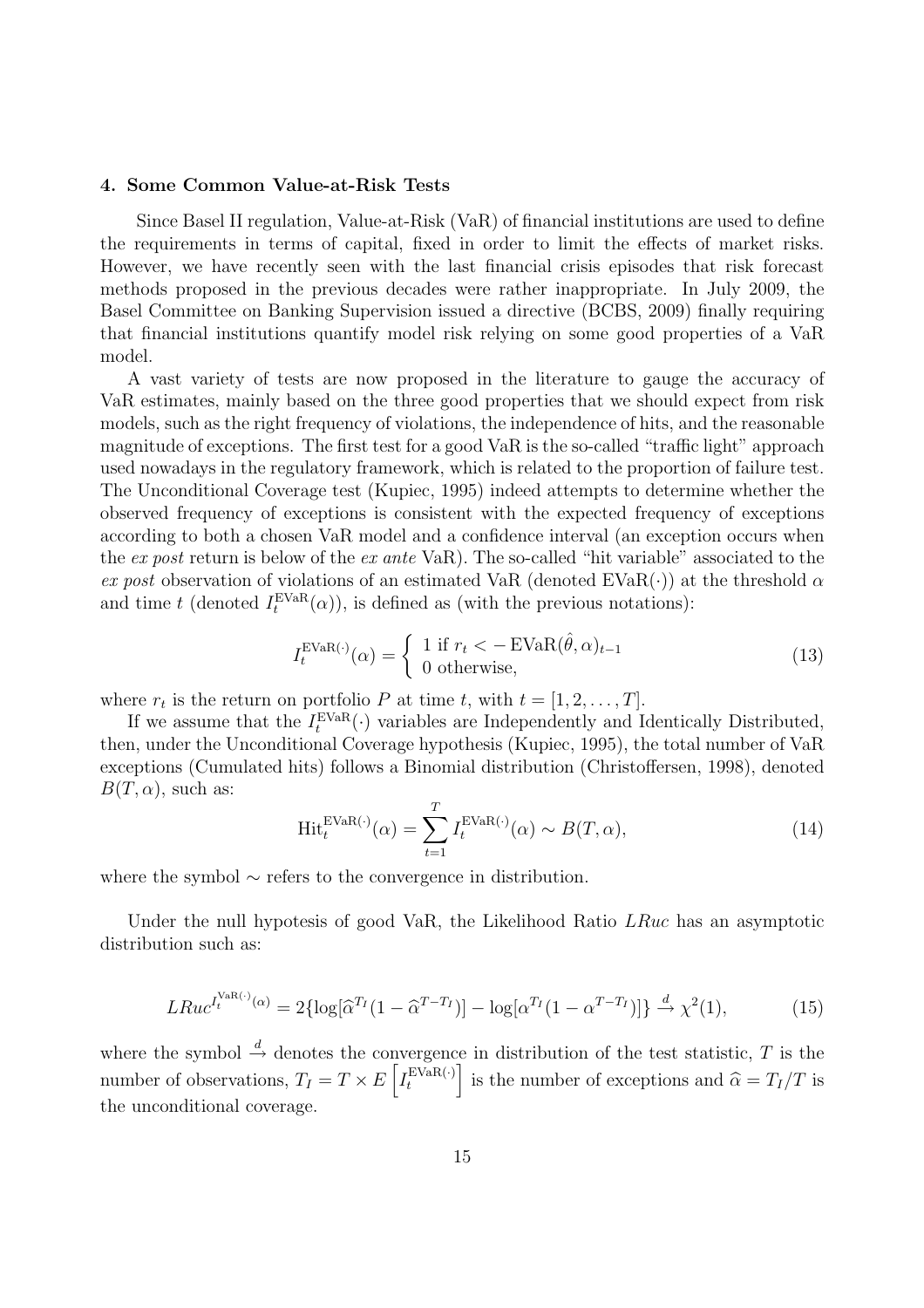A perfect sequence of (corrected) empirical VaR in the sense of this test (not too aggressive, but not too confident), is such that it respects condition (15).

The second test for a good VaR concerns the independence of forecasting errors. The independence hypothesis is associated to the idea that if the VaR model is correct then violations associated to VaR forecasting should be independently distributed, it is also called the independence of exceptions hypothesis. If the exceptions exhibit some type of "clustering", then the VaR model may fail to capture the profit and loss variability under certain conditions, which could represent a potential problem down the road. Christoffersen (1998) supposes that, under the alternative hypothesis of VaR inefficiency, the process of  $I_t^{\text{EVaR}}(\alpha)$ violations is modelled with a Markov chain whose matrix of transition probabilities is defined by:

$$
\Pi = \left(\begin{array}{cc} \pi_{00} & \pi_{01} \\ \pi_{10} & \pi_{11} \end{array}\right),\tag{17}
$$

where  $\pi_{ij} = \text{Prob}\left[I_t^{\text{EVaR}}(\alpha) = j | I_{t-1}^{\text{EVaR}} = i\right].$ 

This Markov chain reflects the existence of an order 1 memory in the process  $I_t^{\text{EVaR}}(\alpha)$ . The probability of having a violation (or not having one) for the current period depends on the occurrence (or not) of a violation (for the same level of coverage rate) in the previous period. Christoffersen (1998) shows that the likelihood ratio for the test is:

$$
\operatorname{LRind}^{I_t^{\operatorname{EVaR}}(\alpha)} = 2 \left[ \log L^{I_t^{\operatorname{EVaR}}(\alpha)}(\pi_{01}, \pi_{11}) - \log L^{I_t^{\operatorname{EVaR}}(\alpha)}(\pi, \pi) \right] \xrightarrow{d} \chi^2(1), \tag{18}
$$

where  $L^{I^{\text{EVaR}}_t(\alpha)}(\pi_{01}, \pi_{11})$  is thus the likelihood under the hypothesis of the first-order Markov dependence, and  $L^{I_{t}^{E}V\tilde{a}\tilde{R}'}(\alpha)(\pi,\pi)$  is the likelihood under the hypothesis of independence  $\pi_{01}$  $\pi_{11} = \pi$  such as:

$$
L^{I_t^{\text{EVaR}}(\alpha)}(\pi_{01}, \pi_{11}) = (1 - \pi_{01})^{T_{00}} \pi_{01}^{T_{10}} (1 - \pi_{11})^{T_{10}} \pi_{11}^{T_{11}},
$$

and:

$$
L^{I_t^{\text{EVaR}}(\alpha)}(\pi, \pi) = (1 - \pi)^{T_{00} + T_{10}} \pi^{T_{01} + T_{11}},
$$

with  $T_{ij}$  the number of observations in the state j for the current period and at state i for the previous period,  $\pi_{01} = T_{01}/(T_{00} + T_{01}), \pi_{11} = T_{11}/(T_{10} + T_{11})$  and  $\pi = (T_{01} + T_{11})/T$ .

A perfect sequence of corrected (empirical) VaR in the sense of this test (i.e. not too reactive, but not too smooth), is such that it respects condition (18).

A third class of tests focuses on the magnitude of the losses experienced when VaR estimates are exceeded. The underlying idea is that a small violation might be acceptable but that a large one can lead to bankruptcy. In other words, not only the number of violations should be under scrutiny, but also super-exceptions (as defined in Colletaz et al., 2012). Berkowitz (2001) proposes a hypothesis test for determining whether the magnitudes of observed VaR exceptions are consistent with the underlying VaR model. The key intuition is that VaR exceptions are treated as continuous random variables and not converted into the indicator variable used for the coverage tests. For this test, Berkowitz (2001) transforms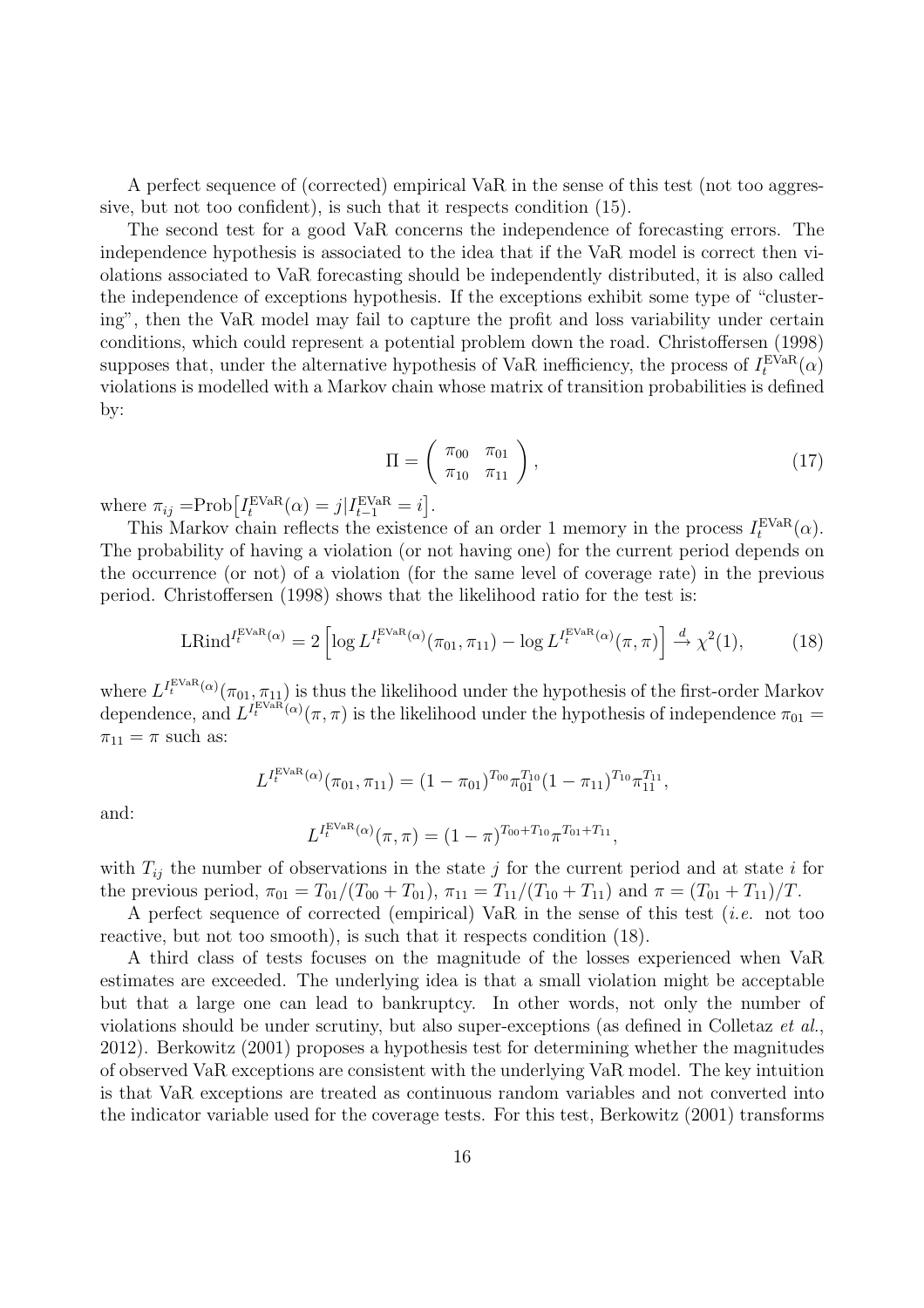the empirical series into a standard normal  $z_{t+1}$  series. If the observed quantile  $q_{t+1}$  with the distribution forecast  $f_{t+1}$  for the observed portfolio return  $r_t$ , is defined as:

$$
q_{t+1} = \int_{-\infty}^{r_{t+1}} f_{t+1}(r) dr.
$$
 (19)

The  $z_{t+1}$  values are then compared to the normal random variables with the desired coverage level of the VaR estimates:

$$
z_{t+1} = \Phi^{-1}(q_{t+1}),\tag{20}
$$

where  $\Phi^{-1}(\cdot)$  is the quantile function of the standard normal density.

If the VaR model generating the empirical quantiles is correct, then the  $\gamma_{t+1}$  series should be identically distributed with the unconditional mean and standard deviation, denoted  $(\mu, \sigma)$  that should equal to  $(0, 1)$ , such as:

$$
\gamma_{t+1} = \begin{cases} z_{t+1} & \text{if } z_{t+1} < \Phi^{-1}(\alpha) \\ 0 & \text{otherwise,} \end{cases} \tag{21}
$$

where  $\Phi(\cdot)$  is the standard normal Cumulative Distribution Function.

Finally, the corresponding test statistic is:

$$
LRmag^{\gamma_{t+1}} = 2 \left[ L_{\text{mag}}^{\gamma_{t+1}}(\mu, \sigma) - L_{\text{mag}}^{\gamma_{t+1}}(0, 1) \right] \stackrel{d}{\rightarrow} \chi^2(2), \tag{22}
$$

where:

$$
L_{\text{mag}}^{\gamma_{t+1}}(\mu,\sigma) = \sum_{\{\gamma_{t+1}=0\}} \log \left\{ 1 - \Phi \left\{ \frac{\Phi^{-1}(\alpha) - \mu}{\sigma} \right\} \right\} + \sum_{\{\gamma_{t+1}\neq 0\}} \left\{ -\frac{1}{2} \log(2\pi\sigma^2) - \frac{(\gamma_{t+1} - \mu)^2}{2\sigma^2} - \log \left\{ \Phi \left\{ \frac{\Phi^{-1}(\alpha) - \mu}{\sigma} \right\} \right\} \right\}.
$$

A perfect sequence of (corrected) empirical VaR in the sense of this test (*i.e.* not too conservative, but not too over-confident), is such that it respects condition (22).

For both unconditional and conditional coverage tests<sup>7</sup>, Escanciano and Olmo (2009, 2010) and 2011) alternatively approximate the critical values of these tests by using a sub-sampling bootstrap methodology, since they show that the coverage VaR backtest is affected by model misspecification. Thus, they propose to use robust sub-sampling techniques to approximate the true distribution of these tests. However, they also show that although the estimation risk can be diversified by choosing a large in-sample size relative to an out-of-sample one, the risk associated to the model cannot be eliminated using sub-sampling.

Indeed, let  $G_x(x)$  denote the Cumulative Distribution Function of the test statistic k for any  $x \in \mathbb{R}$ , and,  $k_{b,t} = K(t, t+1, \dots, t+b-1)$ , with  $t = [1, 2, \dots, T-b+1]$ , the test statistic computed with the subsample  $[1, 2, \cdots, T - b + 1]$  of size b.

<sup>7</sup>The conditional coverage test proposed by Christoffersen (1998) combines an unconditional coverage test (the frequency corresponds to the probability) and the independence test (see above).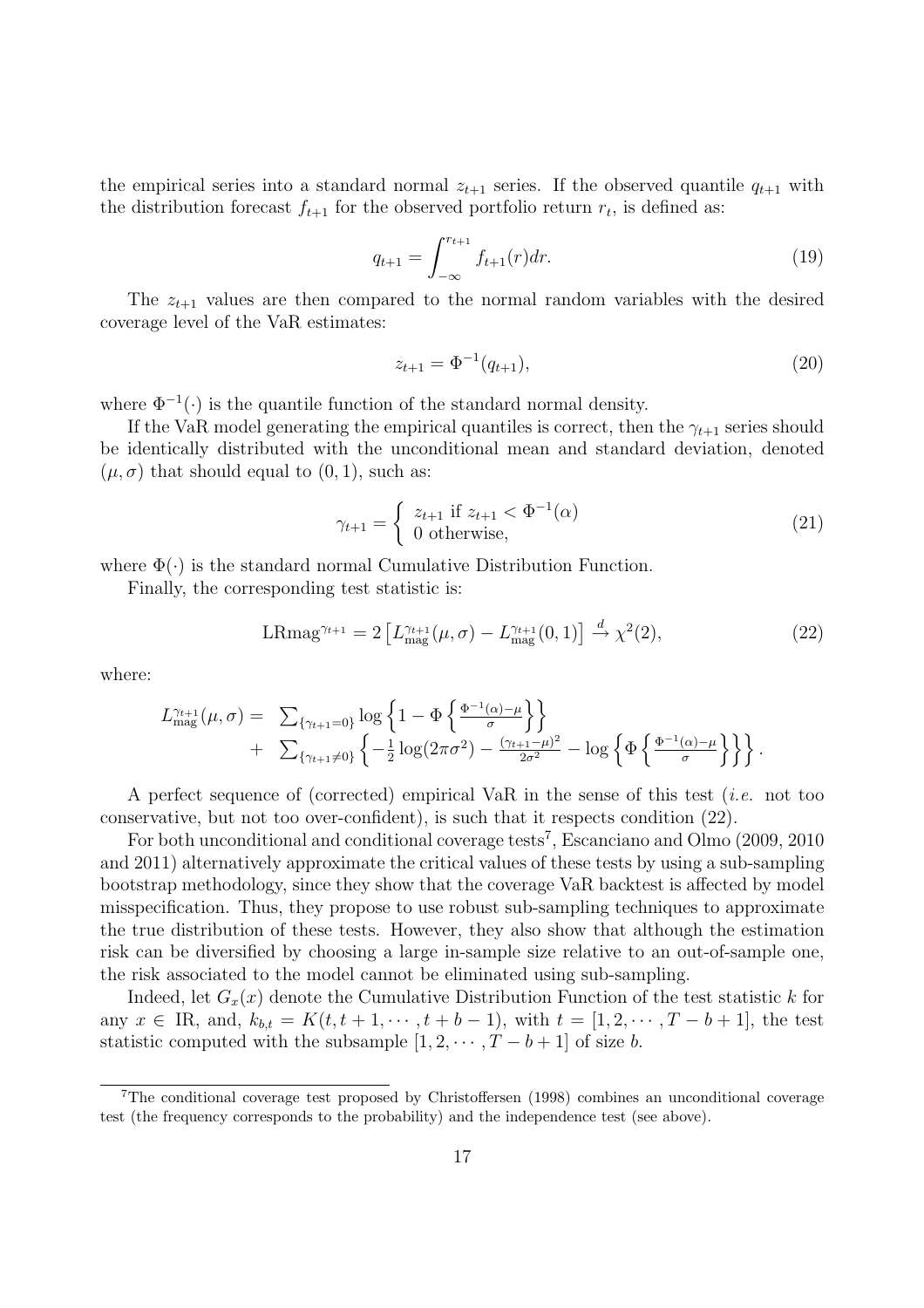Hence, the approximated sampling Cumulative Distribution Function of  $k$ , denoted  $G_{k_b}(x)$ , built using the distribution of the values of  $k_{b,t}$  computed over the  $(T - b + 1)$ different consecutive subsamples of size  $b$  is given by:

$$
G_{k_b}(x) = (T - b + 1)^{-1} \sum_{t=1}^{T-b+1} 1 I_{\{k_{b,t} < x\}}.\tag{23}
$$

The  $(1 - \tau)^{\text{th}}$  sample quantile of  $G_{k_b}$ , is given by:

$$
c_{k_b,1-\tau} = \inf_{x \in \text{IR}} \{ x \mid G_{k_b}(x) \ge 1 - \tau \}.
$$
 (24)

Since we have now exposed main good qualities of VaR and the most common tests for them, we can suggest in the following a correction for model risk that we herein illustrate with VaR.

# **5. Model Risk and Corrections**

According to Boucher et al. (2013) who propose some VaR corrections for model risk, we suggest hereafter a practical method to deal with model uncertainty that can also be applied in the framework of systemic risk measures. It makes uses of the past historical errors related to specific estimated models. While it is not possible to optimally adjust for biases (i.e. systematic repeated errors), we can approximate them by adjusting the VaR forecasts according to the historical performance of the same model. In other words, past errors are used to adjust future forecasts under the rule of thumb of the learningby-failing principle. The procedure thus consists of adjusting the VaR estimates with the minimum correction needed, at any time, for passing some defined backtests corresponding the desirable properties of a model risk (as presented in the previous section).

In the following, we first briefly present the backtests considered in our empirical applications to calibrate the correction added to the estimated VaR. These backtests represent the main properties expected for VaR estimates: adequate frequency, independence and low magnitude of VaR errors. Then, we use our practical framework to compare risk models based on the calibration of ex post corrections, and we investigate the ex ante dynamics and the distribution of these corrections.

We first define the Imperfect Model Adjusted VaR (IMAVaR) as:

$$
IMAVAR(\hat{\theta}_1, \alpha, n) = EVaR(\hat{\theta}_1, \alpha, n) + adj(\theta_0, \theta_1, \hat{\theta}_1, \alpha, n),
$$
\n(25)

where EVaR( $\cdot$ ) is an estimated VaR with a specific risk model,  $\theta_0$  the true parameters,  $\hat{\theta}_1$  are model parameters estimated with T observations,  $\alpha$  the level of confidence, n the number of assets, and  $adj(\theta_0, \theta_1, \theta_1, \alpha, n)$  the minimum VaR adjustment for the risk model to be validated by the supervisors, such that:

$$
IMAVAR(\hat{\theta}_1, \alpha, n) = \sup_{\text{VaR} \in \text{IR}} \{ \text{VaR}(\alpha, n)^* \},
$$
\n(26)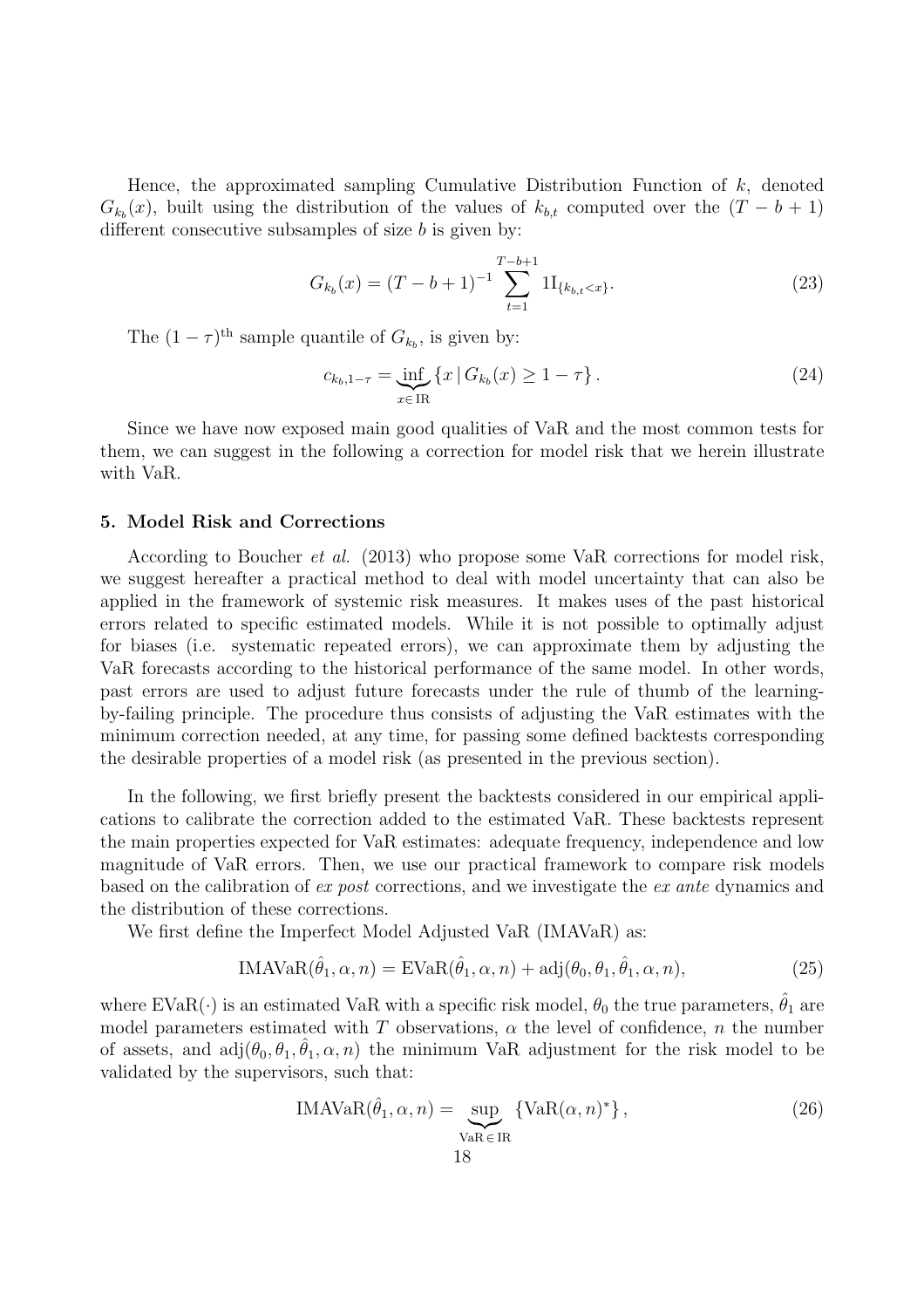where  $VaR(\cdot)$ <sup>\*</sup> is a set of VaR, from a model approved by the supervisor, and IMAVaR $(\cdot)$  is the limit highest VaR (the less conservative VaR) such that the supervisor still validate the model.

Generally speaking, the better the VaR model and the lower the minimum required adjustment and vice-versa. We now have to explicit the limit VaR that bounds the IMAVaR.

Under  $H_0$  hypothesis a "good" VaR (*i.e.* a VaR sequence passes the tests), we have:

$$
\begin{cases}\nLRuc^{I_t^{\text{VaR}(\cdot)}(\alpha)} \stackrel{d}{\rightarrow} \chi^2(1) \text{ for the "Hit" test} \\
LRind_t^{I^{\text{VaR}(\cdot)^*}}(\alpha) \stackrel{d}{\rightarrow} \chi^2(1) \text{ for the "Independence" test} \\
LRmag_t^{\gamma_{t+1}}(\alpha) \stackrel{d}{\rightarrow} \chi^2(2) \text{ for the "Exception Magnitude" test,}\n\end{cases} \tag{27}
$$

where the symbol  $\stackrel{d}{\rightarrow}$  means the limit distribution of the test statistic under the unconditional coverage hypothesis for the Kupiec (1995) test, an independence hypothesis for the independence test and a normal hypothesis of magnitude of exceptions for the magnitude test.

We now have to search for the minimal adjustment value  $q^*$  that allows us to pass all the tests (one-by-one or, alternatively, altogether). For a given VaR forecast and the bounding range for the tests above, we can obtain the  $IMAVaR$  that respects condition (27)) or their sub-sampled versions. More precisely, Given a sequence of predictions  $\{VaR_t(\hat{\theta}, \alpha): t=1,\cdots,T\}$ , we construct the set of values  $q \in \mathbb{R}$  such that the sequence  $\{VaR_t(\hat{\theta}, \alpha)+q:t=1,\cdots,T\}$  passes several backtests. If we denote the set of accepted adjustments by  $A_T(\alpha)$ , the optimal adjustment is given by<sup>8</sup>:

$$
q_T^* = \arg\min_{q \in A_T(\alpha)} \{q\}.
$$
\n(28)

We use a numerical optimisation technique to solve the program (28). During the adjustment process, we search for the optimal adjustment, starting with a large negative value of  $q^*$ , increasing it slowly, until the adjusted VaR allows us to pass all the tests<sup>9</sup>.

The program (28) gives the optimal value of adjustment of the imperfect VaR estimation to become a good VaR. This means that the  $H_0$  hypothesis (of a "good" VaR model) is

<sup>&</sup>lt;sup>8</sup>On a theoretical basis,  $A_T(\alpha)$  might, of course, be empty and the optimal adjustment can be positive. However, as the sample goes large, these two situations are very unlikely since negative error might soon appears (please, see Figure 6 below).

<sup>&</sup>lt;sup>9</sup>for information, we here used a looped grid-search algorithm, adding successively a small increment on the top of the VaR  $(+.1\%$  of the EVaR at each round), starting from large negative value and increasing until the test is finally passed.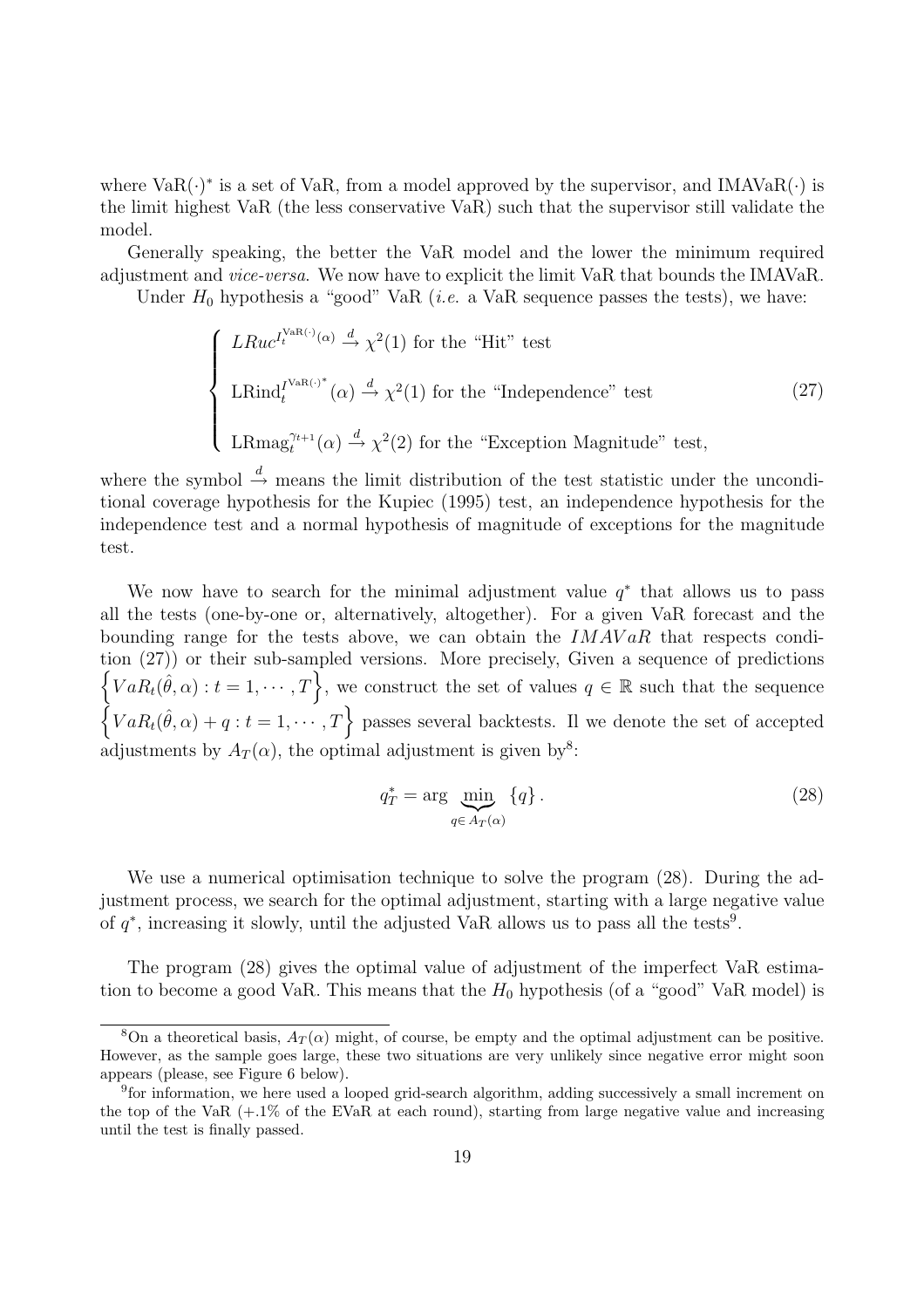true for the selected backtest method, so that the test statistic is lower than critical values for all tests at the threshold  $\alpha$ . In the following, in order to distinguish the effect of each test, we will provide each correction separately corresponding to each of the tests taken alone.

As a first illustration, Figure 7 provides the minimum adjustments (errors), denoted  $q^*$ as solutions of the program (28). We first only considering the hit test, for the Historical, the Gaussian and the GARCH VaR computed for Bank of America with daily data from the  $3^{rd}$  January, 2000 to the  $31^{st}$  December, 2012. The figure represents the minimal adjustment (in percent of the underlying VaR) necessary to respect the hit ratio criterion according to the VaR level of confidence (95% to 99.5%). This minimal adjustment is here considered as a proxy of the economic value of the model risk; it is expressed as a proportion of the observed average VaR.

Figure 7: Minimum Model Risk Adjustment Factor for the Hit Test associated to Historical, Gaussian and GARCH VaR for Bank of America according to the Level of Confidence



Source: *COMPUSTAT* and *CRSP*, daily data in USD from the 3<sup>rd</sup> January, 2000 to the 31<sup>st</sup> December, 2012; computations by the authors. This figure represents on the y-axis the minimal adjustment (in percent of the underlying VaR) necessary to respect the hit ratio *criterion* according to the VaR level of confidence (x-axis). This minimal adjustment is here considered as a *proxy* of the economic value of the model risk; it is expressed as a proportion of the observed average VaR. The historical VaR is here computed on a weekly horizon as an empirical quantile using 5 years of past returns. The Gaussian and the GARCH VaR are here computed on a weekly horizon as a parametric quantile using 5 years of past returns to estimate the parameters.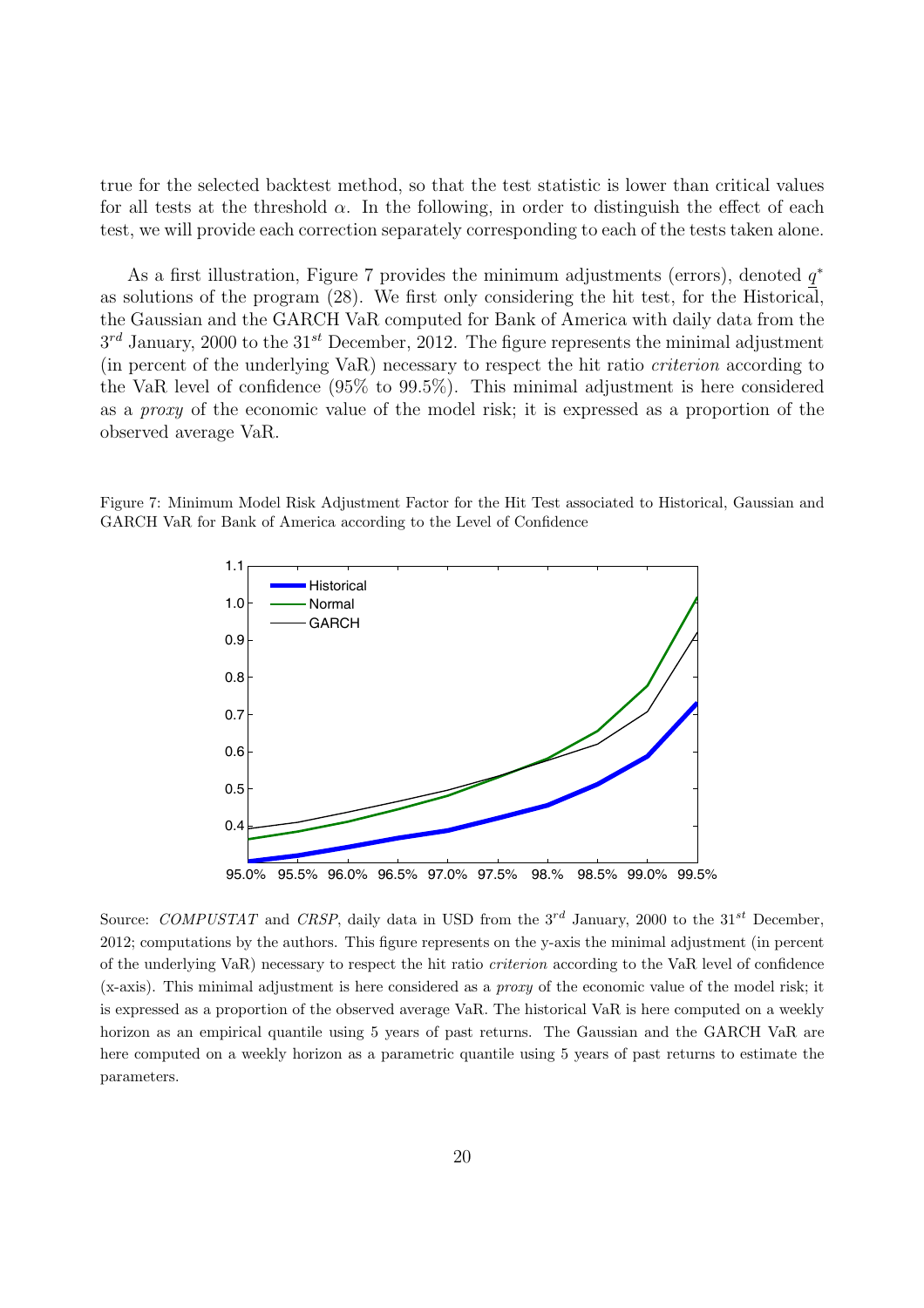In other words, we show the minimal constant that should be added to the quantile estimation for reaching a VaR sequence that passes the hit test at all times (here with full information at time T). We can see that the corrections range from (almost) 0 to 100% and increase with the quantile (estimated VaR are too aggressive), underlying that model risk is the largest for high quantiles. The comparison of the three methods is in favour of the GARCH method since the error is lower for all quantiles and that the difference between methods (with full information on the total sample) is quite similar and rather independent of the confidence level.

The following section now deals with the idea to apply the proposed correction each time we will need to compute a quantile that appears in the computation of systemic risk measures. We also illustrate in this section the impact of the suggested correction when estimating systemic risk for financial institutions.

### **6. Systemic Risk Measures with Model Risk**

This section investigates the consequences of the model risk of systemic risk measures and proposes to apply the procedure described in the previous sections to these systemic risk measures. Our objective is to deliver systemic risk measures robust to the model risk.

## 6.1. The Adjusted Systemic Risk Measures

We present hereafter adjusted systemic risk measures. The main idea is to modify, in the formulation of the existing measure, the estimated VaR by the adjusted VaR.

A first adjusted systemic risk measure is the Co-CoVaR that represents the quantile of market returns conditionally on some event observed for a unique financial institution  $i$ such as (with the previous notations):

$$
\text{Prob}\left[r_{mt} \leq \text{Co-CoVaR}_{mt}\left(1-\alpha^*\right) \mid r_{it} \leq VaR_{it}\left(1-\alpha'\right)\right] = \alpha^*,\tag{29}
$$

where Co-CoVa $R_{mt} (1 - \alpha^*)$  is adjusted CoVaR for the firm i at the time t given by:

$$
Co\text{-}CoVaR_{mt}(1-\alpha^*) = CoVaR_{mt}(1-\alpha) + q_{it}^*,
$$

with  $q_{it}^*$  the optimal adjustment for the firm i at the time t.

A second adjusted systemic risk measure is the Co-MES that corresponds to the partial derivative of the system adjusted Expected Shortfall with respect to the weight of a firm i in the economy such as:

$$
\text{Co-MES}_{it}(1-\alpha) = \frac{\partial ES_{mt}^*(1-\alpha)}{\partial w_{it}} = E\left[r_{it} | r_{mt} \le VaR_{mt}^*(1-\alpha)\right],\tag{30}
$$

where  $ES_{mt}^*(\cdot)$  is the adjusted Expected Shortfall of the market m at the time t:

$$
ES_{mt}^*(1-\alpha) = E\left[r_{mt} | r_{mt} \le VaR_{mt}^*(1-\alpha)\right],
$$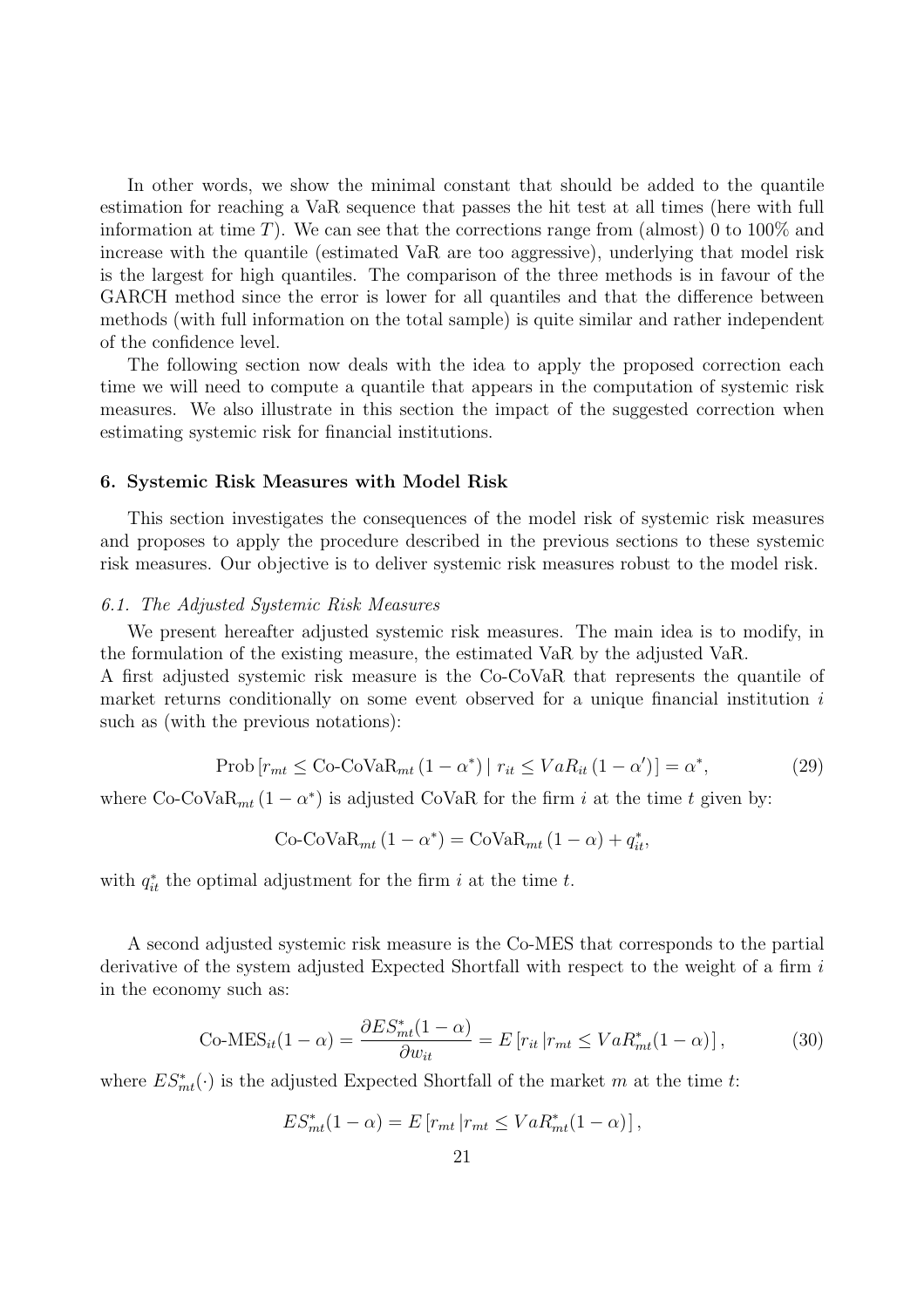and  $VaR_{mt}^*(\cdot)$  is adjusted Value-at-Risk of the market m at the time t given by:

$$
VaR_{mt}^*(1-\alpha) = VaR_{mt}(1-\alpha) + q_{mt}^*,
$$

with  $q_{mt}^*$  the optimal adjustment for the market m at the time t.

The Co-CES is an adjusted measure of CES that gives the absolute contribution of a firm to the risk of the financial system. It is obtained by calibrating the first derivative of the adjusted ES using weights  $w_{it}$  defined for each financial institution, such as (with the previous notations):

$$
\text{Co-CES}_{it}(1-\alpha) = w_{it}E\left[r_{it} | r_{mt} \le VaR_{mt}^*(1-\alpha)\right].\tag{31}
$$

The Co-SRISK is an adjusted measure of SRISK that corresponds to the expected capital shortfall of a given financial institution, conditional on a crisis affecting the whole financial system such as (with the previous notations):

$$
\text{Co-SRISK}_{it}(1-\alpha) = \max\left\{0, \gamma D_{it} - (1-\gamma) w_{it} [1 - LRMES_{it}^{*}(1-\alpha)]\right\},\tag{32}
$$

where  $LRMES_{it}^*(1-\alpha)$  corresponds to the adjusted Long-Run Marginal Expected Shortfall, which is the expected equity loss of the firm i when market falls below  $40\%$  over six months:

$$
LRMES_{it}^*(1-\alpha) \simeq 1 - \exp [18 \times MES_{it}^*(1-\alpha)].
$$

#### 6.2. Empirical Evidences of Adjusted Systemic Risk Measures (To be Completed)

First, we illustrate our model risk correction procedure on the CoVaR measure for "Bank of America". Then we investigate how the ranking of the financial institution depends on the systemic risk measure considered and how this ranking is stabilized when implementing our correction. Finally, we control that the systemic risk measures as well as their corrected version are sensitive to a set of macroeconomic and financial condition variables.

Figure 8 presents the evolution of the following risk measures: VaR 95%, CoVaR 95% computed conditionally to individual VaR 90%, Co-CoVaR 95% that corresponds to corrected CoVaR 95% and the difference between VaR 99.50% and CoVaR 95% for Bank of America. This Figure first shows that systemic risk evaluated by CoVaR conditionally to a specific individual VaR of the studied asset can be seen as a proxy of a VaR defined for a higher threshold, since we can see in Figure 1 that the difference between VaR 99.50% and CoVaR 95% is very close to zero. Moreover, the CoVaR 95% that is more severe than VaR 95% is not validated by the Hit ratio test, Co-CoVaR 95% being in general inferior (more severe) than CoVaR 95%.

Those results are confirmed by the risk maps (see Colletaz et al., 2012) realized on VaR and CoVaR with or without correction (see Figure 9). This Figure presents results obtained from out-of-sample estimates of a given risk model on a 4-year window (1,040 daily returns).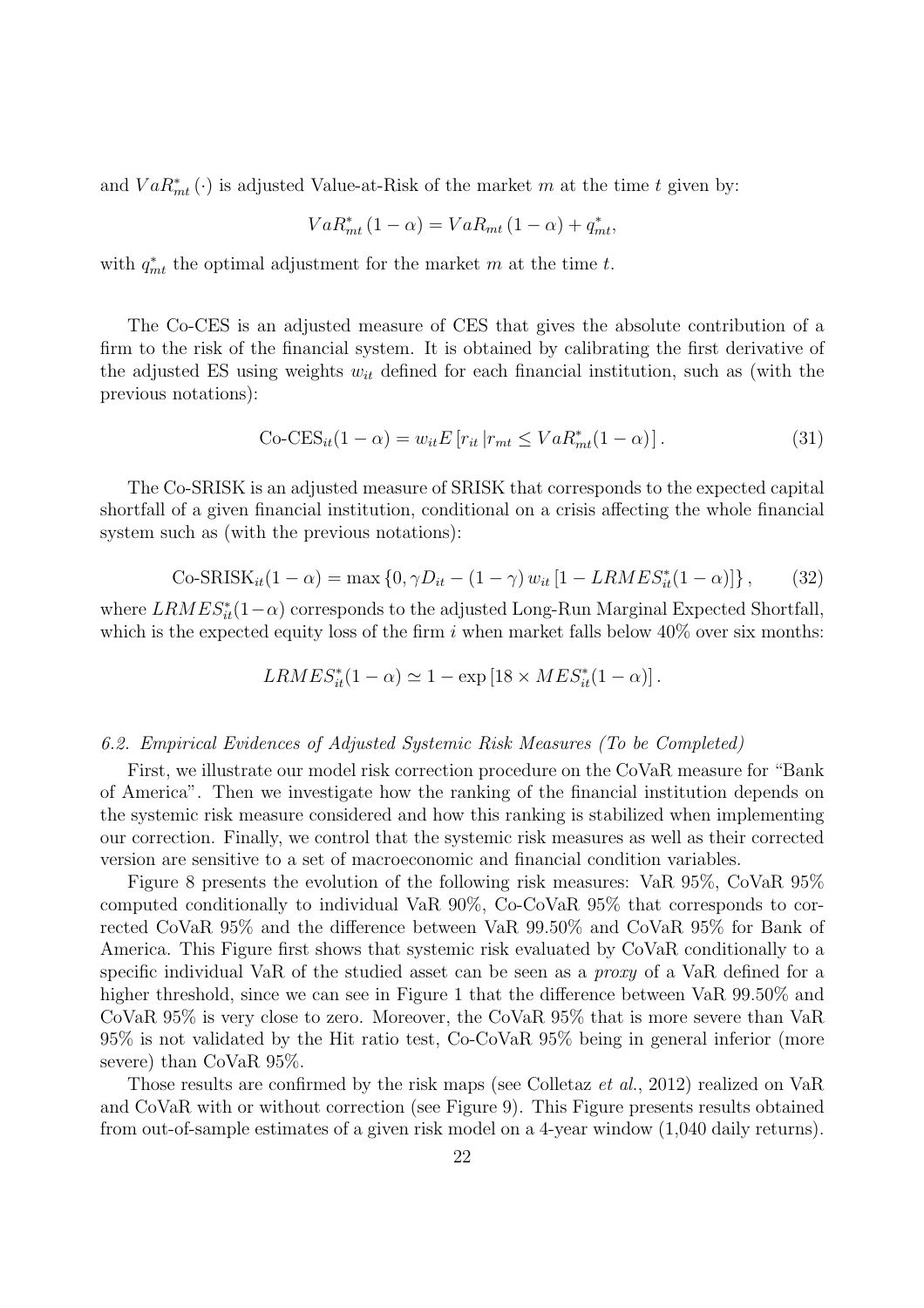

Figure 8: Comparison of VaR, CoVaR, and Co-CoVaR for Bank of America

Source: *COMPUSTAT* and *CRSP*, daily data in USD from the 3<sup>rd</sup> January, 2000 to the 31<sup>st</sup> December, 2012; computations by the authors. The figure presents the evolution of VaR 95%, CoVaR 95% computed conditionally to individual VaR 90%, Co-CoVaR 95% that corresponds to corrected CoVaR 95% and the difference between VaR 99.50% and CoVaR 95% (named DCoVaR) for Bank of America.

We thus dynamically estimate the parameters for the different methods. The Figure provides the risk map for VaR 95% versus CoVaR 95% (panel A) and for adjusted VaR 95% versus Co-CoVaR  $95\%$  (panel B). The x-axis and y-axis represent the critical probability (*p-value*,  $\alpha^*$ ) for the 95%-Hit ratio test realized on the risk measure for a threshold equals to 5%. The parameter  $\alpha$  represents the significance threshold of the test; if the *p-value* is inferior to this value then we reject the hypothesis of the validity of the underlying model. The white circle in the Figure corresponds to the realized value of the test for both measures. We see that the critical values for both risk measures without corrections are inferior to significant threshold equals to 5.00% (white circle on the Panel A of the Figure 9). However, adjusted measures (adjusted VaR and Co-CoVaR, Panel B of Figure 9) are validated when using the same test for a threshold set to 5.00%. This result shows that we have to take into account model risk when estimating systemic risk through CoVaR.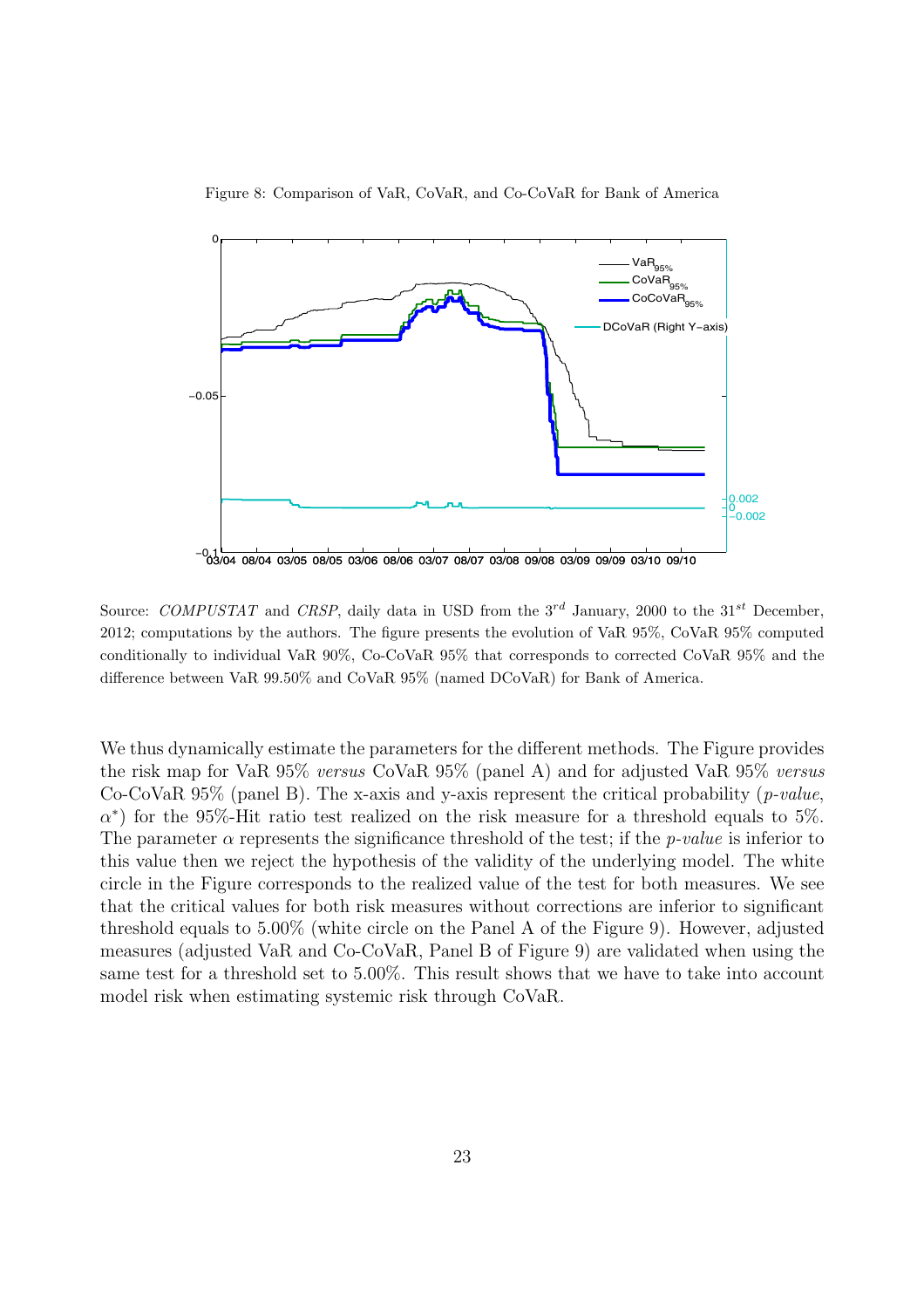

Figure 9: Comparison of Map Risks with and without Correction for Bank of America

Panel A: Map Risk without Correction (VaR 95% versus CoVaR 95%)

Panel B: Map Risk with Correction (adjusted VaR 95% versus CoCoVaR 95%)



Source: *COMPUSTAT* and *CRSP*, daily data in USD from the 3*rd* January, 2000 to the 31*st* December, 2010; computations by the authors. This Figure represents the results of backests for a given risk model. We use a 4-year window dressing (1,040 daily returns) in order to dynamically estimate the parameters for the different methods. This Figure provides the map risks for VaR 95% versus CoVaR 95% (Panel A) and for adjusted VaR 95% versus Co-CoVaR 95% (Panel B). The x-axis and y-axis represent the p-value of the 95% Hit ratio test on the considered risk measure for a threshold equals to 5%. The parameter  $\alpha$ represents the p-value of the significance test; if the p-value is less than this value thus we reject the validity hypothesis of the model. The white circle corresponds to the realized value of the test. In the Panel A (with no correction), we see that the p-values of the test are inferior to the significance test whereas they are superior in the Panel B (with correction).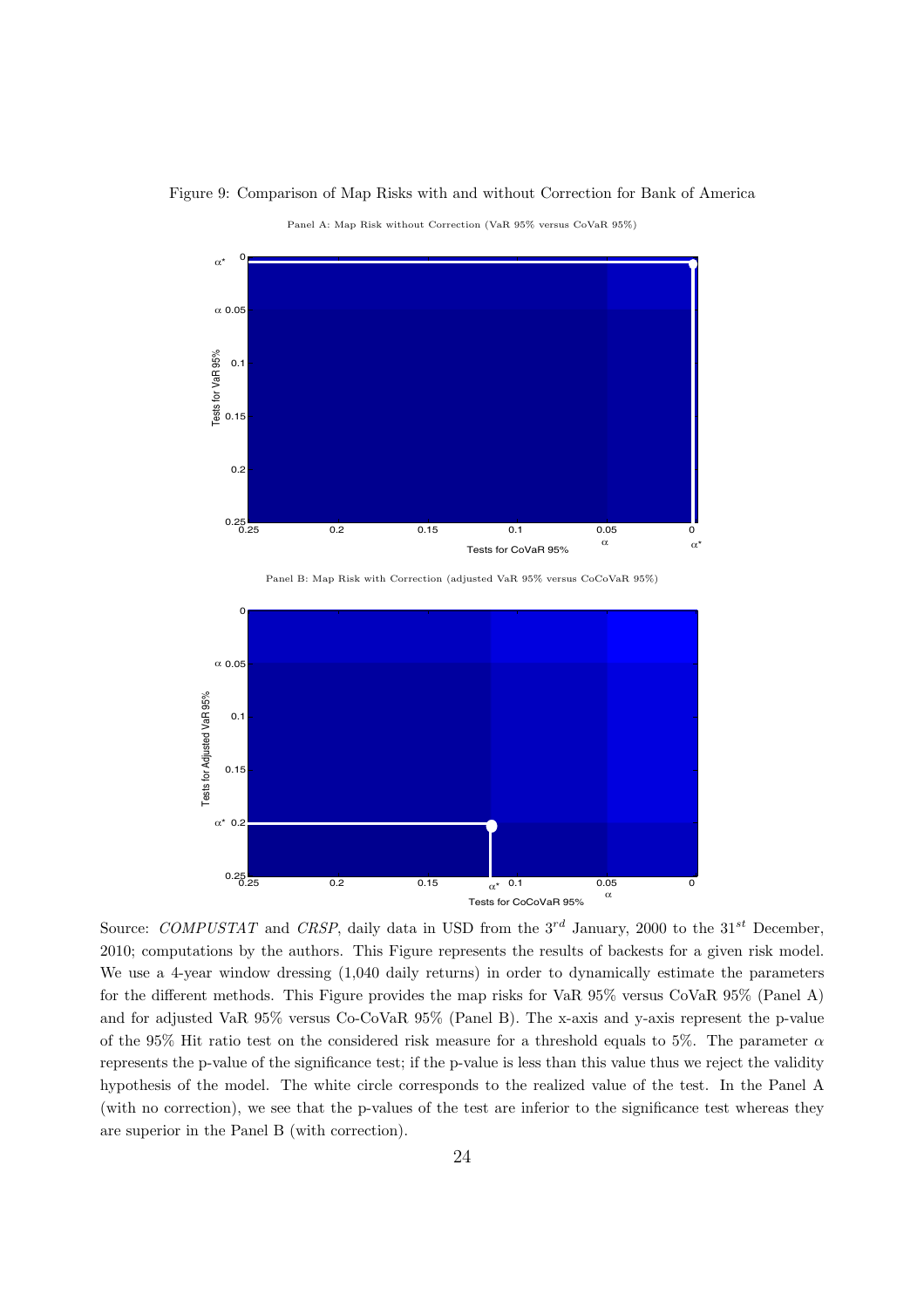| ES and |       |               |                                                   |                                                                                                                                      |                  |                                                                 |             |                                                              |                                                   |               |                                             |               |                                                                  |                                                                                                                                                                                                                                                                                                                                                                                                                                                                                                                                                                                                                                       |
|--------|-------|---------------|---------------------------------------------------|--------------------------------------------------------------------------------------------------------------------------------------|------------------|-----------------------------------------------------------------|-------------|--------------------------------------------------------------|---------------------------------------------------|---------------|---------------------------------------------|---------------|------------------------------------------------------------------|---------------------------------------------------------------------------------------------------------------------------------------------------------------------------------------------------------------------------------------------------------------------------------------------------------------------------------------------------------------------------------------------------------------------------------------------------------------------------------------------------------------------------------------------------------------------------------------------------------------------------------------|
| kank)  |       | $\frac{1}{3}$ |                                                   |                                                                                                                                      | JoVaR            |                                                                 |             | <b>CES</b><br>Just                                           |                                                   | <b>NIES</b>   |                                             |               |                                                                  |                                                                                                                                                                                                                                                                                                                                                                                                                                                                                                                                                                                                                                       |
|        | iank≻ | Jlust.        | Bog                                               |                                                                                                                                      | $_{\text{Just}}$ | Code                                                            |             |                                                              | Code                                              |               | Code                                        |               |                                                                  | $3$ ode                                                                                                                                                                                                                                                                                                                                                                                                                                                                                                                                                                                                                               |
|        | Æ     |               |                                                   | ank<br>/aR                                                                                                                           | XOSS             |                                                                 | Rank<br>VaR | $\frac{\text{SOM}}{\text{13}}$                               |                                                   | $\frac{3}{2}$ |                                             | Rank<br>VaR   | $\frac{\rm SRESK}{\rm Clust.} \ \frac{\rm SOM}{\rm 13} \ \rm 13$ |                                                                                                                                                                                                                                                                                                                                                                                                                                                                                                                                                                                                                                       |
|        |       |               |                                                   | $  \overset{\infty}{\mathfrak{L}} \overset{\infty}{\mathfrak{L}}$                                                                    |                  |                                                                 |             |                                                              |                                                   |               |                                             |               |                                                                  |                                                                                                                                                                                                                                                                                                                                                                                                                                                                                                                                                                                                                                       |
|        |       |               |                                                   |                                                                                                                                      |                  |                                                                 |             |                                                              |                                                   |               |                                             |               |                                                                  |                                                                                                                                                                                                                                                                                                                                                                                                                                                                                                                                                                                                                                       |
|        |       |               |                                                   |                                                                                                                                      |                  |                                                                 |             |                                                              |                                                   |               |                                             |               |                                                                  |                                                                                                                                                                                                                                                                                                                                                                                                                                                                                                                                                                                                                                       |
|        |       |               | <b>CIT</b><br>ABK<br>CBC<br>CONTELLER<br>MERICIAL | $\begin{array}{c} \mathbf{r} \ \mathbf{r} \ \mathbf{r} \ \mathbf{r} \ \mathbf{r} \ \mathbf{r} \ \mathbf{r} \ \mathbf{r} \end{array}$ |                  | <b>NATHREAD</b><br>NATHREAD<br>NATHREAD<br>NATHREAD<br>NATHREAD |             |                                                              | <b>ENGER SERVES</b><br>CARC SERVES<br>MARC SERVES |               |                                             | 9.25777788398 |                                                                  |                                                                                                                                                                                                                                                                                                                                                                                                                                                                                                                                                                                                                                       |
|        |       |               |                                                   |                                                                                                                                      |                  |                                                                 |             |                                                              |                                                   |               |                                             |               |                                                                  |                                                                                                                                                                                                                                                                                                                                                                                                                                                                                                                                                                                                                                       |
|        |       |               |                                                   |                                                                                                                                      |                  |                                                                 |             | $\overline{1}$ $\overline{2}$ $\overline{2}$ $\circ$ $\circ$ |                                                   |               |                                             |               | $\Xi \Omega \Omega$ o $\infty$                                   |                                                                                                                                                                                                                                                                                                                                                                                                                                                                                                                                                                                                                                       |
|        |       |               |                                                   |                                                                                                                                      |                  |                                                                 |             |                                                              |                                                   |               |                                             |               |                                                                  |                                                                                                                                                                                                                                                                                                                                                                                                                                                                                                                                                                                                                                       |
|        |       |               |                                                   |                                                                                                                                      |                  |                                                                 |             |                                                              |                                                   |               |                                             |               |                                                                  |                                                                                                                                                                                                                                                                                                                                                                                                                                                                                                                                                                                                                                       |
|        |       |               |                                                   |                                                                                                                                      |                  |                                                                 |             |                                                              |                                                   |               |                                             |               |                                                                  |                                                                                                                                                                                                                                                                                                                                                                                                                                                                                                                                                                                                                                       |
|        |       |               |                                                   |                                                                                                                                      |                  |                                                                 |             |                                                              |                                                   |               | ABK<br>CHOC CHOCH<br>MAC CHOCHOCHOCHOCHOCHO |               |                                                                  | $\begin{array}{l} \underline{\mathtt{BAC}}\\ \underline{\mathtt{BAD}}\\ \underline{\mathtt{C}}\\ \underline{\mathtt{C}}\\ \underline{\mathtt{C}}\\ \underline{\mathtt{C}}\\ \underline{\mathtt{C}}\\ \underline{\mathtt{C}}\\ \underline{\mathtt{C}}\\ \underline{\mathtt{C}}\\ \underline{\mathtt{C}}\\ \underline{\mathtt{C}}\\ \underline{\mathtt{C}}\\ \underline{\mathtt{C}}\\ \underline{\mathtt{C}}\\ \underline{\mathtt{C}}\\ \underline{\mathtt{C}}\\ \underline{\mathtt{C}}\\ \underline{\mathtt{C}}\\ \underline{\mathtt{C}}\\ \underline{\mathtt{C}}\\ \underline{\mathtt{C}}\\ \underline{\mathtt{C}}\\ \underline{\mat$ |

Table 1: Rankings comparing Ten Financial Institutions characterized by the Biggest Impact on systemic risk according to VaR, CoVaR, CES, Table 1: Rankings comparing Ten Financial Institutions characterized by the Biggest Impact on systemic risk according to VaR, CoVaR, CES,

by VaR, CoVaR, MES, CES and SRISK. For each of these Systemic Risk Measures, rank in VaR in first columns are presented, RSOM clusters This Table presents the ranking as of 31<sup>st</sup> December, 2010 of Ten financial institutions having the biggest impacts on systemic risk as measured in the second columns, and names of financial institutions are displayed in the third columns (line by line, per decreasing systematic importance for the related risk measures - see appendix for codes of financial institutions). Clusters are here obtained grouping the various Systemic Risk Source: COMPUSTAT and CRSP, daily data in USD from the  $3^{rd}$  January, 2000 to the  $31^{st}$  December, 2010; computations by the authors. This Table presents the ranking as of 31*st* December, 2010 of Ten financial institutions having the biggest impacts on systemic risk as measured by VaR, CoVaR, MES, CES and SRISK. For each of these Systemic Risk Measures, rank in VaR in first columns are presented, RSOM clusters in the second columns, and names of financial institutions are displayed in the third columns (line by line, per decreasing systematic importance for the related risk measures - see appendix for codes of financial institutions). Clusters are here obtained grouping the various Systemic Risk Measures time-series according to a Robust Self-Organized Maps technique (see Guinot *et al.*, 2006; Sorjamaa *et al.*, 2009; Merlin *et al.*, 2010), Measures time-series according to a Robust Self-Organized Maps technique (see Guinot *et al*., 2006; Sorjamaa *et al*., 2009; Merlin *et al*., 2010), first defining a string with 13 clusters ([1x13] aligned code vectors as a map), *i.e*. a number of classes close to the one used in Hurlin *et al*., Source: *COMPUSTAT* and *CRSP*, daily data in USD from the 3*rd* January, 2000 to the 31*st* December, 2010; computations by the authors. first defining a string with 13 clusters ([1x13] aligned code vectors as a map), *i.e.* a number of classes close to the one used in Hurlin *et al.*, (2012).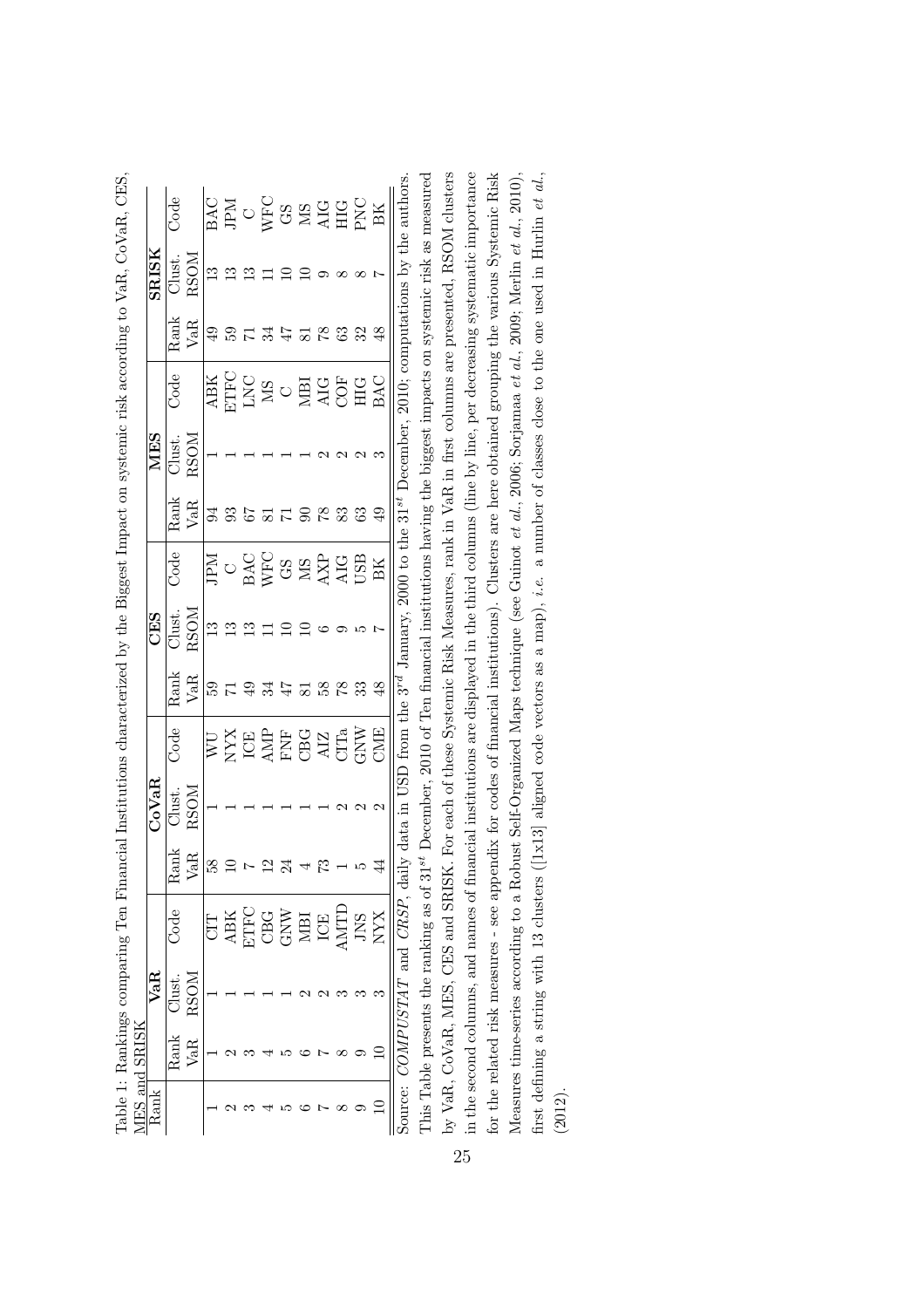Table 1 provides a ranking comparing the ten most important financial institutions according to several systemic importance measures: VaR, CoVaR, CES, MES and SRISK. This table highlights the heterogeneity and the variability of the different systemic risk measures in terms of SIFI rankings.

Clusters of systemic risk measures are also presented in this Table. More than on the figures themselves, we might indeed be interested in knowing whether a company is in a group of firms attached with a high systemic risk or not, and whether the Systemic Risk Measures of two financial institutions are different or similar. This is the approach adopted by Hurlin et al. (2012), who study groups of firms according to a bootstrap procedure inspired by the methodology of the Model Confidence Set of Hansen  $et \ al.$  (2011). They obtain this way clusters of equally systemically risky firms, in the sense that we cannot statistically distinguish two firms in the same cluster on the basis of their riskiness measure.

We use here, for building clusters of systemic risk measure time-series, a non-linear unsupervized Self-organized Map in its robust version (RSOM - see Guinot et al., 2006; Sorjamaa et al., 2009; Merlin et al., 2010).

Hurlin et al. (2012) observe large differences in the very top of their ranking of firms based on MES, whilst it happens that contributions to systemic risk in the middle of the field are be very small and comparable, which leads them to conclude that it is unlikely that exists a relevant absolute ranking of systemic riskiness.

Table 2 provides the same rankings of SIFI according several model risk robust measures of systemic risk: adjusted VaR, Co-CoVaR, Co-CES, Co-MES and Co-SRISK. This table shows that all the classifications are similar for all adjusted systemic risk measures, very close to the unadjusted VaR original ranking. This result confirms that differences between the several systemic risk measures are not of the same magnitude than the model risk that should be considered, and thus are scratched when they are corrected for risk model. The suggested adjustment for risk model also makes it possible to improve the stability of measurements of systemic risks.

Figure 10 provides an ordered series of Spearman rank correlations for CoVaR and Co-CoVaR when considering some random noise on the VaR. More precisely, we generate 1,000 random series of noises with a null mean and variance equals to 50% of the cross-variance of VaR of financial institutions under studies over the whole sample. We add these series onto the original VaR, and, accordingly, recompute the related CoVaR and Co-CoVaR. The first part of the figure gives the rank correlation of the first ten financial institutions of the CoVaR and their corresponding rank on the CoVaR when shocks are added. The second part of the figure gives the rank of correlation of the first ten financial institutions of the Co-CoVaR and their corresponding rank on the Co-CoVaR still when the same shocks are applied to the original VaR series. Within sight of the figures, we note that our proposed corrected measure of systemic risk is very stable and robust to noise in the VaR measure.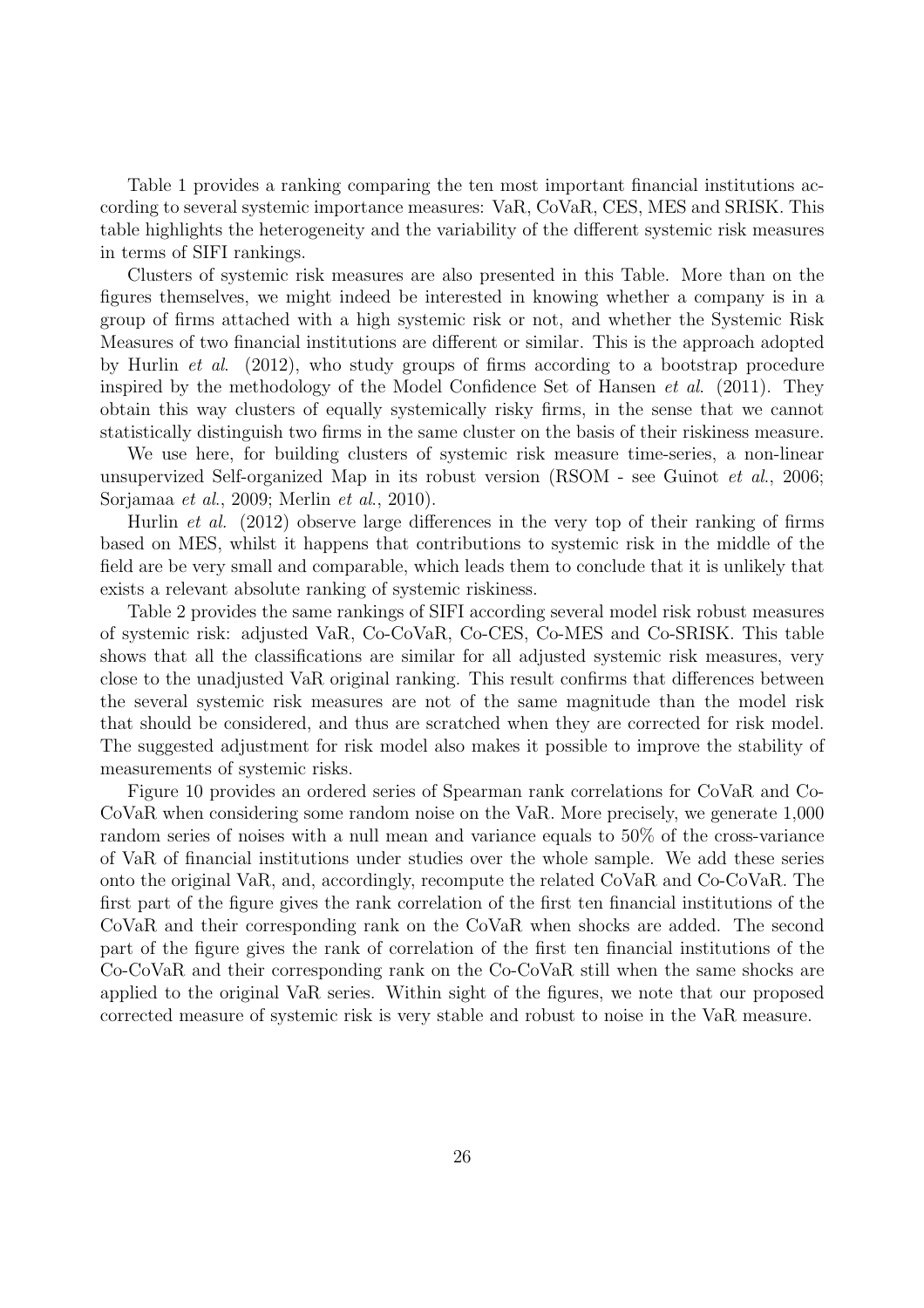|      |      | $\sqrt{\text{aR}}$<br>Adj. |                                                 |   | <b>Co-CoVaR</b>   |                                                                                                                                                                                                                                                                                    |                          | CES                                    |                                        |                          | <b>CHNLO-</b>                            |                                          |                        | $20 - SRISI$                           |                                        |
|------|------|----------------------------|-------------------------------------------------|---|-------------------|------------------------------------------------------------------------------------------------------------------------------------------------------------------------------------------------------------------------------------------------------------------------------------|--------------------------|----------------------------------------|----------------------------------------|--------------------------|------------------------------------------|------------------------------------------|------------------------|----------------------------------------|----------------------------------------|
| łank | Rank | Clust.                     | bode.                                           |   | $_{\rm{Just}}$    | $\bar{C}$ ode                                                                                                                                                                                                                                                                      | $\rm{rank}$              | Just.                                  | <b>Boc</b>                             |                          | Just.                                    |                                          | $\lambda$ ank          | lust.                                  | Bog                                    |
|      | VaR  | λSΟ                        |                                                 | Ã |                   |                                                                                                                                                                                                                                                                                    | VaR                      | RSOM                                   |                                        | Rank<br>VaR              | AOSS                                     |                                          | VaR                    | XOSS                                   |                                        |
|      |      |                            |                                                 |   |                   |                                                                                                                                                                                                                                                                                    |                          |                                        |                                        |                          |                                          |                                          |                        |                                        |                                        |
|      |      |                            | <b>ABK</b><br>ETFC                              |   |                   |                                                                                                                                                                                                                                                                                    |                          |                                        |                                        |                          |                                          |                                          |                        |                                        |                                        |
|      |      |                            |                                                 |   |                   |                                                                                                                                                                                                                                                                                    |                          |                                        |                                        |                          |                                          |                                          |                        |                                        |                                        |
|      |      |                            | $\frac{\text{MBI}}{\text{CIT}}$                 |   |                   | $\begin{array}{l} \begin{array}{l} \begin{subarray}{l} \begin{array}{l} \text{ABK} \\ \text{ETFC} \end{array} \\ \text{MBI} \\ \text{MBI} \\ \text{CIT} \\ \text{MST} \\ \text{MST} \\ \text{AGAS} \\ \text{AGAS} \\ \text{GOF} \\ \text{HAM} \end{array} \end{array} \end{array}$ | gggggggggg<br>ZZZZZZZZZZ | A A A A A A A A A<br>Z Z Z Z Z Z Z Z Z | A A A A A A A A A<br>Z Z Z Z Z Z Z Z Z | gggggggggg<br>ZZZZZZZZZZ | g g g g g g g g g<br>Z Z Z Z Z Z Z Z Z Z | d d d d d d d d d<br>Z Z Z Z Z Z Z Z Z Z | RKKARAKAA<br>EXXXXXXXX | A A A A A A A A A<br>Z Z Z Z Z Z Z Z Z | A A A A A A A A A<br>Z Z Z Z Z Z Z Z Z |
|      |      |                            | AMTI                                            |   |                   |                                                                                                                                                                                                                                                                                    |                          |                                        |                                        |                          |                                          |                                          |                        |                                        |                                        |
|      |      |                            |                                                 |   |                   |                                                                                                                                                                                                                                                                                    |                          |                                        |                                        |                          |                                          |                                          |                        |                                        |                                        |
|      |      |                            | JNS<br>ACAS                                     |   |                   |                                                                                                                                                                                                                                                                                    |                          |                                        |                                        |                          |                                          |                                          |                        |                                        |                                        |
|      |      |                            | 5OD                                             |   |                   |                                                                                                                                                                                                                                                                                    |                          |                                        |                                        |                          |                                          |                                          |                        |                                        |                                        |
|      |      |                            | <b>IBAN</b>                                     |   |                   |                                                                                                                                                                                                                                                                                    |                          |                                        |                                        |                          |                                          |                                          |                        |                                        |                                        |
|      |      |                            | МS                                              |   |                   | $\overline{\rm MS}$                                                                                                                                                                                                                                                                |                          |                                        |                                        |                          |                                          |                                          |                        |                                        |                                        |
|      |      |                            | Source: <i>COMPUSTAT</i> and <i>CRSP</i> , dail |   | JSD<br>Ĕ<br>data. | from the                                                                                                                                                                                                                                                                           |                          | $3^{rd}$ January, 2000 to the          |                                        |                          | 31st December,                           | 2010;                                    |                        | computations by the auth-              |                                        |

| ĺ                                                                                                                                |                                       |
|----------------------------------------------------------------------------------------------------------------------------------|---------------------------------------|
| Ì                                                                                                                                |                                       |
| )<br>ļ                                                                                                                           |                                       |
| :<br>:<br>l                                                                                                                      |                                       |
| Versitze C+ & Stripped Albert Christian Christian Christian Christian Christian Christian Christian C<br>$\mathbf{I}$            |                                       |
| $\overline{a}$                                                                                                                   |                                       |
| しょくくく<br>5.51<br>ĺ                                                                                                               |                                       |
| $\frac{1}{2}$                                                                                                                    |                                       |
| ì                                                                                                                                |                                       |
| <b>DOMO-DECENSIVE</b><br>֧ׅ֦֧֦֧֧֧֧֧֧ׅ֧֧֧֧֧֧֧֧֧֚֚֚֚֚֚֚֚֚֚֚֚֚֚֚֚֚֚֚֚֚֚֚֚֚֚֚֚֚֚֚֡֡֜֓֡֓֡֓֡֓֡֝֓֓֓֓֓֓֝֓֝֬֝֬֝֓֝֬֝֓֝֬֝֬֝֬<br>.<br>.<br>. |                                       |
| ;<br>;<br>֧֦֧֦֦֧֦֦֦֦֧֦֖֦֧֧֧֧֦֧֧֧֧֧֦֧֧֧֧֧֧֚֚֚֚֚֚֚֚֝֝֝֝֬֝֓֝֓֝֬֝֓֝֝֓֝֓֝֓֝֬֝֓֝֬֝֓֜֝֬֝֬֝֬֝֬֝֬֝<br>l                                   |                                       |
| C PC CL<br>ł                                                                                                                     | ーー<br>l<br>į<br>ļ<br>l<br>i<br>Ì<br>ì |
| $\begin{bmatrix} 1 & 0 & 0 \\ 0 & 0 & 0 \\ 0 & 0 & 0 \end{bmatrix}$                                                              | )<br>)                                |
| ĺ<br>)<br>j                                                                                                                      | てしょ て てして<br>)<br> <br>               |
| $\begin{array}{c} \hline \end{array}$<br>١                                                                                       | )<br>]<br>]<br>くしょく                   |
|                                                                                                                                  |                                       |
| į<br>j<br>۱                                                                                                                      | ノンシャンソン<br>ļ                          |

This Table presents the ranking as of 31<sup>st</sup> December, 2010 of Ten financial institutions having the biggest impacts on systemic risk as measured by Adjusted VaR (*i.e.* corrected according to its efficiency), Co-CoVaR, Co-MES, Co-CES and Co-SRISK. For each of these and names of financial institutions are displayed in the third columns (line by line, per decreasing systematic importance for the related corrected risk measures see appendix for codes of financial institutions). Clusters are here obtained grouping the various Systemic Risk This Table presents the ranking as of 31*st* December, 2010 of Ten financial institutions having the biggest impacts on systemic risk as measured by Adjusted VaR (*i.e*. corrected according to its efficiency), Co-CoVaR, Co-MES, Co-CES and Co-SRISK. For each of these Systemic Risk Measures, rank in terms of raw (non-adjusted) VaR are presented in first columns, RSOM clusters in the second columns, Systemic Risk Measures, rank in terms of raw (non-adjusted) VaR are presented in first columns, RSOM clusters in the second columns, and names of financial institutions are displayed in the third columns (line by line, per decreasing systematic importance for the related corrected risk measures see appendix for codes of financial institutions). Clusters are here obtained grouping the various Systemic Risk Measure time-series according to a Robust Self-Organized Maps technique (see Guinot et al., 2006; Sorjamaa et al., 2009; Merlin et al., 2010), Measure time-series according to a Robust Self-Organized Maps technique (see Guinot *et al*., 2006; Sorjamaa *et al*., 2009; Merlin *et al*., 2010), Source: *COMPUSTAT* and *CRSP*, daily data in USD from the 3*rd* January, 2000 to the 31*st* December, 2010; computations by the authors. first defining a string with 13 clusters ([1x13] aligned code vectors as a map), *i.e.* a number of classes close to the one used in Hurlin *et al.*, (2012).

first defining a string with 13 clusters ([1x13] aligned code vectors as a map), *i.e*. a number of classes close to the one used in Hurlin *et al*., (2012).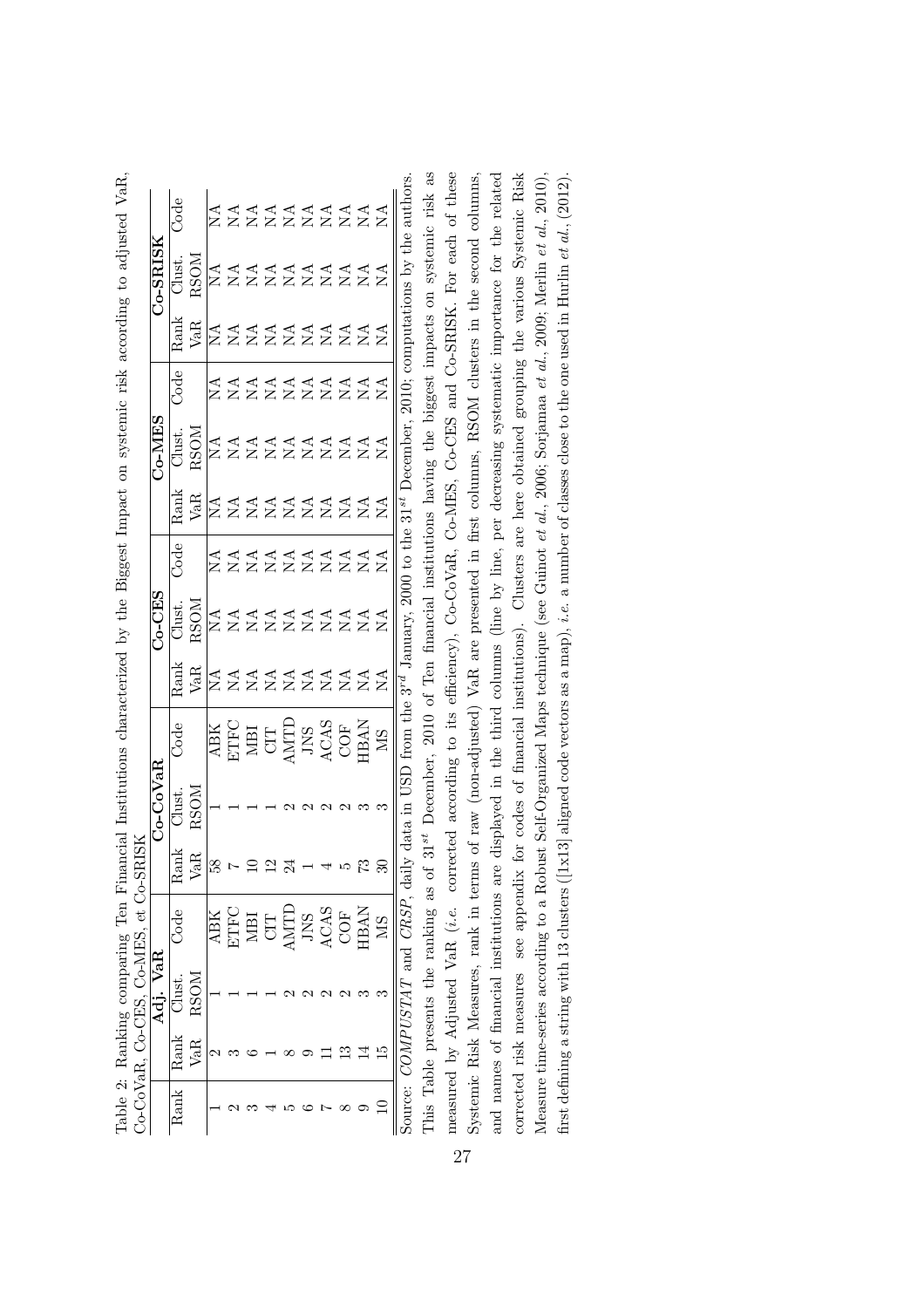

Figure 10: Ordered Spearman Rank Correlation for CoVaR and Co-CoVaR of the Ten Financial Institutions on sub-samples with VaR Error

Source: *COMPUSTAT* and *CRSP*, daily data in USD from the 3<sup>rd</sup> January, 2000 to the 31<sup>st</sup> December, 2010; computations by the authors. This table gives the Spearman rank correlation for CoVaR and Co-CoVaR of the ten financial institutions with VaR Error. We generate for that, 1,000 random series with mean 0 and variance equal to 50% of the cross-variance of VaR for institutions. We add theses series on the VaR and compute the CoVaR and the Co-CoVaR. The first part of the figure gives the coefficient of correlation for the first ten financial institutions of the CoVaR with their corresponding rank on the CoVaR with shocks. The second part of the figure gives the coefficient of correlation of the Co-CoVaR with their corresponding rank on the Co-CoVaR with shocks. The x-axis is ranking following the level correlation coefficient.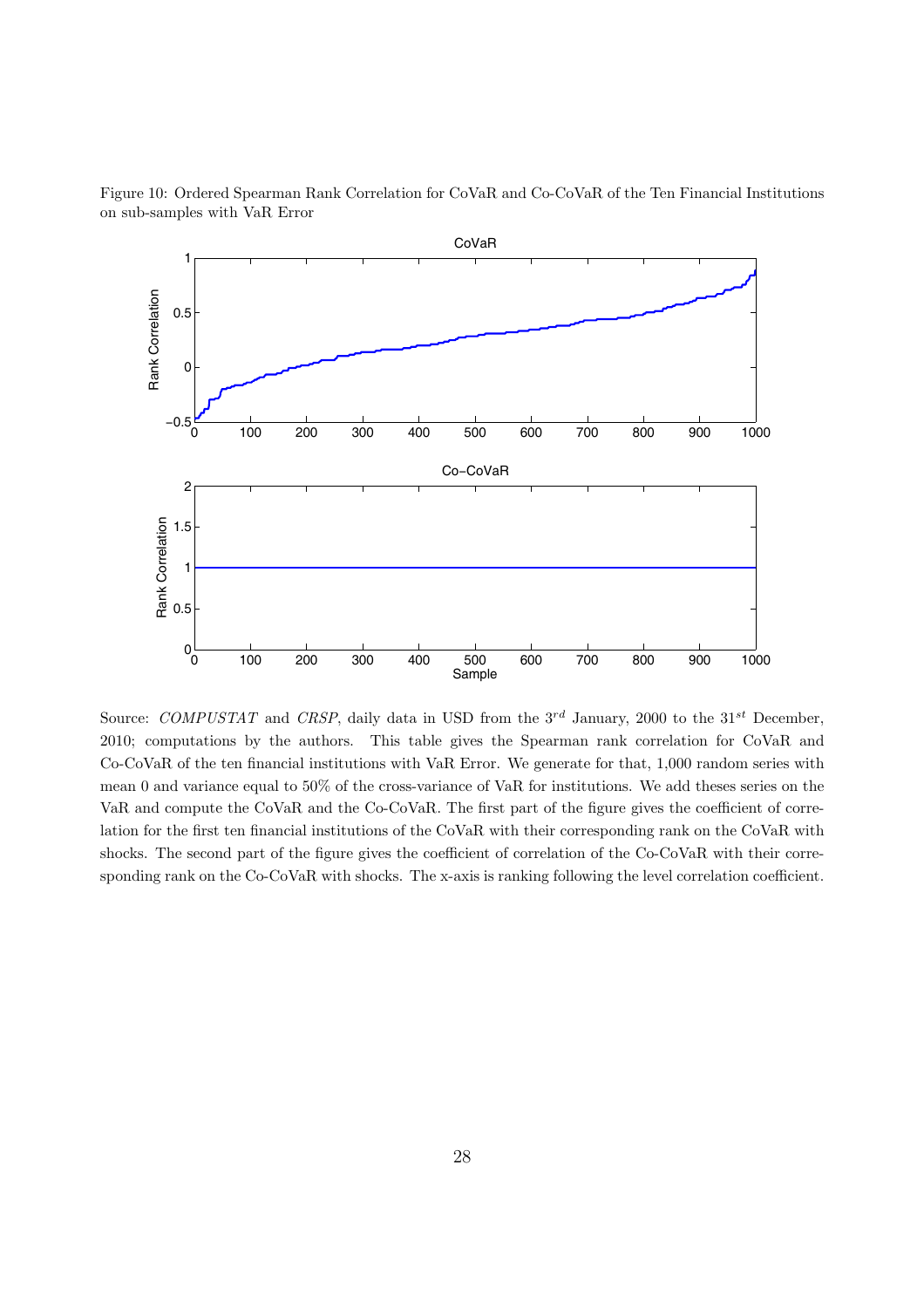For the sake of robustness, we hereafter provide some linear regression results regarding systemic risk measures (the dependent variables) and a set of macro-economic and financial conditions indicators (as explanatory variables), in order to assess the difference in the factor that governs the dynamic of the various systemic risk measures. We consider a set of explanatory variables that captures macroeconomic conditions and health of financial intermediaries (the states of nature): the implied volatility of the S&P equity index,  $VIX_t$ , the US economic surprise index (macroeconomic news),  $NEWS_t$ , the upward/downward earning revisions ratio as an indicator of the momentum of earnings expected by financial analysts,  $UD_t$ , the 3-month interbank rate,  $LIBOR_t$ , an interbank spread (the Ted spread),  $TED_t$ , the slope of the yield curve defines as the difference between the 10-year Treasury note and the 3-month Treasury bill rates,  $TERM_t$ , the market's return,  $Rm_t$ , the default spread defined as the yield differential between Moody's Aaa-rated and B-aa rated corporate bonds,  $DEF<sub>t</sub>$ , an indicator of risk appetite defined as the rank correlation (Spearman correlation coefficient) between risks and (orthogonalized) returns of key global sectors,  $RA_t$ , and finally an indicator of liquidity measured by the growth of the net repurchase agreements (published by the Fed),  $LIQ_t$ .

We study hereafter the main forces driving the main systemic risk measures as well as their corrected version. We consider both time-series regression for each of the stocks in the sample and cross-section regressions between individual stocks for each of the 1723 days in the sample. Tables 3 to 6 report the average, minimum, maximum and standard deviations of the  $R^2$  associated to the 1723 or 95 regressions, respectively. The sample period covers the  $3^{rd}$  January, 2000 to the  $31^{st}$  December, 2010.

In the Tables 3 and 4, we consider for each systemic risk measure, without and with correction for model risk respectively, a single-factor model in which the measure is successively explained by the implied volatility of the S&P500 index (VIX), Economic surprises index for the G10 (published by Citigroup), the up-down ratio of earning revisions by the financial analysts, the 3-month interbank interest rate (LIBOR), the Ted spread (3-month Libor minus 3-month T-Bill), the Term spread (10-year minus 3-month US Treasury securities), the default spread (BAA minus AAA corporate interest rates), the liquidity conditions measured by the growth of the net repurchase agreements and finally the VaR 90% of the market index.

In the Tables 5 and 6, we consider, without and with correction for model risk respectively, for each systemic risk measure a single-factor model in which the measure is successively explained by the stock return, the market capitalization, the book value, the book-to-market ratio, the beta and gamma (=  $\rho^2\beta$ , where  $\rho$  is the correlation coefficient between stock return and market return), and  $\beta$  the firm's beta. In the time-series dimension, an important part of the variance of the systemic risk measures are explained by the VaR of the market (from 25% for the SRISK to 53% for the CoVaR) and by the interbank interest rate (from 35% for the SRISK to 65% for the CoVaR). These results are globally the same with the adjusted systemic risk measures. It indicates that, even corrected, the systemic risk measures fluctuate with the aggregate financial and banking conditions.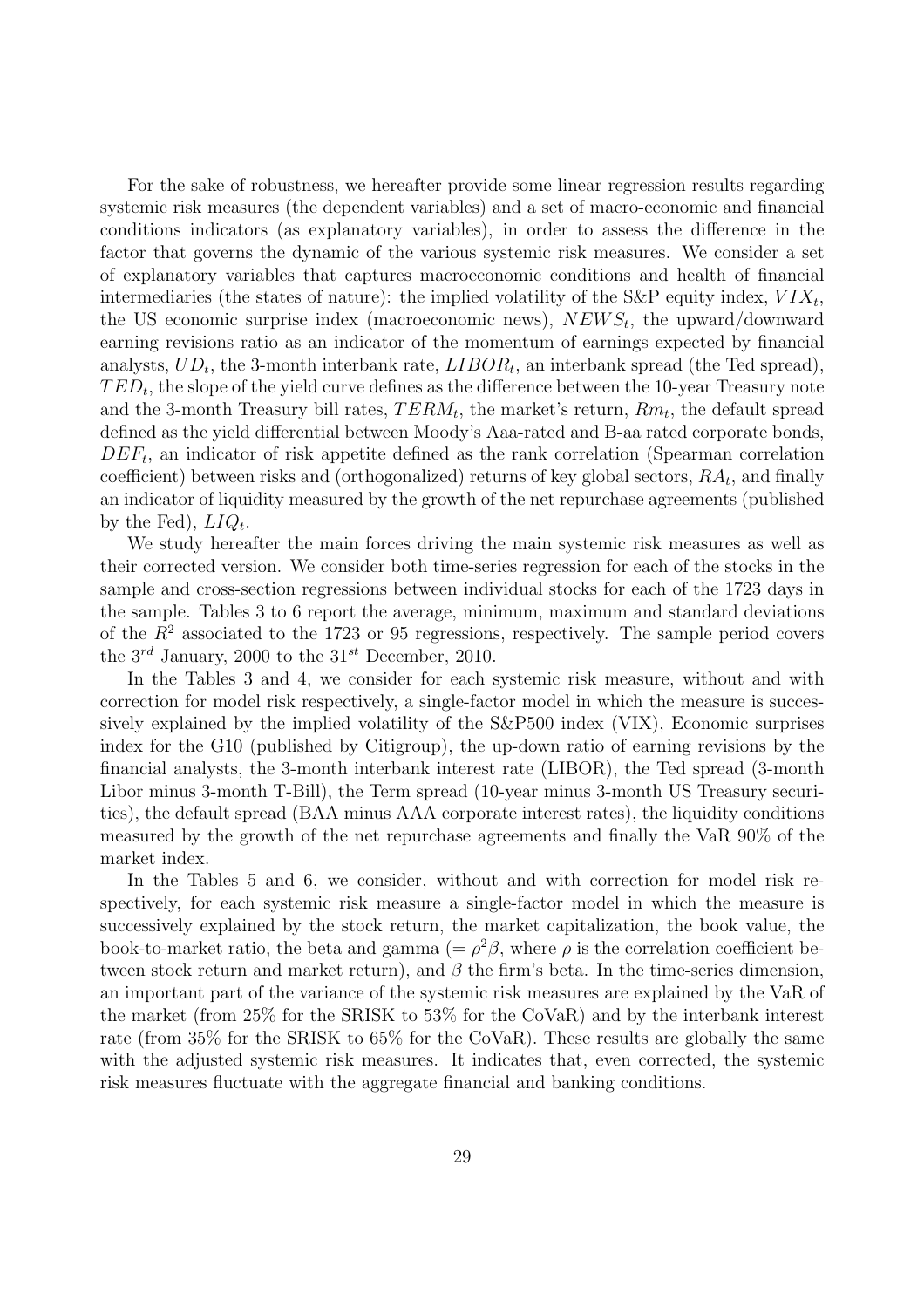|              |                                                                                                                                                                                                                                                                                                                                                                                                                                                                            | XIX                                                                                                                                                                                                                                                                               | News | S | $\Gamma$ x 3 | $_{\rm ted}$                                                                                                                                                                                                                                                                                                                                                                                                  | LERN | DEF | СI | $\rm{VaRm90}$ |
|--------------|----------------------------------------------------------------------------------------------------------------------------------------------------------------------------------------------------------------------------------------------------------------------------------------------------------------------------------------------------------------------------------------------------------------------------------------------------------------------------|-----------------------------------------------------------------------------------------------------------------------------------------------------------------------------------------------------------------------------------------------------------------------------------|------|---|--------------|---------------------------------------------------------------------------------------------------------------------------------------------------------------------------------------------------------------------------------------------------------------------------------------------------------------------------------------------------------------------------------------------------------------|------|-----|----|---------------|
| VaR95        |                                                                                                                                                                                                                                                                                                                                                                                                                                                                            | 0.13                                                                                                                                                                                                                                                                              |      |   |              |                                                                                                                                                                                                                                                                                                                                                                                                               |      |     |    |               |
|              |                                                                                                                                                                                                                                                                                                                                                                                                                                                                            |                                                                                                                                                                                                                                                                                   |      |   |              |                                                                                                                                                                                                                                                                                                                                                                                                               |      |     |    |               |
|              |                                                                                                                                                                                                                                                                                                                                                                                                                                                                            |                                                                                                                                                                                                                                                                                   |      |   |              |                                                                                                                                                                                                                                                                                                                                                                                                               |      |     |    |               |
|              |                                                                                                                                                                                                                                                                                                                                                                                                                                                                            |                                                                                                                                                                                                                                                                                   |      |   |              |                                                                                                                                                                                                                                                                                                                                                                                                               |      |     |    |               |
| CoVaR95      |                                                                                                                                                                                                                                                                                                                                                                                                                                                                            |                                                                                                                                                                                                                                                                                   |      |   |              |                                                                                                                                                                                                                                                                                                                                                                                                               |      |     |    |               |
|              |                                                                                                                                                                                                                                                                                                                                                                                                                                                                            |                                                                                                                                                                                                                                                                                   |      |   |              |                                                                                                                                                                                                                                                                                                                                                                                                               |      |     |    |               |
|              |                                                                                                                                                                                                                                                                                                                                                                                                                                                                            |                                                                                                                                                                                                                                                                                   |      |   |              |                                                                                                                                                                                                                                                                                                                                                                                                               |      |     |    |               |
|              | $\begin{tabular}{l c c c c c} \multicolumn{1}{c}{\textbf{Mean}} & \multicolumn{1}{c}{\textbf{Mean}} & \multicolumn{1}{c}{\textbf{Mean}} & \multicolumn{1}{c}{\textbf{Mear}} & \multicolumn{1}{c}{\textbf{Mear}} & \multicolumn{1}{c}{\textbf{Mear}} & \multicolumn{1}{c}{\textbf{Mear}} & \multicolumn{1}{c}{\textbf{Mear}} & \multicolumn{1}{c}{\textbf{Mear}} & \multicolumn{1}{c}{\textbf{Mear}} & \multicolumn{1}{c}{\textbf{Mear}} & \multicolumn{1}{c}{\textbf{Mear$ | $\begin{array}{cccccccccc} 0.888 & 0.77 & 0.88 & 0.78 & 0.78 & 0.78 & 0.78 & 0.78 & 0.78 & 0.78 & 0.78 & 0.78 & 0.78 & 0.78 & 0.78 & 0.78 & 0.78 & 0.78 & 0.78 & 0.78 & 0.78 & 0.78 & 0.78 & 0.78 & 0.78 & 0.78 & 0.78 & 0.78 & 0.78 & 0.78 & 0.78 & 0.78 & 0.78 & 0.78 & 0.78 &$ |      |   |              | $\begin{array}{l} \mathbf{128} \\ \mathbf{239} \\ \mathbf{369} \\ \mathbf{489} \\ \mathbf{599} \\ \mathbf{699} \\ \mathbf{789} \\ \mathbf{899} \\ \mathbf{899} \\ \mathbf{999} \\ \mathbf{199} \\ \mathbf{109} \\ \mathbf{139} \\ \mathbf{139} \\ \mathbf{149} \\ \mathbf{159} \\ \mathbf{169} \\ \mathbf{189} \\ \mathbf{179} \\ \mathbf{189} \\ \mathbf{189} \\ \mathbf{199} \\ \mathbf{199} \\ \mathbf{18$ |      |     |    |               |
| DeltaCoVaR95 |                                                                                                                                                                                                                                                                                                                                                                                                                                                                            |                                                                                                                                                                                                                                                                                   |      |   |              |                                                                                                                                                                                                                                                                                                                                                                                                               |      |     |    |               |
|              |                                                                                                                                                                                                                                                                                                                                                                                                                                                                            |                                                                                                                                                                                                                                                                                   |      |   |              |                                                                                                                                                                                                                                                                                                                                                                                                               |      |     |    |               |
|              |                                                                                                                                                                                                                                                                                                                                                                                                                                                                            |                                                                                                                                                                                                                                                                                   |      |   |              |                                                                                                                                                                                                                                                                                                                                                                                                               |      |     |    |               |
|              |                                                                                                                                                                                                                                                                                                                                                                                                                                                                            |                                                                                                                                                                                                                                                                                   |      |   |              |                                                                                                                                                                                                                                                                                                                                                                                                               |      |     |    |               |
| MES95        |                                                                                                                                                                                                                                                                                                                                                                                                                                                                            |                                                                                                                                                                                                                                                                                   |      |   |              |                                                                                                                                                                                                                                                                                                                                                                                                               |      |     |    |               |
|              |                                                                                                                                                                                                                                                                                                                                                                                                                                                                            |                                                                                                                                                                                                                                                                                   |      |   |              |                                                                                                                                                                                                                                                                                                                                                                                                               |      |     |    |               |
|              |                                                                                                                                                                                                                                                                                                                                                                                                                                                                            |                                                                                                                                                                                                                                                                                   |      |   |              |                                                                                                                                                                                                                                                                                                                                                                                                               |      |     |    |               |
|              |                                                                                                                                                                                                                                                                                                                                                                                                                                                                            |                                                                                                                                                                                                                                                                                   |      |   |              |                                                                                                                                                                                                                                                                                                                                                                                                               |      |     |    |               |
| CES95        |                                                                                                                                                                                                                                                                                                                                                                                                                                                                            |                                                                                                                                                                                                                                                                                   |      |   |              |                                                                                                                                                                                                                                                                                                                                                                                                               |      |     |    |               |
|              |                                                                                                                                                                                                                                                                                                                                                                                                                                                                            |                                                                                                                                                                                                                                                                                   |      |   |              |                                                                                                                                                                                                                                                                                                                                                                                                               |      |     |    |               |
|              |                                                                                                                                                                                                                                                                                                                                                                                                                                                                            |                                                                                                                                                                                                                                                                                   |      |   |              |                                                                                                                                                                                                                                                                                                                                                                                                               |      |     |    |               |
|              |                                                                                                                                                                                                                                                                                                                                                                                                                                                                            |                                                                                                                                                                                                                                                                                   |      |   |              |                                                                                                                                                                                                                                                                                                                                                                                                               |      |     |    |               |
| SRISK95      |                                                                                                                                                                                                                                                                                                                                                                                                                                                                            |                                                                                                                                                                                                                                                                                   |      |   |              |                                                                                                                                                                                                                                                                                                                                                                                                               |      |     |    |               |
|              |                                                                                                                                                                                                                                                                                                                                                                                                                                                                            |                                                                                                                                                                                                                                                                                   |      |   |              |                                                                                                                                                                                                                                                                                                                                                                                                               |      |     |    |               |
|              |                                                                                                                                                                                                                                                                                                                                                                                                                                                                            |                                                                                                                                                                                                                                                                                   |      |   |              |                                                                                                                                                                                                                                                                                                                                                                                                               |      |     |    |               |
|              |                                                                                                                                                                                                                                                                                                                                                                                                                                                                            |                                                                                                                                                                                                                                                                                   |      |   |              |                                                                                                                                                                                                                                                                                                                                                                                                               |      |     |    |               |

Table 3: Explaining Systemic Risk Measures by Aggregate Risk Factors Table 3: Explaining Systemic Risk Measures by Aggregate Risk Factors

curve defines as the difference between the 10-year Treasury note and the 3-month Treasury bill rates, TERM, the default spread defined as This table presents some  $R^2$  statistics (average [in bold face], minimum, maximum, and standard deviation) obtained by regressing a systemic risk measure on one aggregate risk factor. Abbreviations stand for: the implied volatility of the S&P equity index, VIX, the US economic surprise index (macroeconomic news), NEWS, the upward/downward earning revisions ratio as an indicator of the momentum of earnings expected by financial analysts, UD, the 3-month interbank rate, LIBOR, an interbank spread (the Ted spread), TED, the slope of the yield the yield differential between Moody's Aaa-rated and B-aa rated corporate bonds, DEF, an indicator of risk appetite defined as the rank correlation (Spearman correlation coefficient) between risks and (orthogonalized) returns of key global sectors, RA,an indicator of liquid-Source: Datastream and Bloomberg, daily data in USD from the  $2^{nd}$  March, 2004 to the 31<sup>st</sup>, December, 2010; computations by the authors. This table presents some R2 statistics (average [in bold face], minimum, maximum, and standard deviation) obtained by regressing a systemic risk measure on one aggregate risk factor. Abbreviations stand for: the implied volatility of the S&P equity index, VIX, the US economic surprise index (macroeconomic news), NEWS, the upward/downward earning revisions ratio as an indicator of the momentum of earnings expected by financial analysts, UD, the 3-month interbank rate, LIBOR, an interbank spread (the Ted spread), TED, the slope of the yield curve defines as the difference between the 10-year Treasury note and the 3-month Treasury bill rates, TERM, the default spread defined as the yield differential between Moody's Aaa-rated and B-aa rated corporate bonds, DEF, an indicator of risk appetite defined as the rank correlation (Spearman correlation coefficient) between risks and (orthogonalized) returns of key global sectors, RA,an indicator of liquidity measured by the growth of the net repurchase agreements (published by the Fed), LIQ, and finally the  $90\%$  market's Value-at-Risk, VaRm90. ity measured by the growth of the net repurchase agreements (published by the Fed), LIQ, and finally the 90% market's Value-at-Risk, VaRm90. Source: Datastream and Bloomberg, daily data in USD from the 2*nd* March, 2004 to the 31*st*, December, 2010; computations by the authors.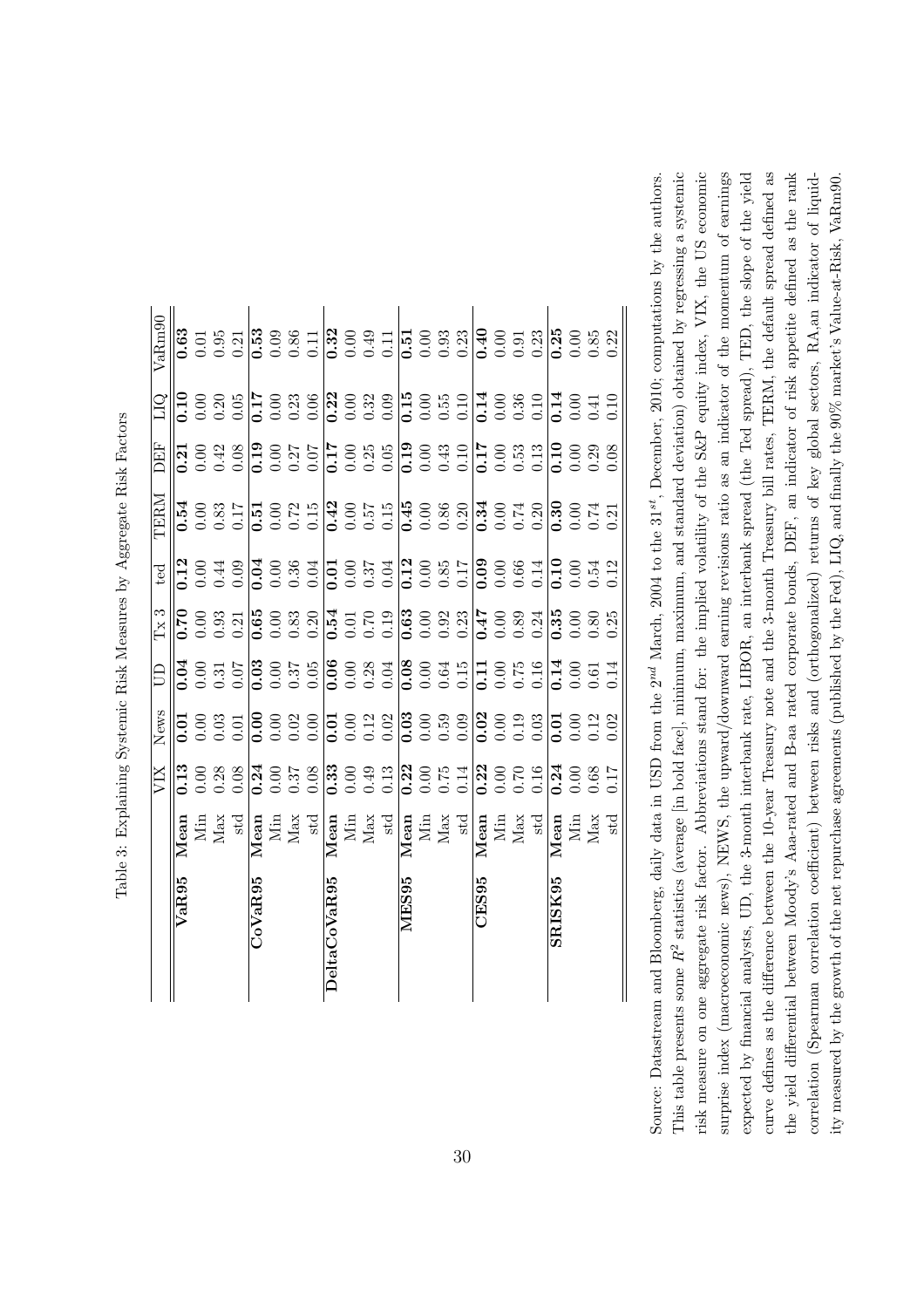| $\overline{a}$           | ı<br>ׇ֚֘֝֬                                                                             |
|--------------------------|----------------------------------------------------------------------------------------|
| '<br>ו                   | I                                                                                      |
|                          | j<br>į                                                                                 |
|                          | .<br>.<br>.                                                                            |
|                          | $\frac{1}{2}$                                                                          |
| l                        |                                                                                        |
| .<br>ا                   | l                                                                                      |
|                          | ļ                                                                                      |
|                          |                                                                                        |
|                          | ׇ֓֕֡<br>Ī<br>ׇ֚֘֝֬<br>$\overline{1}$                                                   |
|                          | ׇ֠<br>֖֖֖֖֖֖֧ׅ֖ׅ֖֧ׅ֖֧ׅ֖֧ׅ֖֧ׅ֧ׅ֖֧ׅ֖֧֪֧֪֧֪ׅ֧֚֚֚֚֚֚֚֚֚֚֚֚֚֚֚֚֚֚֚֚֚֚֚֚֚֚֚֚֚֬֝֝֝֝֝֬֝֬֝֬֝֬֝֬ |
| I                        | l<br>i                                                                                 |
|                          | ׇ֚֘֡                                                                                   |
| $\overline{\phantom{a}}$ | ı<br>į<br>۱                                                                            |
|                          |                                                                                        |

|                |                                                                                                                                                                                                                                                                                                                                 | XIX | News | $\Xi$ | Tx3 | ted                                                                          | TERM | EF | СIЛ                                                     | VaRm90 |
|----------------|---------------------------------------------------------------------------------------------------------------------------------------------------------------------------------------------------------------------------------------------------------------------------------------------------------------------------------|-----|------|-------|-----|------------------------------------------------------------------------------|------|----|---------------------------------------------------------|--------|
| VaR95          |                                                                                                                                                                                                                                                                                                                                 |     |      |       |     |                                                                              |      |    |                                                         |        |
|                |                                                                                                                                                                                                                                                                                                                                 |     |      |       |     |                                                                              |      |    |                                                         |        |
|                |                                                                                                                                                                                                                                                                                                                                 |     |      |       |     |                                                                              |      |    |                                                         |        |
|                |                                                                                                                                                                                                                                                                                                                                 |     |      |       |     |                                                                              |      |    |                                                         |        |
| $\rm CoVaR95$  |                                                                                                                                                                                                                                                                                                                                 |     |      |       |     |                                                                              |      |    |                                                         |        |
|                |                                                                                                                                                                                                                                                                                                                                 |     |      |       |     |                                                                              |      |    |                                                         |        |
|                |                                                                                                                                                                                                                                                                                                                                 |     |      |       |     |                                                                              |      |    |                                                         |        |
|                |                                                                                                                                                                                                                                                                                                                                 |     |      |       |     |                                                                              |      |    |                                                         |        |
| DeltaCoVaR95   |                                                                                                                                                                                                                                                                                                                                 |     |      |       |     |                                                                              |      |    |                                                         |        |
|                |                                                                                                                                                                                                                                                                                                                                 |     |      |       |     |                                                                              |      |    |                                                         |        |
|                |                                                                                                                                                                                                                                                                                                                                 |     |      |       |     |                                                                              |      |    |                                                         |        |
|                |                                                                                                                                                                                                                                                                                                                                 |     |      |       |     |                                                                              |      |    |                                                         |        |
| $_{\rm MES95}$ |                                                                                                                                                                                                                                                                                                                                 |     |      |       |     |                                                                              |      |    |                                                         |        |
|                |                                                                                                                                                                                                                                                                                                                                 |     |      |       |     |                                                                              |      |    |                                                         |        |
|                |                                                                                                                                                                                                                                                                                                                                 |     |      |       |     |                                                                              |      |    |                                                         |        |
|                |                                                                                                                                                                                                                                                                                                                                 |     |      |       |     |                                                                              |      |    |                                                         |        |
| CES95          |                                                                                                                                                                                                                                                                                                                                 |     |      |       |     |                                                                              |      |    |                                                         |        |
|                |                                                                                                                                                                                                                                                                                                                                 |     |      |       |     |                                                                              |      |    |                                                         |        |
|                |                                                                                                                                                                                                                                                                                                                                 |     |      |       |     |                                                                              |      |    |                                                         |        |
|                | $\frac{M_{\text{max}}}{M_{\text{max}}} = \frac{M_{\text{max}}}{M_{\text{max}}} = \frac{M_{\text{max}}}{M_{\text{max}}} = \frac{M_{\text{max}}}{M_{\text{max}}} = \frac{M_{\text{max}}}{M_{\text{max}}} = \frac{M_{\text{max}}}{M_{\text{max}}} = \frac{M_{\text{max}}}{M_{\text{max}}} = \frac{M_{\text{max}}}{M_{\text{max}}}$ |     |      |       |     | ς<br>Γροφοροφορικατία τα ήτα τα ήτα τα κατά<br>Γροφοροφορικατία τα αποτελεία |      |    | OSR9028025d AAAAAAAAAAAAAAA<br>GooodooocaaaAAAAAAAAAAAA |        |
| SRISK95        |                                                                                                                                                                                                                                                                                                                                 |     |      |       |     |                                                                              |      |    |                                                         |        |
|                |                                                                                                                                                                                                                                                                                                                                 |     |      |       |     |                                                                              |      |    |                                                         |        |
|                |                                                                                                                                                                                                                                                                                                                                 |     |      |       |     |                                                                              |      |    |                                                         |        |
|                |                                                                                                                                                                                                                                                                                                                                 |     |      |       |     |                                                                              |      |    |                                                         |        |

systemic risk measure on one aggregate risk factor. Abbreviations stand for: the implied volatility of the S&P equity index, VIX, the US economic surprise index (macroeconomic news), NEWS, the upward/downward earning revisions ratio as an indicator of the momentum of earnings expected by financial analysts, UD, the 3-month interbank rate, LIBOR, an interbank spread (the Ted spread), TED, the slope of This table presents some  $R^2$  statistics (average [in bold face], minimum, maximum, and standard deviation) obtained by regressing adjusted economic surprise index (macroeconomic news), NEWS, the upward/downward earning revisions ratio as an indicator of the momentum of earnings expected by financial analysts, UD, the 3-month interbank rate, LIBOR, an interbank spread (the Ted spread), TED, the slope of the yield curve defines as the difference between the 10-year Treasury note and the 3-month Treasury bill rates, TERM, the default spread defined as the yield differential between Moody's Aaa-rated and B-aa rated corporate bonds, DEF, an indicator of risk appetite defined as the rank correlation (Spearman correlation coefficient) between risks and (orthogonalized) returns of key global sectors, RA,an indicator of liquid-Source: Datastream and Bloomberg, daily data in USD from the  $2^{nd}$  March, 2004 to the  $31^{st}$ , December, 2010; computations by the authors.  $R^2$  statistics (average [in bold face], minimum, maximum, and standard deviation) obtained by regressing adjusted systemic risk measure on one aggregate risk factor. Abbreviations stand for: the implied volatility of the S&P equity index, VIX, the US the yield curve defines as the difference between the 10-year Treasury note and the 3-month Treasury bill rates, TERM, the default spread defined as the yield differential between Moody's Aaa-rated and B-aa rated corporate bonds, DEF, an indicator of risk appetite defined as the rank correlation (Spearman correlation coefficient) between risks and (orthogonalized) returns of key global sectors, RA,an indicator of liquidity measured by the growth of the net repurchase agreements (published by the Fed), LIQ, and finally the  $90\%$  market's Value-at-Risk, VaRm90. ity measured by the growth of the net repurchase agreements (published by the Fed), LIQ, and finally the 90% market's Value-at-Risk, VaRm90. Source: Datastream and Bloomberg, daily data in USD from the 2*nd* March, 2004 to the 31*st*, December, 2010; computations by the authors. This table presents some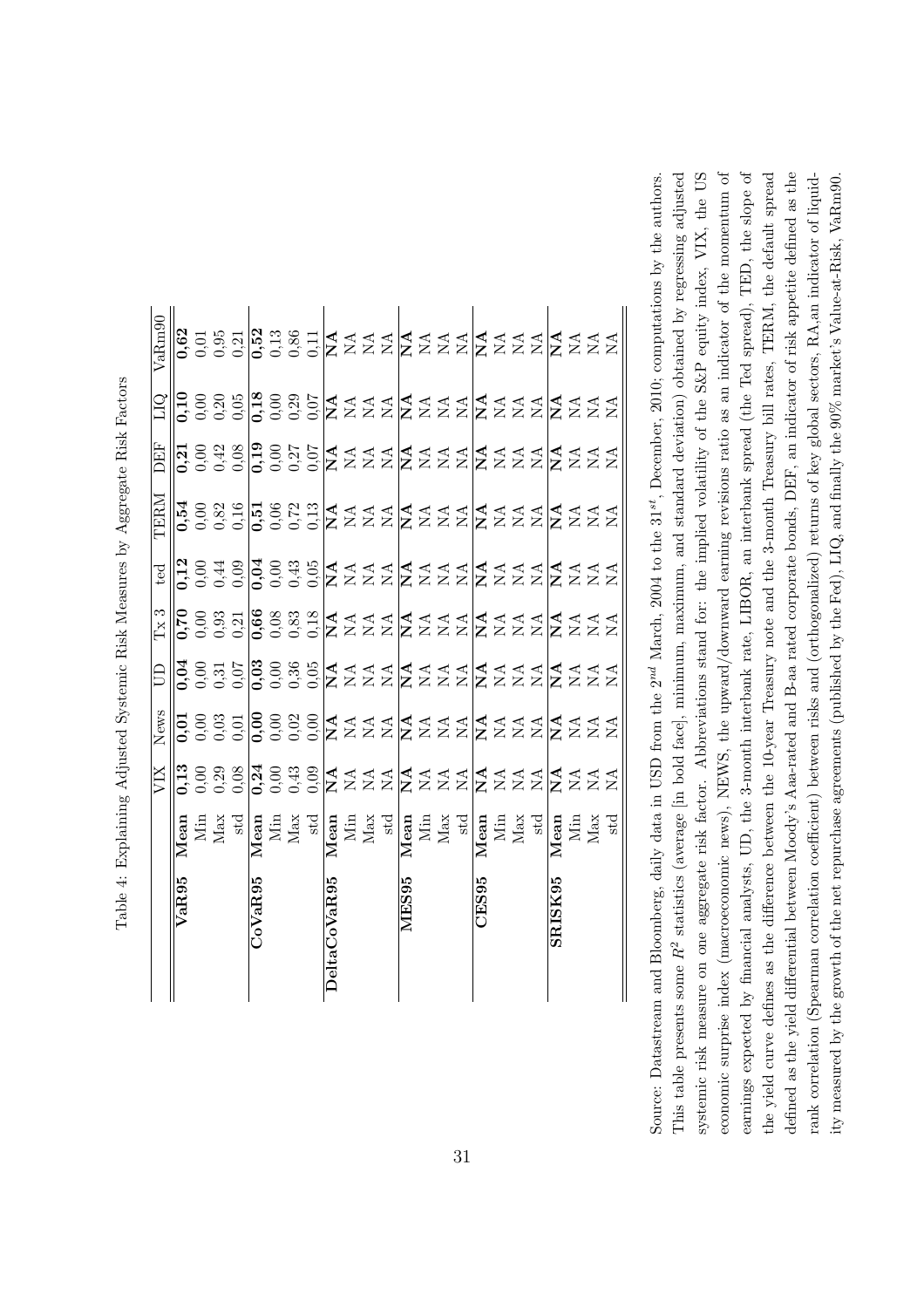|                   |                                                                                                              | $\dot{R_i}$ | ЙN   | $\overline{\text{BV}}$ | $_{\rm B/M}$ | beta | gamma |
|-------------------|--------------------------------------------------------------------------------------------------------------|-------------|------|------------------------|--------------|------|-------|
| VaR95             | Mean                                                                                                         | 70.07       | 0.01 | 0.00                   | 0.10         | 0.58 | 0.12  |
|                   |                                                                                                              |             |      |                        |              |      |       |
|                   |                                                                                                              |             |      |                        |              |      |       |
|                   | Min<br>Max<br>std                                                                                            |             |      |                        |              |      |       |
| CoVaR95           |                                                                                                              |             |      |                        |              |      |       |
|                   |                                                                                                              |             |      |                        |              |      |       |
|                   |                                                                                                              |             |      |                        |              |      |       |
|                   | $\begin{array}{c} \textbf{Mean} \\ \textbf{Min} \\ \textbf{Max} \\ \textbf{Max} \\ \textbf{std} \end{array}$ |             |      |                        |              |      |       |
| DeltaCoVaR95      |                                                                                                              |             |      |                        |              |      |       |
|                   |                                                                                                              |             |      |                        |              |      |       |
|                   |                                                                                                              |             |      |                        |              |      |       |
|                   | $\begin{tabular}{c} \bf Mean\\ \hline \bf Man\\ \bf Min\\ \bf Max\\ \bf Max\\ \end{tabular}$                 |             |      |                        |              |      |       |
| MES <sub>95</sub> |                                                                                                              |             |      |                        |              |      |       |
|                   | $\begin{array}{c} \textbf{Mean} \\ \textbf{Min} \\ \textbf{Max} \\ \textbf{Max} \end{array}$                 |             |      |                        |              |      |       |
|                   |                                                                                                              |             |      |                        |              |      |       |
|                   |                                                                                                              |             |      |                        |              |      |       |
| CES95             |                                                                                                              |             |      |                        |              |      |       |
|                   |                                                                                                              |             |      |                        |              |      |       |
|                   |                                                                                                              |             |      |                        |              |      |       |
|                   | $\begin{tabular}{l} \bf Mean\\ \bf Min\\ \bf Min\\ \bf Max\\ \bf Max\\ \end{tabular}$                        |             |      |                        |              |      |       |
| SRISK95           |                                                                                                              |             |      |                        |              |      |       |
|                   |                                                                                                              |             |      |                        |              |      |       |
|                   | Mean<br>Min<br>Max<br>Max<br>std                                                                             |             |      |                        |              |      |       |
|                   |                                                                                                              |             |      |                        |              |      |       |

Table 5: Explaining Systemic Risk Measures by Firm Characteristics Table 5: Explaining Systemic Risk Measures by Firm Characteristics

This table presents some  $R^2$  statistics (average [in bold face], minimum, maximum, and standard deviation) obtained by regressing a systemic Source: Datastream and Bloomberg, daily data in USD from the  $2^{nd}$  March,  $2004$  to the  $31^{st}$ , December,  $2010$ ; computations by the authors. risk measure on one cross-sectional risk factor. Abbreviations stand for: the stock return,  $R_i$ , the market capitalization, MV, the book value, BV, the book-to-market ratio, B/M, the beta and gamma =  $\rho^2 \beta$ , where  $\rho$  is the correlation coefficient between stock return and market return, This table presents some R2 statistics (average [in bold face], minimum, maximum, and standard deviation) obtained by regressing a systemic risk measure on one cross-sectional risk factor. Abbreviations stand for: the stock return, R*i*, the market capitalization, MV, the book value, BV, the book-to-market ratio, B/M, the beta and gamma =  $\rho^2 \beta$ , where  $\rho$  is the correlation coefficient between stock return and market return, Source: Datastream and Bloomberg, daily data in USD from the 2*nd* March, 2004 to the 31*st*, December, 2010; computations by the authors. and  $\beta$  the firm's beta. and  $\beta$  the firm's beta.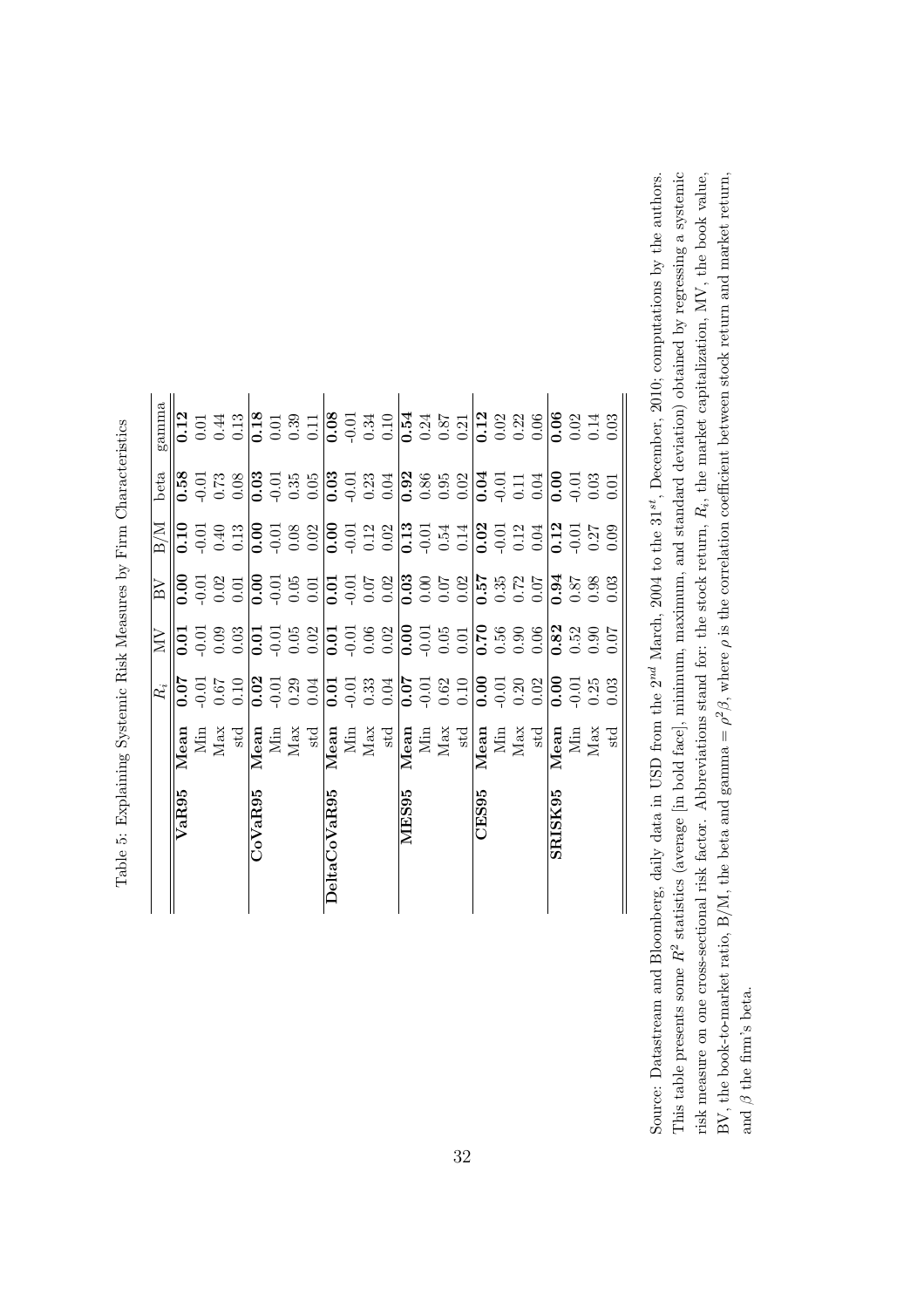|              |                                                                                                                                                                                                          | $\sum_{i=1}^{n}$ | $\overline{\text{BV}}$ | $\overline{\text{M}}$                            | beta | gamma                                               |
|--------------|----------------------------------------------------------------------------------------------------------------------------------------------------------------------------------------------------------|------------------|------------------------|--------------------------------------------------|------|-----------------------------------------------------|
| VaR95        |                                                                                                                                                                                                          |                  |                        |                                                  |      |                                                     |
|              |                                                                                                                                                                                                          |                  |                        |                                                  |      |                                                     |
|              |                                                                                                                                                                                                          |                  |                        |                                                  |      |                                                     |
|              | $\begin{tabular}{c} \bf Mean\\ \bf Min\\ \bf Min\\ \bf Max\\ \bf Max\\ \end{tabular}$                                                                                                                    |                  |                        | ΠΞθΩΘΕΘΕΚΑΑΑΚΑΑΑΚΑΑΑΚΑΑ<br>ΓΟΘΕΘΕΘΕΣΣΣΣΣΣΣΣΣΣΣΣΣ |      | nogaledadadadadadadada<br>6666669602zzzZzzzzzzzzzzz |
| CoVaR95      |                                                                                                                                                                                                          |                  |                        |                                                  |      |                                                     |
|              |                                                                                                                                                                                                          |                  |                        |                                                  |      |                                                     |
|              |                                                                                                                                                                                                          |                  |                        |                                                  |      |                                                     |
|              |                                                                                                                                                                                                          |                  |                        |                                                  |      |                                                     |
| DeltaCoVaR95 |                                                                                                                                                                                                          |                  |                        |                                                  |      |                                                     |
|              |                                                                                                                                                                                                          |                  |                        |                                                  |      |                                                     |
|              |                                                                                                                                                                                                          |                  |                        |                                                  |      |                                                     |
|              |                                                                                                                                                                                                          |                  |                        |                                                  |      |                                                     |
| MES95        |                                                                                                                                                                                                          |                  |                        |                                                  |      |                                                     |
|              |                                                                                                                                                                                                          |                  |                        |                                                  |      |                                                     |
|              |                                                                                                                                                                                                          |                  |                        |                                                  |      |                                                     |
|              |                                                                                                                                                                                                          |                  |                        |                                                  |      |                                                     |
| CES95        |                                                                                                                                                                                                          |                  |                        |                                                  |      |                                                     |
|              |                                                                                                                                                                                                          |                  |                        |                                                  |      |                                                     |
|              |                                                                                                                                                                                                          |                  |                        |                                                  |      |                                                     |
|              | Mean<br>Mini<br>Max st<br>$\frac{\text{sd}}{\text{Max}}$ with $\frac{\text{sd}}{\text{Max}}$ and $\frac{\text{sd}}{\text{Max}}$ and<br>$\frac{\text{sd}}{\text{Max}}$ and $\frac{\text{sd}}{\text{Max}}$ |                  |                        |                                                  |      |                                                     |
| SRISK95      | Mean<br>Min<br>Max<br>Max<br>std                                                                                                                                                                         |                  |                        |                                                  |      |                                                     |
|              |                                                                                                                                                                                                          |                  |                        |                                                  |      |                                                     |
|              |                                                                                                                                                                                                          |                  |                        |                                                  |      |                                                     |
|              |                                                                                                                                                                                                          |                  |                        |                                                  |      |                                                     |
|              |                                                                                                                                                                                                          |                  |                        |                                                  |      |                                                     |

Table 6: Explaining Systemic Risk Measures by Aggregate Risk Factors Table 6: Explaining Systemic Risk Measures by Aggregate Risk Factors

This table presents some  $R^2$  statistics (average [in bold face], minimum, maximum, and standard deviation) obtained by regressing a systemic Source: Datastream and Bloomberg, daily data in USD from the  $2^{nd}$  March,  $2004$  to the  $31^{st}$ , December,  $2010$ ; computations by the authors. risk measure on one cross-sectional risk factor. Abbreviations stand for: the stock return,  $R_i$ , the market capitalization, MV, the book value, BV, the book-to-market ratio, B/M, the beta and gamma =  $\rho^2 \beta$ , where  $\rho$  is the correlation coefficient between stock return and market return, This table presents some R2 statistics (average [in bold face], minimum, maximum, and standard deviation) obtained by regressing a systemic risk measure on one cross-sectional risk factor. Abbreviations stand for: the stock return, R*i*, the market capitalization, MV, the book value, BV, the book-to-market ratio, B/M, the beta and gamma =  $\rho^2 \beta$ , where  $\rho$  is the correlation coefficient between stock return and market return, Source: Datastream and Bloomberg, daily data in USD from the 2*nd* March, 2004 to the 31*st*, December, 2010; computations by the authors. and  $\beta$  the firm's beta. and  $\beta$  the firm's beta.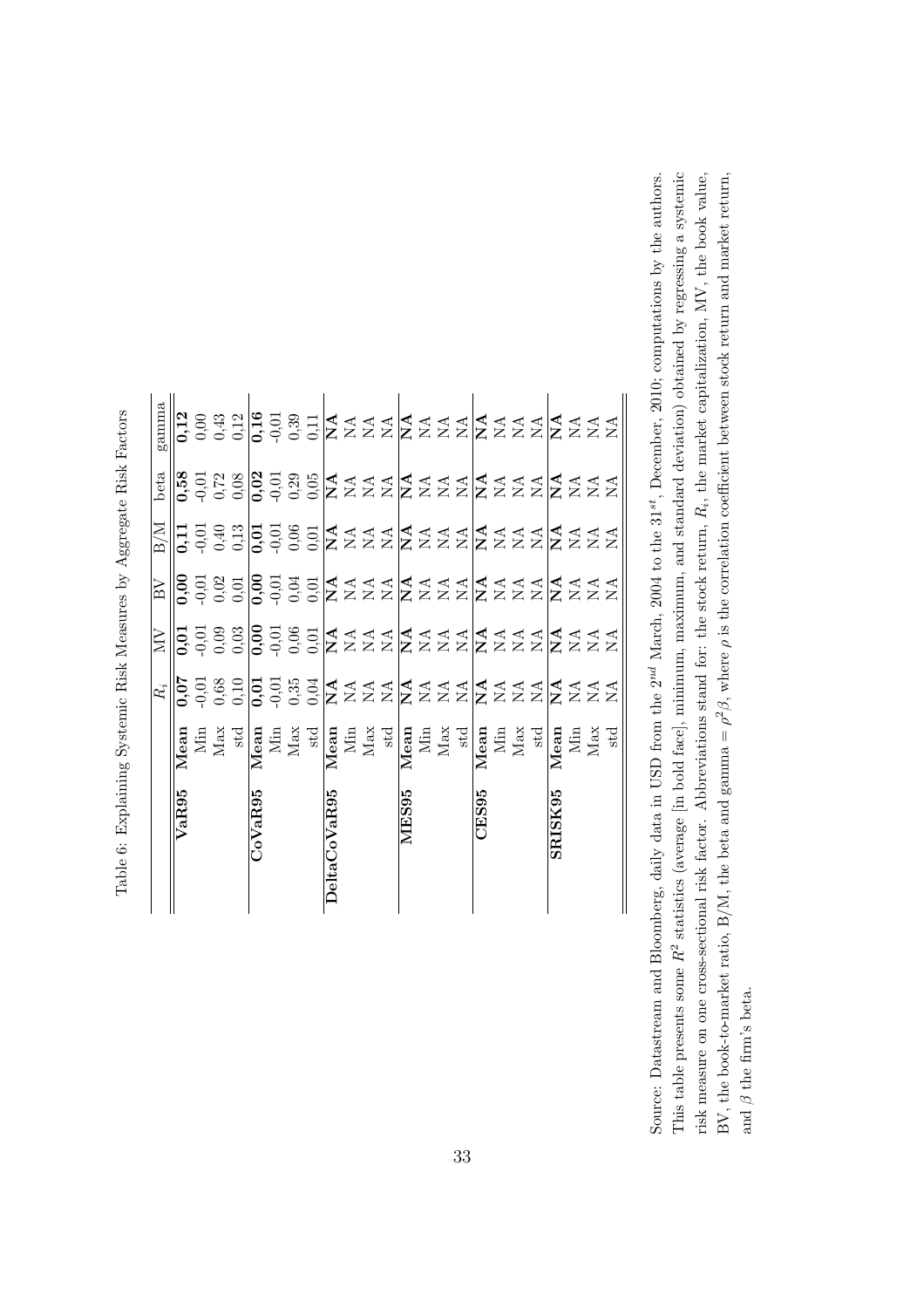In the cross-sectional dimension, 92% of the variance of the MES is explained by the beta but this part decreases to 75% when considering the adjusted MES. At the same time, 94% of the variance of the SRISK is explained by the book value (and 82% by the market value). These results are qualitatively the same with the adjusted versions of the systemic risk measures.

Overall, these results confirm findings by Benoit et al. (2013) that the SRISK captures the size dimension while the MES captures the market risk (beta). Moreover, the adjustment procedure for model risk does not disturb these properties.

## **7. Conclusion**

The trend toward financial globalization in the past decades has strengthened the interconnexions between markets and financial institutions. As a consequence, both the potential efficiency and the risk of disruptions of the financial system have increased. Properly measure the systemic importance of financial institutions and identify SIFI is a crucial but difficult task when managing the systemic risk. Several authors (Gouriéroux and Monfort, 2013; Acharya et al., 2010) have already shown that the systemic risk measure matters and that the related chosen tax system is not neutral.

In the vein of Daníelsson *et al.* (2011) and Benoit *et al.* (2013), the goal of this article is first to propose a comparison of the major systemic risk measures ( $\text{CoVaR}, \Delta \text{CoVaR}, \text{MES},$ CES, SRISK), when, this time, model risk is considered. Indeed, numerous research have highlighted the importance of such a risk in VaR computation.

We show that 1) the ranking in terms of systemic risk impact of financial institutions highly depend on the adopted measure, and 2), since they heavily rely on quantile estimates, they are very sensitive of errors in the measure of extreme quantiles and might be largely impacted by mild mis-measurements of extreme risk of financial companies. In other words, we may say that 1) it might be vain to try to assess which measure is best (according to which decision criterion?); 2) related systemic risk rankings might be largely unfair for some financial institutions since a mere random luck may affect them, and 3) the aim of stabilization of the system might not reachable with current systemic measures, due to (certain) potential errors in the rankings of SIFI, and may have some competition distortion effects: regulator strong supervision scrutinized brand name argument versus mere fears of clients to be in the hands of a spot-lighted SIFI.

We then use the approach of Boucher *et al.*  $(2013)$  in order to suggest a simple first correction that stabilizes systemic rankings, avoiding them to be merely arbitrary. We thus start studying the case of the CoVaR (Adrian et Brunnermeier, 2011), and its corrected version (called Co-CoVaR), before generalizing our approach to other main systemic risk measures such as MES, CES and SRISK. We finally show that suggested corrections are of importance and that the highlighted systemic institutions are different from those identified when using the standard non-corrected risk measures. Furthermore, it happens that, when corrected for model risk, all tested measures lead to the same ranking of SIFI, which appears to be the one of the adjusted VaR for model risk, which is very close to the one of raw uncorrected VaR of institutions.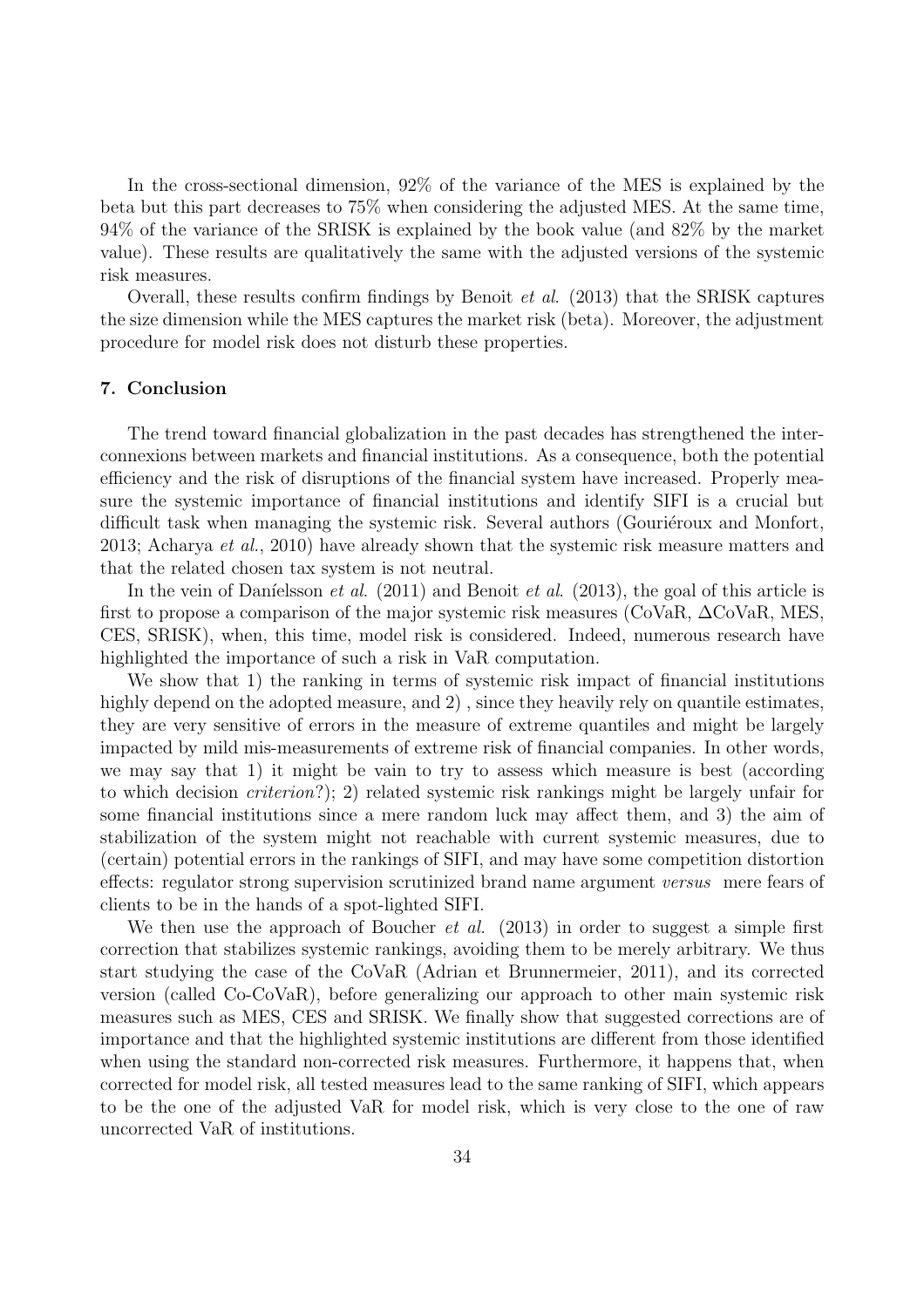The next step will be to further analyze the factors explaining the systemic measures in their various original and corrected versions (static mono-factor as in Brownlees and Engle, 2012 and Benoit et al., 2013, versus multi-factorial analyses with dynamic betas as in Engle et al., 2012)

Finally, even if at this stage further investigations must be conducted and if precautions should be advocated, we may conclude at the end that model risk in the computation of risk measures should really be considered for the sake of the fairness of the system and the global financial system stability.

# **References**

Acharya V. and S. Steffen, (2013), "Analyzing Systemic Risk of the European Banking Sector", in Handbook on Systemic Risk, Fouque-Langsam (Eds), Cambridge University Press.

Acharya V., R. Engle and M. Richardson, (2012), "Capital Shortfall: A New Approach to Ranking and Regulating Systemic Risks", American Economic Review 102(3), 59-64.

Acharya V., L. Pedersen, T. Philippon and M. Richardson, (2010), "Measuring Systemic Risk", Working Paper, New-York University, 45 pages.

Andreev A., A. Kanto and P. Malo, (2005), "On the Close Form Calculation of CVAR", Working Paper #W389, Helsinky School of Economics, 9 pages.

Andreev A. and A. Kanto, (2005), "Conditional Value-at-Risk Estimation using Noninteger Degrees of Freedom of Student's t-Distribution", Journal of Risk 2, 55-62.

Adrian T. and M. Brunnermeier, (2011), "CoVaR", Working Paper #17454, National Bureau of Statistics, 43 pages.

Artzner P., F. Delbaen, J.-M. Eber and D. Heath, (1999), "Coherent Measures of Risk", Mathematical Finance 9(3), 203-228.

Banulescu G.-D. and E.-I. Dumitrescu, (2012), "A Component Approach to Systemic Risk. Which are the Riskiest Financial Institutions of Them All?", Proceedings of CREDIT 2012 Conference, 27 pages.

Basel Committee on Banking Supervision, (2009), Revisions to the Basel II Market Risk Framework, Bank for International Settlements, 35 pages.

Benoit S., G. Colletaz, Ch. Hurlin and Ch. Perignon, (2013), "A Theoretical and Empirical Comparison of Systemic Risk Measures", SSRN Working Paper, 42 pages.

Berkowitz J., (2001), "Testing Density Forecasts with Applications to Risk Management", Journal of Business and Economics Statistics 19(4), 465-474.

Bernard C., E. Brechmann and C. Czado, (2013), "Statistical Assessments of Systemic Risk Measures", in Handbook on Systemic Risk, Fouque-Langsam (Eds), Cambridge University Press.

Billio M., M. Getmansky, A. Lo and L. Pelizzon, (2012), "Econometric Measures of Connectedness and Systemic Risk in the Finance and Insurance Sector", Journal of Financial Economics  $104(3)$ , 535-559.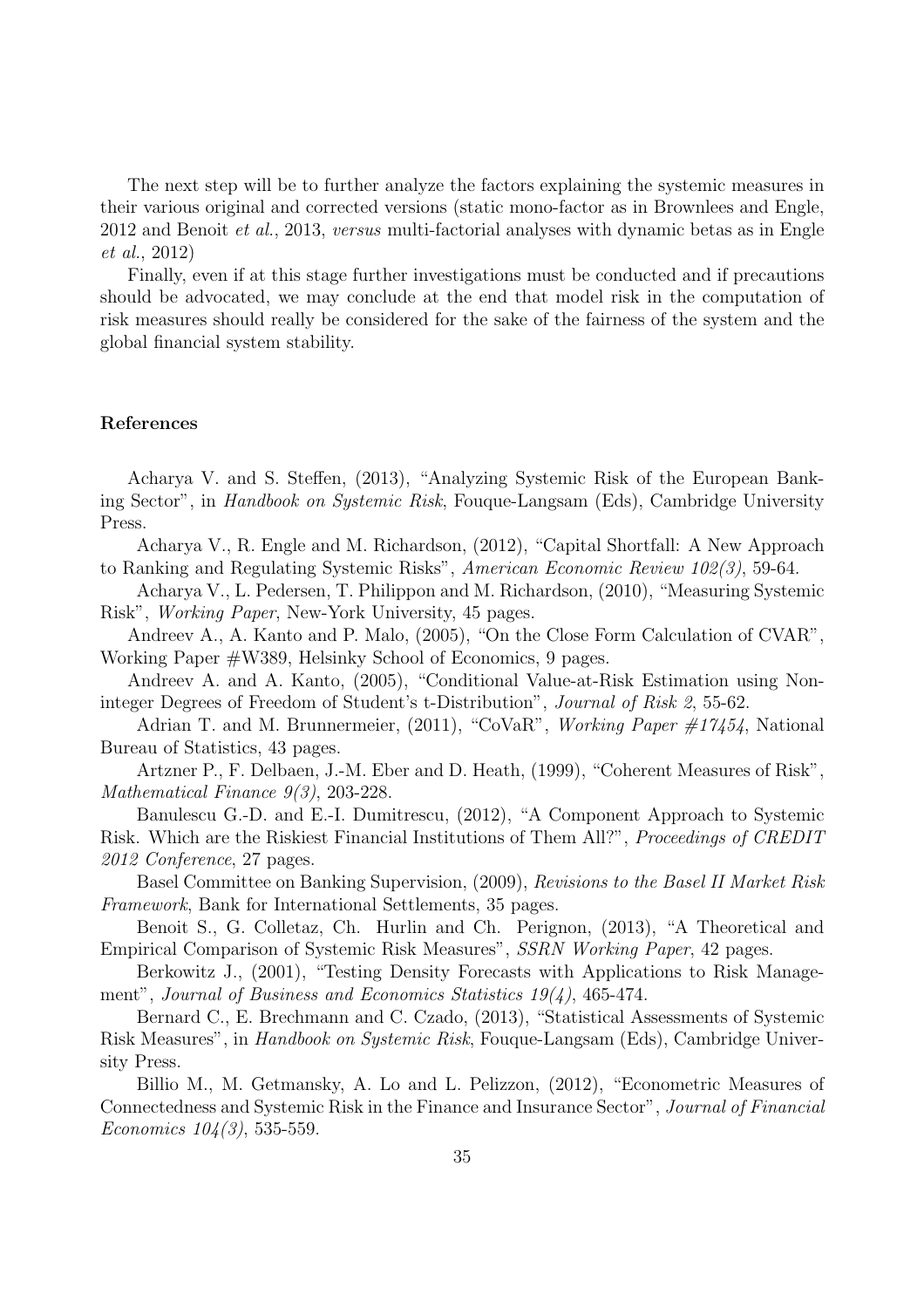Bisias D., M. Flood, A. Lo and S. Valavanis, (2012), "A Survey of Systemic Risk Analytics", *Working Paper*  $\#0001$ , Office of Financial Research, 160 pages.

Boucher C., J. Daníelsson, P. Kouontchou and B. Maillet, (2013), "Risk Model-at-Risk", forthcoming Working Paper, 49 pages.

Brownlees C. and R. Engle, (2012), "Volatility, Correlation and Tails for Systemic Risk Measurement", Working Paper, New-York University, 37 pages.

Cao Z., (2012), "Multi-CoVaR and Shapley Value: A Systemic Risk Measure", Working Paper, Banque de France, 28 pages.

Castro C. and S. Ferarri, (2012), "Measuring and Testing for the Systematically Important Financial Institutions", Working Paper #228, National Bank of Belgium, 40 pages.

Christoffersen P., (1998), "Evaluating Interval Forecasts", International Economic Review 39(4), 841-862.

Colletaz G., C. Hurlin and C. Pérignon,  $(2012)$ , "The Risk Map: A New Tool for Validating Risk Models", Journal of Banking and Finance 37(10), 3843-3854.

Daníelsson J., K. James, M. Valenzuela and I. Zer, (2011), "Model Risk of Systemic Risk Models", Working Paper, London School of Economics, 26 pages.

Drehmann M. and N. Tarashev, (2011), "Systemic Importance: Some Simple Indicators", BIS Quarterly Review (March), 25-37.

Elsinger H., A. Lehar and M. Summer, (2006), "Systemically Important Banks: An Analysis for the European Banking System", International Economics and Economic Policy  $3(1)$ , 73-89.

Engle R., E. Jondeau and M. Rockinger, (2012), "Dynamic Conditional Beta and Systemic Risk in Europe", Working Paper, New York University, 40 pages.

Escanciano J. and J. Olmo, (2009), "Specification Tests in Parametric Value-at-Risk Models", in Financial Risks, Gouriéroux-Jeanblanc (Eds), Economica, 49-62.

Escanciano J. and J. Olmo, (2010), "Backtesting Parametric Value-at-Risk with Estimation Risk", Journal of Business and Economic Statistics 28(1), 36-51.

Escanciano J. and J. Olmo, (2011), "Robust Backtesting Test for Value-at-Risk", Journal of Financial Econometrics 9(1), 132-161.

Financial Stability Board, (2011), "Policy Measures to Address Systemically Important Financial Institutions", 4 pages.

Gauthier C., A. Lehar and M. Souissi, (2012), "Macroprudential Capital Requirements and Systemic Risk", Journal of Financial Intermediation 21(4), 594-618.

Giglio S., (2012), "Credit Default Swap Spreads and Systemic Financial Risk", Working *Paper*  $\#12-\frac{1}{5}$ *,* University of Chicago, 70 pages.

Girardi G. and A. Ergün, (2012), "Systemic Risk Measurement: Multivariate GARCH Estimation of CoVaR", mimeo, 38 pages. Available on SSRN.

Gouriéroux C. and A. Monfort, (2013), "Allocating Systematic in a Regulatory Perspective", forthcoming in International Journal of Applied and Theoretical Finance, 29 pages.

Guinot Ch., B. Maillet and P. Rousset, (2006), "Understanding and Reducing Variability of SOM Neighborhood Structure", Neural Networks 19(6-7), 838-846.

Hansen P., A. Lunde and J. Nason, (2011), "The Model Confidence Set", Econometrica 79(2), 453-497.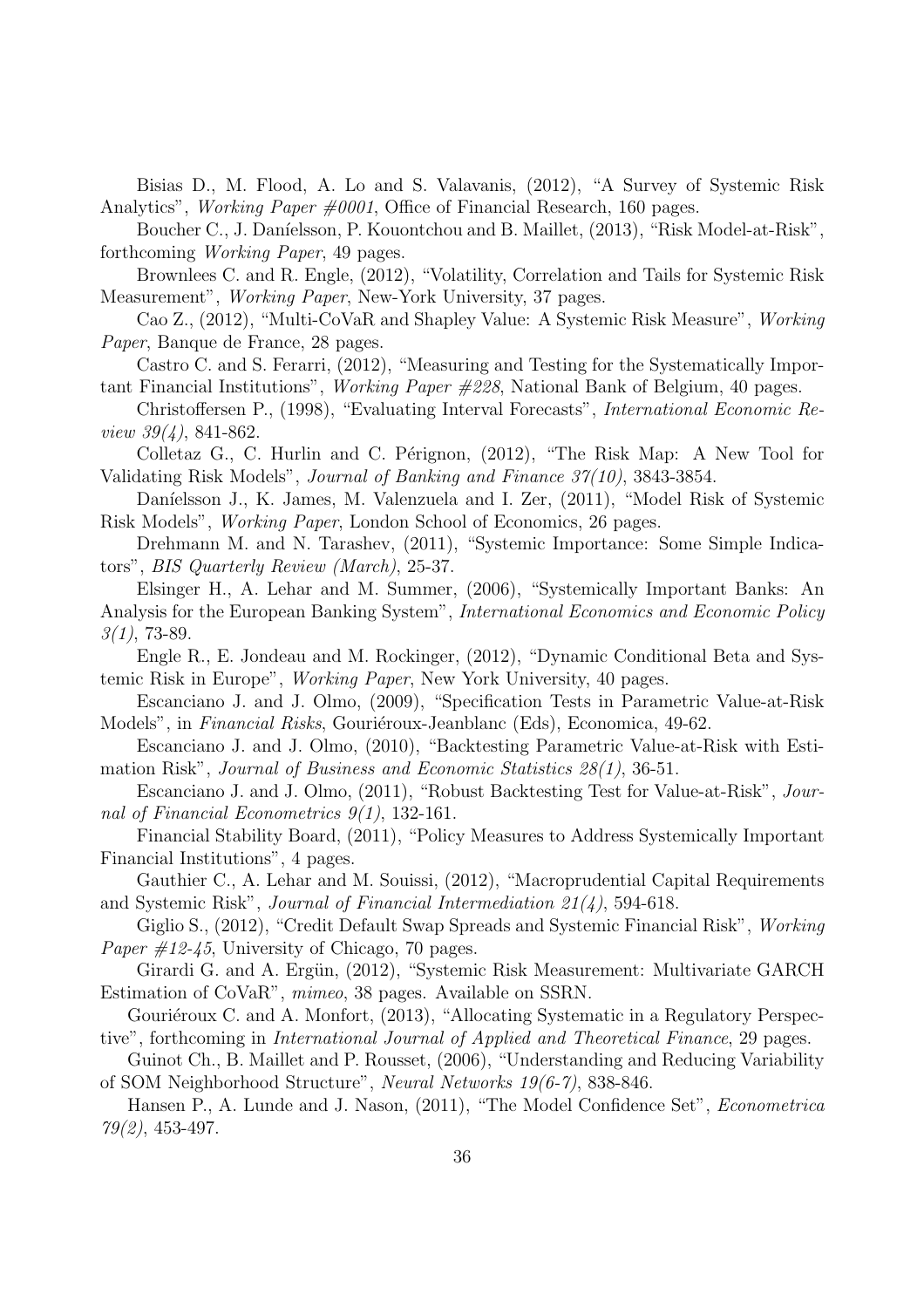Huang X., H. Zhou and H. Zhu, (2009), "A Framework for Assessing the Systemic Risk of Major Financial Institutions", Journal of Banking and Finance 33(11), 2036-2049.

Hurlin C., S. Laurent, R. Quaedvlieg and S. Smeekes, (2012), "Ranking the Systemic Risk Measures", mimeo, 22 pages.

Jorion P., (2007), Value-at-Risk: The New Benchmark for Managing Financial Risk, McGraw-Hill, 600 pages.

Kupiec P., (1995), "Techniques for verifying the Accuracy of Risk Measurement Models", Journal of Derivatives 3(2), 73-84.

Kritzman M., Y. Li, S. Page and R. Rigobon, (2011), "Principal Component as a Measure of Systemic Risk", Journal of Portfolio Management 37(4), 112-126.

Lehar A., (2005), "Measuring Systemic Risk: A Risk Management Approach", Journal of Banking and Finance 29 (10), 2577-2603.

Löffler G. and P. Raupach, (2011), "Robustness and Informativeness of Systemic Risk Measures", Working Paper, 28 pages.

Mainik G. and E. Schaanning, (2012), "On Dependence Consistency of CoVaR and Some Other Systemic Risk Measures" , mimeo, arXiv:1207.3464v3, 32 pages.

Manganelli S., T.-H. Kim and H. White, (2010), "VAR for VaR: Measuring Systemic Risk using Multivariate Regression Quantiles", Working Paper #35372, University of Munich, 42 pages.

Merlin P., A. Sorjamaa, B. Maillet and A. Lendasse, (2010), "X-SOM and L-SOM: A Double Classification Approach for Missing Value Imputation", Neurocomputing 73(7-9), 1103-1108.

Scaillet O., (2004), "Nonparametric Estimation and Sensitivity Analysis of Expected Shortfall", *Mathematical Finance*  $14(1)$ , 115-129.

Scaillet O., (2005), "Nonparametric Estimation of Conditional Expected Shortfall", Insurance and Risk Management Journal 74, 382-406.

Shaw W., (2011), "Risk, VaR, CVaR and their associated Portfolio Optimizations when Asset Returns have a Multivariate Student t-Distribution", mimeo, arXiv:1102.5665v1, 13 pages.

Zhou C., (2010), "Are Banks Too Big to Fail? Measuring Systemic Importance of Financial Institutions", International Journal of Central Banking 6(4), 205-250.

Sorjamaa A., P. Merlin, B. Maillet and A. Lendasse, (2009), "A Non-linear Approach for Completing Missing Values in Temporal Databases", European Journal of Economic and Social System 2009(1), 99-117.

Stoyanov S., S. Rachev and F. Fabozzi, (2011), "CVaR Sensitivity with Respect to Tail Thickness", *Working Paper Series in Economics*  $n°29$ , Karlsruher Institut für Technologie  $(KIT)$ , 30 pages.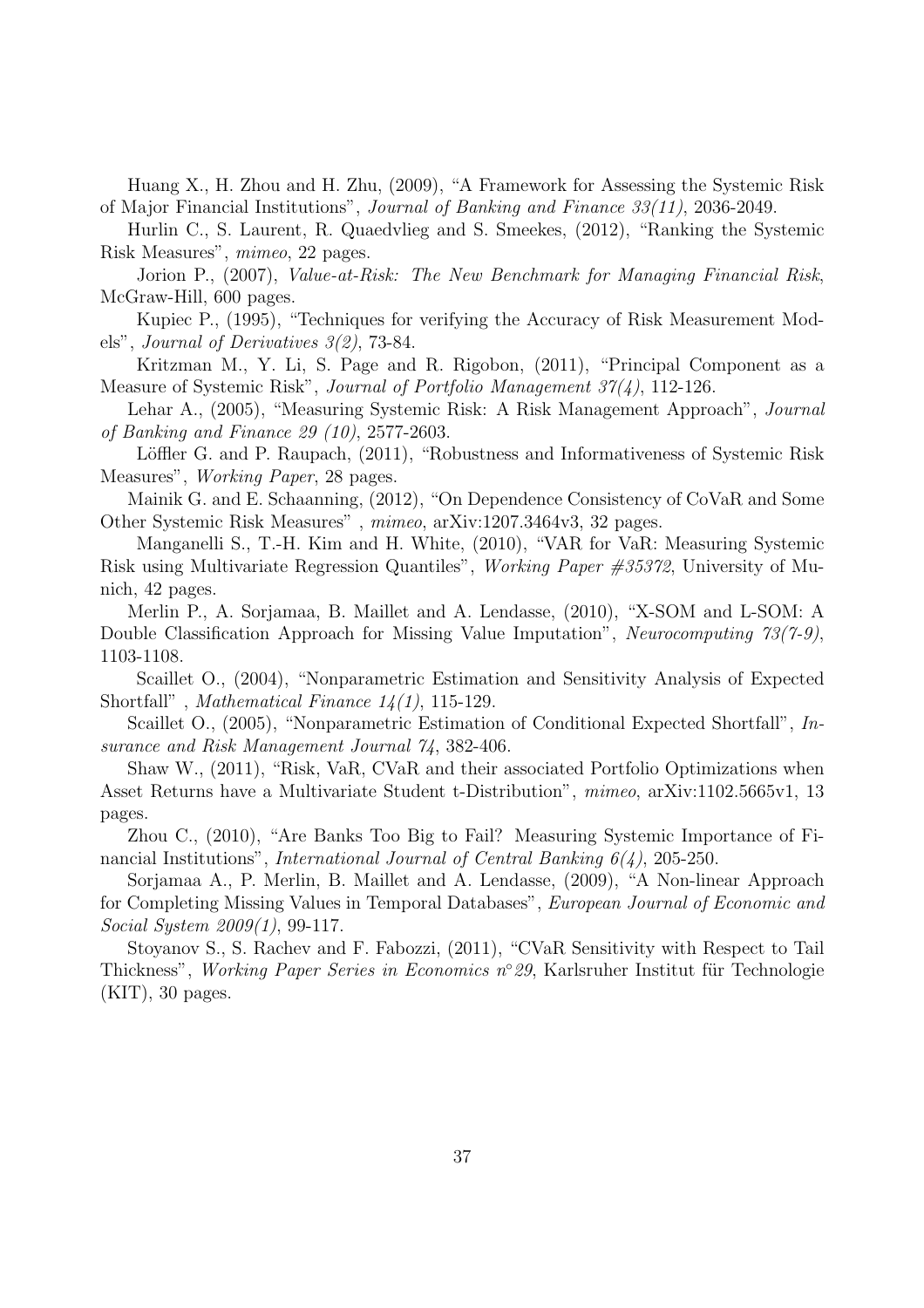# **Appendix A. Dataset Description**

| Code           | Retail Banks                  | Code           | Retail Banks                 |
|----------------|-------------------------------|----------------|------------------------------|
| <b>BAC</b>     | <b>Bank of America</b>        | <b>BBT</b>     | BB&T                         |
| ΒK             | Bank of New York Mellon       | $\overline{C}$ | Citigroup                    |
| CBH            | Commerce Bancorp              | <b>CMA</b>     | Comerica Inc.                |
| <b>HBAN</b>    | Huntington Bancshares         | <b>HCBK</b>    | Hudson City Bancorp          |
| $\mathrm{JPM}$ | JP Morgan Chase               | <b>KEY</b>     | Keycorp                      |
| MI             | Marshall & Ilsley             | <b>MTB</b>     | M&T Bank Corp.               |
| NCC            | National City Corp.           | <b>NTRS</b>    | Northern Trust               |
| NYB            | New York Community Bancorp    | <b>PBCT</b>    | Peoples United Financial     |
| <b>PNC</b>     | <b>PNC</b> Financial Services | RF             | Regions Financial            |
| <b>SNV</b>     | Synovus Financial             | SOV            | Sovereign Bancorp            |
| STI            | Suntrust Banks                | <b>STT</b>     | State Street                 |
| UB             | Unionbancal Corp.             | <b>USB</b>     | US Bancorp                   |
| WВ             | Wachovia                      | WFC            | Wells Fargo & Co             |
| <b>WM</b>      | Washington Mutual             | WU             | Western Union                |
| <b>ZION</b>    | Zions                         |                |                              |
| Code           | Insurance                     | Code           | Insurance                    |
| ABK            | Ambac Financial Group         | <b>AET</b>     | Aetna                        |
| AFL            | <b>AFLAC</b>                  | AIG            | American International Group |
| AIZ            | Assurant                      | $\rm ALL$      | Allstate Corp.               |
| <b>AOC</b>     | Aon Corp.                     | BKLY           | W.R. Berkley Corp.           |
| BRK            | Berkshire Hathaway            | CB             | Chubb Corp.                  |
| <b>CFC</b>     | Countrywide Financial         | CI             | CIGNA Corp.                  |
| <b>CINF</b>    | Cincinnati Financial Corp.    | <b>CNA</b>     | CNA Financial Corp.          |
| <b>CVH</b>     | Coventry Health Care          | ${\rm FNF}$    | Fidelity National Financial  |
| GNW            | Genworth Financial            | HIG.           | Hartford Financial Group     |
| <b>HNT</b>     | Health Net                    | HUM            | Humana                       |
| <b>LNC</b>     | Lincoln National              | MBI            | <b>MBIA</b>                  |
| MET            | MetLife                       | MMC            | Marsh & McLennan             |
| <b>PFG</b>     | Principal Financial Group     | PGR            | Progressive                  |
| PRU            | Prudential Financial          | SAF            | Safeco                       |
| TMK            | Torchmark                     | <b>TRV</b>     | <b>Travelers</b>             |
| <b>UNH</b>     | UnitedHealth Group            | <b>UNM</b>     | Unum Group                   |

Table A.7: Company Names and Industry Groups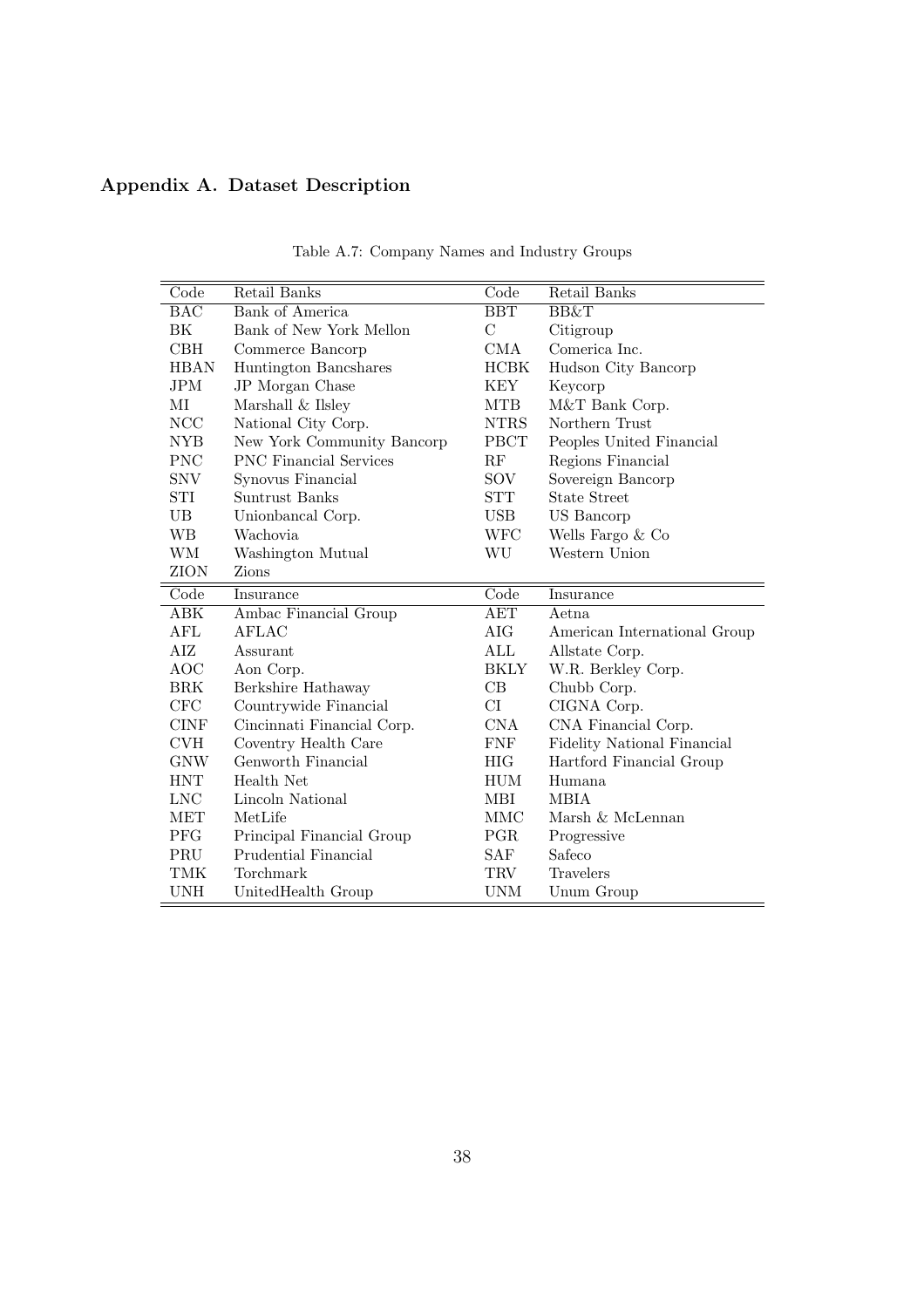| Code        | <b>Brokers</b>                 | Code         | <b>Brokers</b>            |
|-------------|--------------------------------|--------------|---------------------------|
| AGE         | A.G. Edwards                   | $_{\rm BSC}$ | Bear Stearns              |
| <b>ETFC</b> | E <sup>*</sup> Trade Financial | GS           | Goldman Sachs             |
| LEH         | Lehman Brothers                | MER          | Merill Lynch              |
| MS          | Morgan Stanley                 | NMX          | Nymex Holdings            |
| <b>SCHW</b> | Schwab Charles                 | TROW         | T. Rowe Price             |
| Code        | Others                         | Code         | Others                    |
| <b>ACAS</b> | American Capital               | AMP          | Ameriprise Financial      |
| <b>AMTD</b> | TD Ameritrade                  | AXP          | American Express          |
| <b>BEN</b>  | Franklin Resources             | BLK          | <b>BlackRock</b>          |
| вот         | CBOT Holdings                  | CBG          | C.B. Richard Ellis Group  |
| <b>CBSS</b> | Compass Bancshares             | CIT          | CIT Group                 |
| <b>CME</b>  | CME Group                      | COF          | Capital One Financial     |
| EV          | Eaton Vance                    | FITB         | Fifth Third Bancorp       |
| <b>FNM</b>  | Fannie Mae                     | FRE          | Freddie Mac               |
| <b>HRB</b>  | H&R Block                      | ICE          | Intercontinental Exchange |
| JNS         | Janus Capital                  | LМ           | Legg Mason                |
| NYX.        | NYSE Euronext                  | SEIC         | SEI Investment Company    |
| SLM         | SLM Corp.                      |              |                           |

Table A.8: Company Names and Industry Groups (Cn't)

Source: *COMPUSTAT* and *CRSP*, daily data in USD from the 3<sup>rd</sup> January, 2000 to the 31<sup>st</sup> December, 2010; database used in Benoit *et al*. (2013). This table presents all the american financial firms with a market capitalization superior to 5 dollar billions as of July 2007.

# **Appendix B. Sketch of Proofs of Propositions (work-in-progress)**

# **Proof. of Proposition 1**

First equation comes from Benoit *et al.* (2013) and we have (per definitions of the  $\beta_{it}$ and of the  $ES_{mt}(\alpha)$ :

$$
MES_{it}(\alpha) = \sigma_{it}\rho_{it}E_{t-1}(\varepsilon_{mt}|r_{mt} < VaR_{mt}(\alpha))
$$
\n
$$
= \beta_{it}\sigma_{mt}E_{t-1}(\varepsilon_{mt}|r_{mt} < VaR_{mt}(\alpha))
$$
\n
$$
= \beta_{it}E_{t-1}(r_{mt}|r_{mt} < VaR_{mt}(\alpha))
$$
\n
$$
= \beta_{it}ES_{mt}(\alpha).
$$
\n(B.1)

Second equation comes from Andreev et al. (2005) who show that:

$$
ES_{it}(\alpha) = \frac{\nu + \left[ VaR_{it}(\alpha)\right]^2}{\nu - 1} \left\{ \frac{st\left[ VaR_{it}(\alpha)\right]}{1 - \alpha} \right\}.
$$
 (B.2)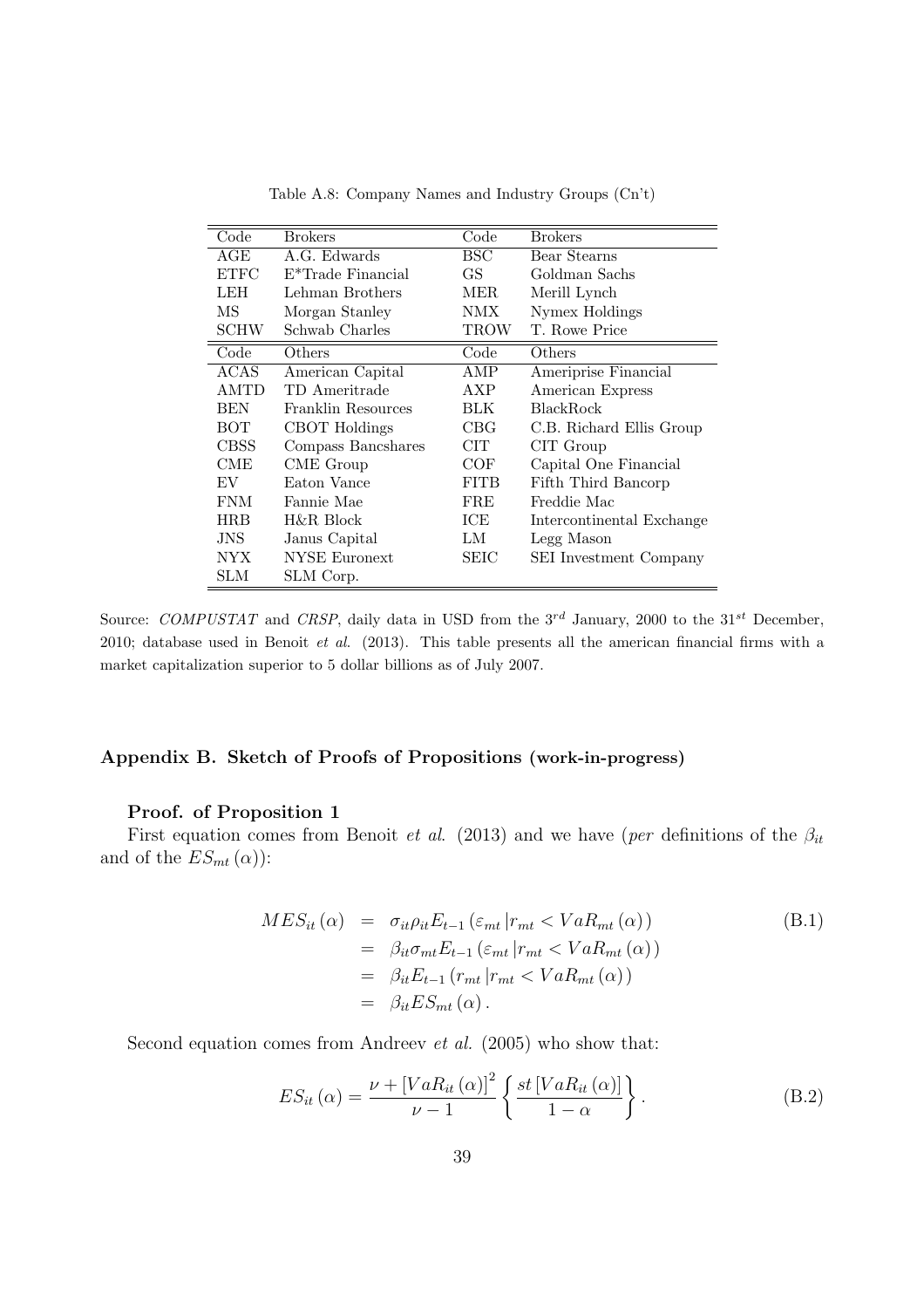The third equation comes from Boucher *et al.* (2013) and the fact that we can re-express, under some conditions, a transformed  $VaR_{it}(\alpha)$  as a  $VaR_{it}(\widetilde{\alpha}^*)$ .

## **Proof. of Proposition 2**

First equation comes from Benoit et al. (2013), see proposition 1, and the second from Boucher *et al.* (2013) since a transformed  $VaR_{it}(\alpha)$  is a  $VaR_{it}(\widetilde{\alpha}^*)$ .

# **Proof. of Proposition 3**

First equation comes from Benoit *et al.* (2013), the second is a direct application of previous Propositions 1 and 2, and the third from Boucher et al. (2013) since a transformed  $VaR_{it}(\alpha)$  can be expressed as a  $VaR_{it}(\widetilde{\alpha}^*)$ .

Table B.9: Comparison of Classification for Financials Institutions based on MES Risk Measure (Hurlin *et* al., 2012, as of 2008 and ROM Cluster as of  $31^{st}$  December, 2010)

|                       | <b>RSOM</b> | Hurlin et al.    |                       | <b>RSOM</b>    | Hurlin et al.  |             | <b>RSOM</b>    | Hurlin et al. |
|-----------------------|-------------|------------------|-----------------------|----------------|----------------|-------------|----------------|---------------|
| Tick                  | Cluster     | (2012)           | Tick                  | Cluster        | (2012)         | Tick        | Cluster        | (2012)        |
|                       |             | Cluster          |                       |                | Cluster        |             |                | Cluster       |
| MBI                   | 1           |                  | <b>BBT</b>            | 8              | $\overline{4}$ | HIG         | $\overline{2}$ | 8             |
| <b>KEY</b>            | 4           |                  | WFC                   |                | 4              | <b>ACAS</b> | 3              | 8             |
| RF                    | 4           |                  | <b>BEN</b>            | 6              | 4              | <b>AFL</b>  | 8              | 8             |
| <b>HBAN</b>           | 5           |                  | <b>LNC</b>            |                | 4              | HCBK        | 13             | 8             |
| STI                   | 5           |                  | $\operatorname{AMTD}$ | 5              | 4              | <b>CNA</b>  | 9              | 9             |
| $\rm{MS}$             |             | $\overline{2}$   | <b>SLM</b>            |                | 4              | CB          | 11             | 9             |
| AXP                   | 5           | $\overline{2}$   | LM                    | 3              | 4              | <b>AOC</b>  | 13             | 9             |
| <b>FITB</b>           | 3           | $\boldsymbol{2}$ | BK                    | 6              | 5              | <b>PBCT</b> | 13             | 9             |
| COF                   |             | $\overline{2}$   | <b>BAC</b>            | 3              | 5              | PGR         | 12             | 9             |
| AIG                   |             | 3                | <b>BLK</b>            | 10             | 5              | <b>HRB</b>  | 12             | 10            |
| $\mathcal{C}$         |             | 3                | <b>SCHW</b>           | $\overline{4}$ | 5              | <b>TMK</b>  | 10             | 10            |
| <b>TRV</b>            | 11          | 3                | <b>MTB</b>            | 10             | 5              | <b>NYB</b>  | 12             | 11            |
| МI                    | 4           | 3                | <b>SEIC</b>           | $8\,$          | 5              | HUM         | 11             | 11            |
| ZION                  | 6           | 3                | <b>STT</b>            | 3              | 6              | ALL         | 10             | 11            |
| <b>CMA</b>            | 6           | 3                | <b>CINF</b>           | 11             | 6              | CI          | 9              | 11            |
| <b>TROW</b>           | 4           | 3                | GS                    | 6              | 6              | <b>WRB</b>  | 9              | 11            |
| $\operatorname{ETFC}$ |             | 3                | <b>PNC</b>            | 8              |                | <b>UNH</b>  | 13             | 11            |
| EV                    | 5           | 3                | <b>UNM</b>            | 5              |                | <b>CVH</b>  | 9              | 11            |
| <b>SNV</b>            |             | 4                | <b>NTRS</b>           |                |                | ${\rm HNT}$ | 13             | 12            |
| JPM                   | 3           | 4                | <b>USB</b>            | 9              |                | BRK         | 13             | 13            |

Source: *COMPUSTAT* and *CRSP*, daily data in USD from  $3^{rd}$  January, 2000 to  $31^{st}$  December, 2010; database used in Benoit *et al*. (2013). This table presents all the american financial firms with a market capitalization superior to 5 USD billions as of July 2007.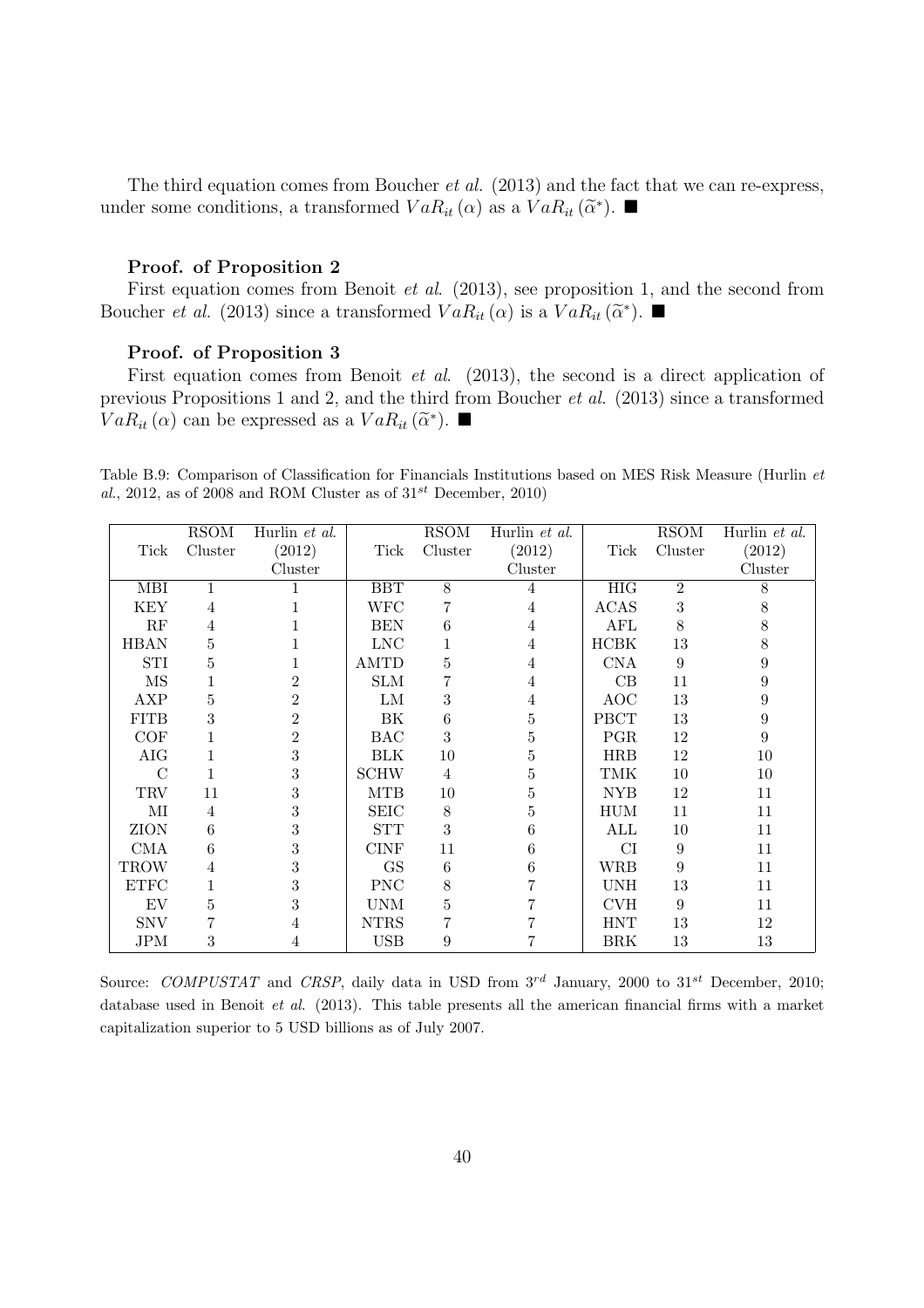Figure B.11: Dendrogram of Classification with Robust Organized Map for Financials Institutions based on MES Risk Measure as of 31*st* December, 2010)



Source: *COMPUSTAT* and *CRSP*, daily data in USD from the 3<sup>rd</sup> January, 2000 to the 31<sup>st</sup> December, 2010; computations by the authors.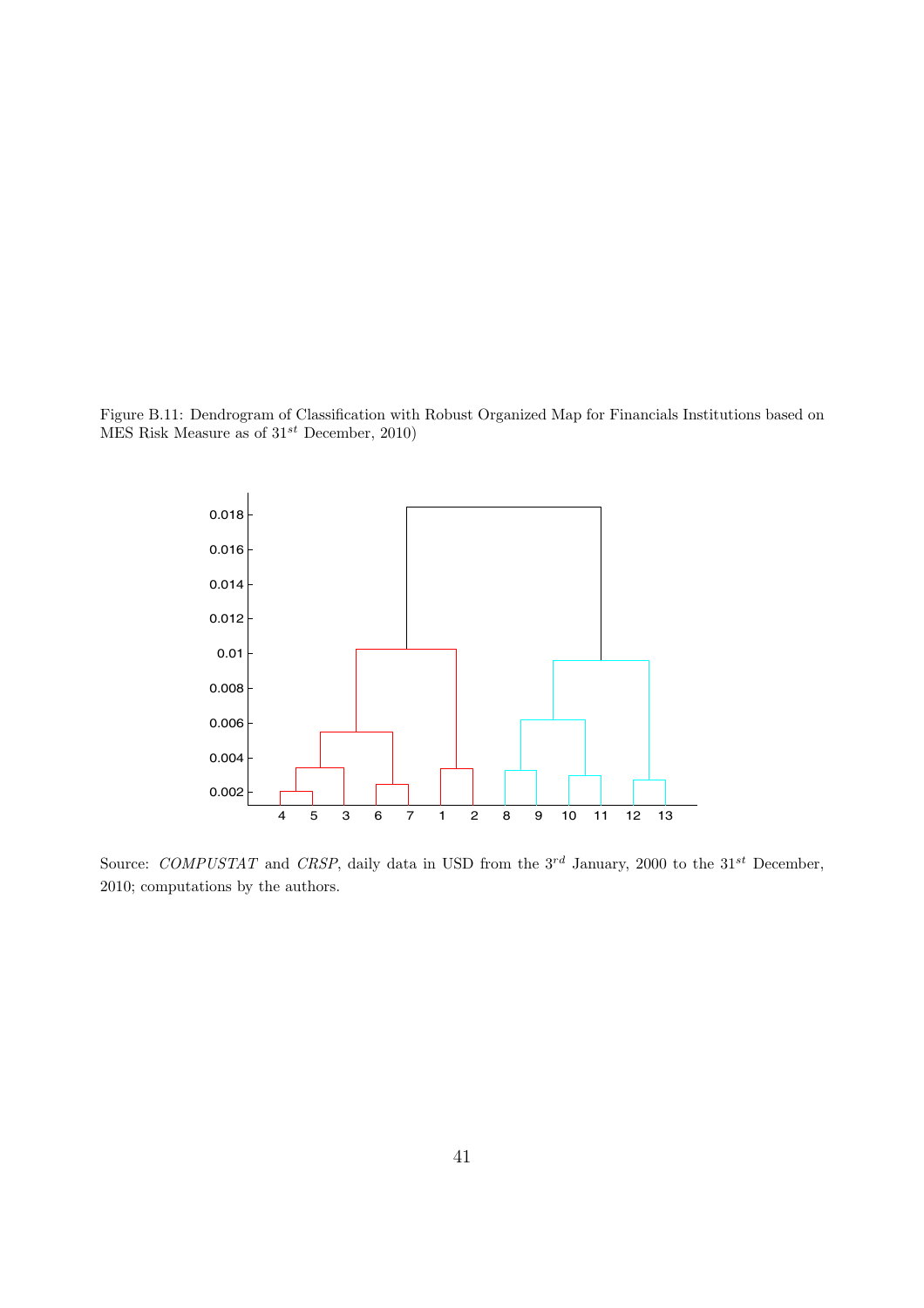Figure B.12: *Alphas* (denoted,  $\tilde{\alpha}_{it}^{***}$ ) Distribution of Financial Institutions VaR for Proposition 2



Source: *COMPUSTAT* and *CRSP*, daily data in USD from the 3<sup>rd</sup> January, 2000 to the 31<sup>st</sup> December, 2010; computations by the authors.